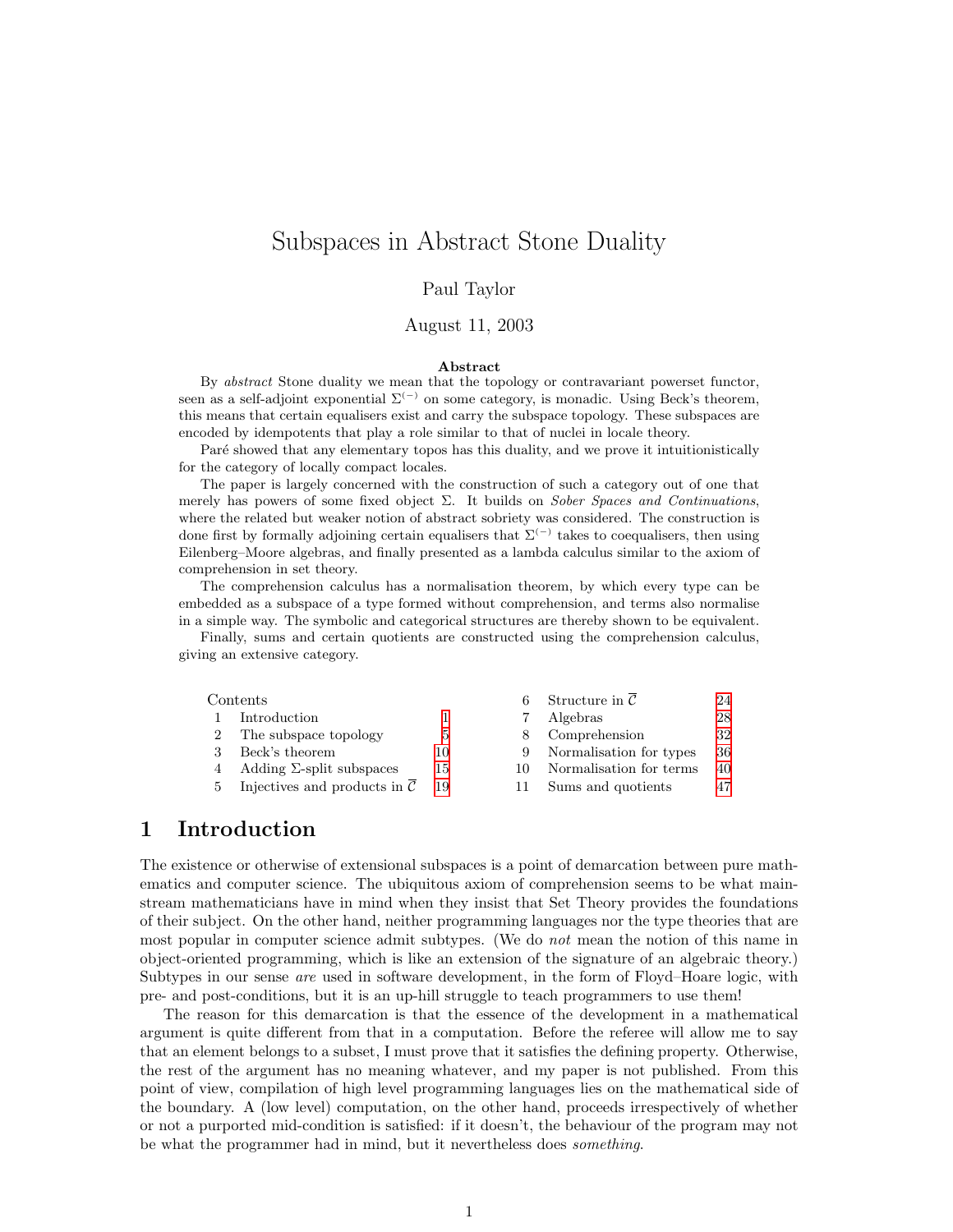I am, of course, in favour of constructive mathematics, and appreciate the analogy between programs and proofs, but opinions differ as to what is regarded as constructive: my notion is strongerthan Johnstone's [[Joh82](#page-52-0)] but weaker than Martin-Löf's [\[ML84\]](#page-52-1). I have argued that what Per Martin-Löf calls the "existential quantifier" and the "axiom of choice" are not those used in geometry[[Tay99,](#page-53-0) Section 2.4], and nor do I consider that an element of a subset needs to be accompanied by a proof of the defining predicate. Such proofs may serve as guarantees, but at some point we must eventually *trust* (the verification of) the guarantee and carry on with the computation.

In crossing the demarcation from pure mathematics to programming, we therefore have to extend the definition of functions that were intended to be defined on a subset to the whole of the ambient set, possibly at the cost of results that lie outside the intended target. A target object that permits such extension without itself being expanded is called *injective*, and such objects will play an important role in this paper.

I see the crossing as building a "mathematically comfortable" platform, with more types (sets, spaces) than the underlying programming language, but such that the terms (elements) become programs when the richer type information is erased. The programming language that we shall use was justified and developed in the previous paper [\[A\]](#page-53-1), so now we must consider ways of building mathematical platforms. Category theory provides the language in which to express both our requirements for "comfort" and the means of satisfying them, although equivalent λ-calculi are needed for the idioms of both mathematics and programming.

Programming languages include constructors for making new types from old ones, but the additional mathematical types depend on terms. A very general theory of such dependent types is formulated in[[Tay99](#page-53-0), Chapter VIII], although I now consider that to be too complicated. Simpler notions than the axiom of comprehension are familiar in category theory: equalisers, pullbacks, coequalisers and pushouts.

The present work is by no means the first to provide such extensions. One very simple idea is to split idempotents (Remark [4.1\)](#page-14-1), which Dana Scott developed[[Sco76\]](#page-53-2). However, a great deal of artificiality was piled on top of this, notably sum types with spurious additional elements: we shall find in Section [11](#page-46-1) that stable disjoint coproducts are a mathematical comfort that we may reasonably demand as standard.

Another idea is to expand the *monoid* of (partial general) recursive functions on  $\mathbb N$  to the *cate*gory whose objects are recursively enumerable subsets. Giuseppe Rosolini formulated the abstract notion of partial maps (composing a *p-category*), and constructed a category with subobjects from it [\[RR88\]](#page-52-2). Peter Freyd and Andre Scedrov started instead from binary relations (composing an allegory)[[FS90\]](#page-52-3). Their theory also accounts for the way in which general sets may be obtained from iterated powersets, traditionally known as the von Neumann hierarchy. Bill Lawvere's treatment [[Law70\]](#page-52-4) describes and generalises the behaviour of comprehension in toposes and other categories in which it already exists, but does not explain how it *creates* new sets [\[Tay99](#page-53-0), Exercises 9.45ff]. Other ways of expanding the class of types include the regular and exact completions of categories.

The particular construction performed in this paper is based on a monad. In the original mathematical development of monads, Eilenberg–Moore algebras were given a preferential role [[Eck69,](#page-52-5) [BW85\]](#page-52-6). Later, Eugenio Moggi demonstrated how they could be used to encode features of computation [\[Mog91](#page-52-7)], but the new types that he introduced were objects of the Kleisli category, which consists of just the *free* algebras. So the literature that has ensued illustrates the demarcation between mathematics and computer science. In particular, the basic form of our construction without the subspaces (Section<sup>[1](#page-1-0)</sup> A [6\)](#page-23-1)is similar to work of Hayo Thielecke [[Thi97](#page-53-3)], which uses the the Kleisli category.

In none of these constructions is a type defined as a "collection", as Solomon Feferman claimed to be a necessary ingredient of mathematical foundations[[Fef77](#page-52-8)], and nor is a subtype a subcollection selected by some kind of demon. Both the underlying programming language and its mathematical enrichment may be defined as  $\lambda$ -calculi with certain syntactic rules of formation.

<span id="page-1-0"></span><sup>&</sup>lt;sup>1</sup>My papers *Sober Spaces and Continuations* and *Geometric and Higher Order Logic* are cited as if they were respectively "Chapters" A and C of a book, this paper being Chapter B.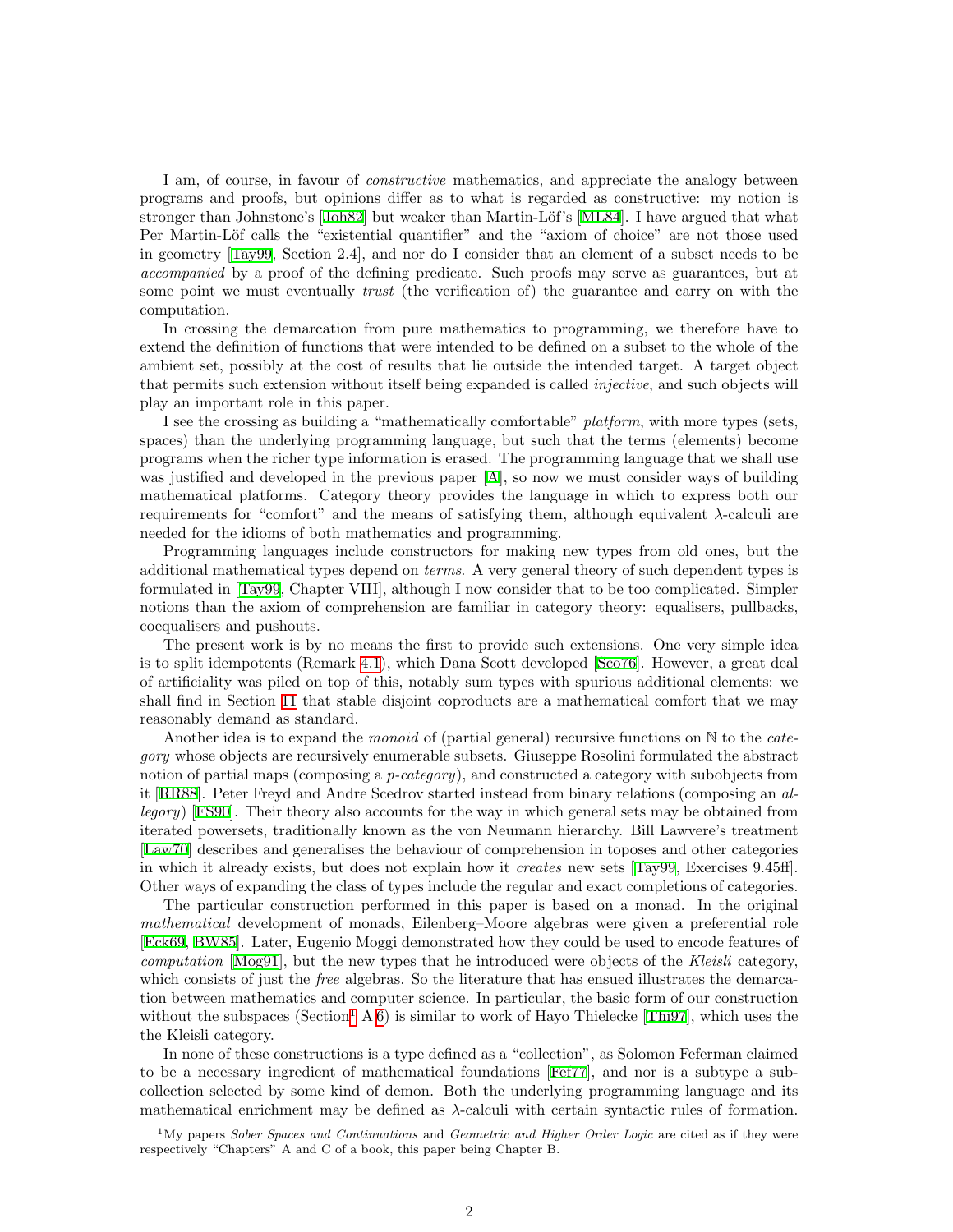Of course, there is a (recursive) collection of well formed formulae (or of objects and morphisms in the category), but this cannot be what Feferman's argument means, as it applies equally to Set Theory itself. The metalanguage of category theory and type theory is not only first order, as is that of Set Theory, but essentially algebraic. In our case, the universal properties of  $\Sigma$ -split (co)equalisers are equational, so the quantifier complexity is even less.

Many of the mathematical intuitions on which our calculus is based come from general topology, regarded as a more subtle form of set theory. This research programme is named after Marshall Stone because he was the first to emphasise that one should always look for the *topology* on any mathematical object that one has constructed, since the appropriate morphisms are continuous functions, not arbitrary set-theoretic ones  $\dot{a}$  la Cantor. (See the Introduction to [\[Joh82\]](#page-52-0) for a historical survey of this point of view.)

Contrary to what Richard Dedekind and Georg Cantor have told us, this is how the real line R is defined: we understand the topology  $\Sigma^{\mathbb{R}}$  because this is the abstraction of the convergence of sequences of rationals (or of otherwise algebraically definable numbers), and this is the *only* way by which we gain access to transcendental numbers. The space  $\mathbb R$  exists by fiat, being defined formally as  $pts(\Sigma^{\mathbb{R}})$ . Indeed, Bourbaki also constructed  $\mathbb{R}$  at the end of a tortuous chain of definitions that spans an entire volume [\[Bou66\]](#page-52-9), but essentially recovers it from a topology that is defined in terms of Q.

It was Dana Scott who promoted the analogy between continuity and computability. However, there cannot be a precise connection with the *traditional* axiomatisation of general topology, because it relies on arbitrary unions, rather than recursive ones. It is principally this problem that Abstract Stone Duality seeks to address.

Monads provide a way of handling infinitary algebra of the kind that we need to re-axiomatise topology, and may be defined over any category, not just the category of sets. Specifically, we define the algebras that replace the lattices of open subsets of a space using a monad over the category of spaces itself.

This use of monads was also inspired by Marshall Stone's work. By Stone duality we understand the dual equivalence between a category of algebraically defined objects and another whose objects we think of as "spaces", though they may be sets, posets or algebraic varieties as well as topological spaces.

By abstract Stone duality we mean some category  $\mathcal C$  of "spaces" whose opposite category  $\mathcal{C}^{\text{op}} \simeq \mathcal{A}$  is itself "algebraic" over  $\mathcal{C}$  in the sense of being the category of Eilenberg–Moore algebras over  $\mathcal{C}.$ 

The analogy between the two concrete examples of sets and locally compact spaces drives the intuition behind this programme. Temporarily using classical logic, including the axiom of choice, to present this intuition, these two monadic situations are illustrated by the following diagrams.



Adolf Lindenbaum and Alfred Tarski characterised full powerset lattices classically as complete atomic Boolean algebras[[Tar35](#page-53-4)]. In modern terms, we formulate their result as a mutually inverse pair of functors, one of which takes a set X to its powerset  $\mathcal{P}X$ , and the other extracts the set of "atomic" elements of any complete atomic Boolean algebra.

The morphisms of **CABA** preserve arbitrary meets and joins, and the forgetful functor  $U$ : **CABA**  $\rightarrow$  Set from this category has a left adjoint. The free complete atomic Boolean algebra on a set X is its double powerset,  $\mathcal{PP}X$ , and it may be shown that this adjunction is monadic.

The equivalence of categories re-states this concrete adjunction in more abstract terms: the contravariant powerset functor  $P : Set^{op} \to Set$  is self-adjoint, and (since the squares commute)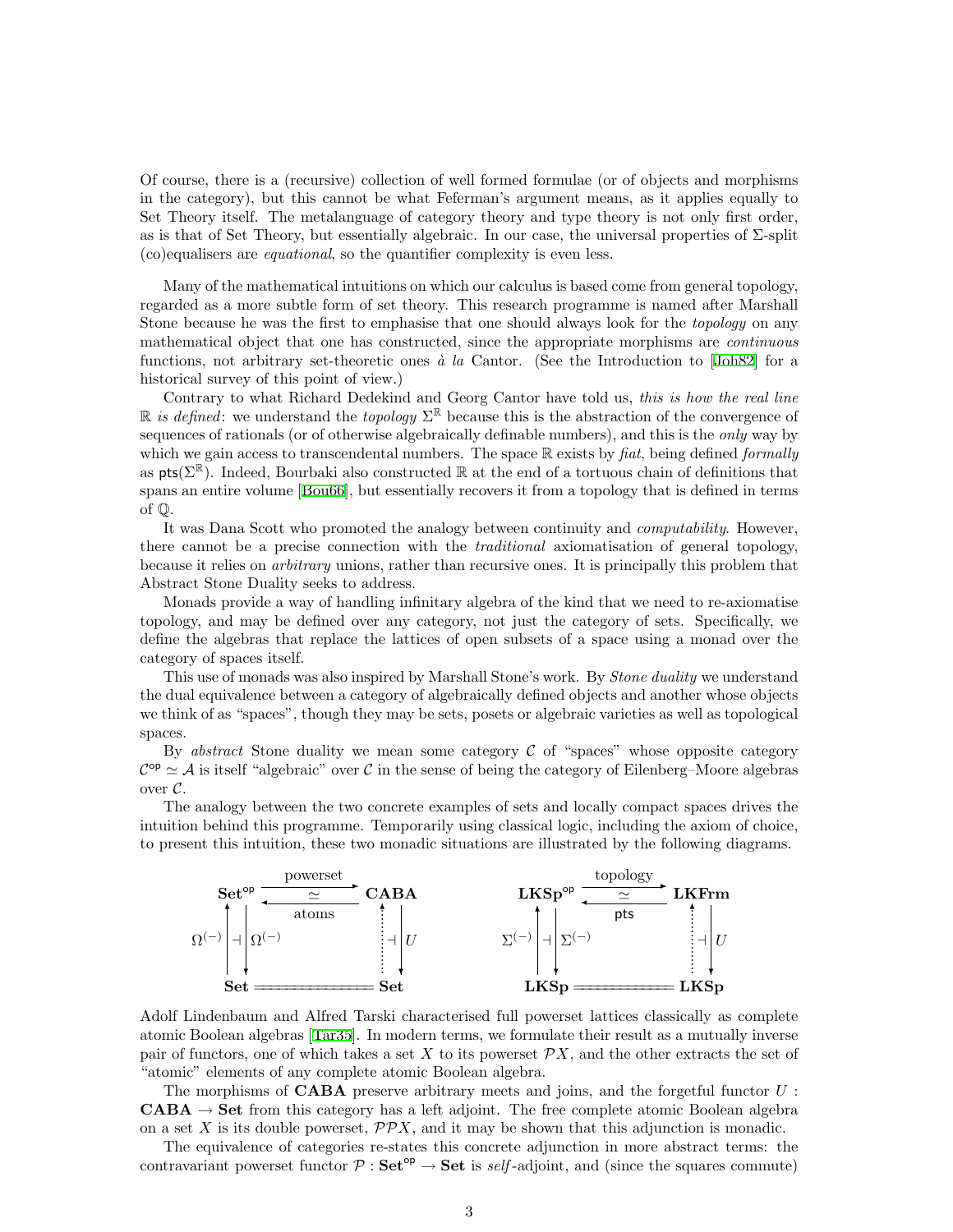the Lindenbaum–Tarski theorem says that this adjunction is also monadic. Robert Paré proved thesame result intuitionistically for any elementary topos [[Par74](#page-52-10)]. Classically,  $\mathcal{P}X \cong 2^X$ , whilst  $\mathcal{P}X \cong \Omega^X$  in a topos, where  $\Omega$  denotes the type of truth values.

In the second diagram, Frm is the category of *frames*, *i.e.* lattices with arbitrary joins over which binary meets distribute, and homomorphisms that preserve *finite* meets and arbitrary joins. Frames are therefore the kind of lattices that open subsets constitute in general topology, whilst the homomorphisms capture the properties of inverse image maps for continuous functions. LKSp and LKFrm are the categories of locally compact sober spaces and the frames that arise as their topologies, namely those that are also continuous lattices [\[HM81](#page-52-11)].

LKSp and LKFrm are dual categories, where the "points" of a frame may be characterised lattice-theoretically [\[Joh82,](#page-52-0) Section II 1] or by means of an exponential  $\Sigma^{(-)}$  and its associated  $\lambda$ calculus [\[A\]](#page-53-1). Frm is also a category of Eilenberg–Moore algebras for a monad over Set. However, if U forgets just the finitary lattice structure, but leaves the carrier equipped with its directed joins and so the Scott topology, LKFrm is monadic over LKSp.

Again, the monadic adjunction may be seen abstractly, where the powerset  $\mathcal{P}X \cong \Omega^X$  is replaced by the topology, *i.e.* the lattice of open subsets of  $X$ , and the lattice itself is regarded as a space with the Scott topology. The topology may be expressed as  $\Sigma^X$ , where  $\Sigma$  is the **Sierpinski** space. Classically  $\Sigma$  also has two points, one of which is open.

The theorems of Stone, Tarski and Lindenbaum that we have given identified "atoms" or "points" in the lattices as sets of sets. This turns the set-theoretic membership relation on its head: each "open set" (element of the algebra) belongs to certain "points", *i.e.* these correspond to certain subsets of the algebra. However, the existence of enough ideal points to separate the elements of the algebra is equivalent to the axiom of choice, or at least to some weaker proper axiom such as the prime ideal theorem. Just the same problem arises in model theory, models being the "ideal points" of the predicate calculus.

In the following two sections we show how, when the category of "spaces" satisfies the abstract Stone duality, it admits subspaces that carry the subspace topology. This is a special case of Jon Beck's general characterisation of monadic adjunctions: under the duality, subspaces correspond to quotient algebras, and Beck's theorem says that we may calculate certain kinds of quotient algebras simply as quotients of their carriers. For textbook accounts of monads and Beck's theorem, see [[ML71](#page-52-12), Section VI 7],[[BW85,](#page-52-6) Section 3.3] or [\[Tay99](#page-53-0), Section 7.5]. Our discussion in Section [3](#page-9-1) is partly intended to amplify these accounts by giving a worked example of Beck's theorem, in the hope that it will cross the demarcation and become better understood in the theoretical computer science community.

Theorem [3.11](#page-13-0) gives an intuitionistic proof of Stone duality for locally compact locales. After this, there is no more topology in this paper: that story — in particular, the equivalence between Eilenberg–Mooreand frame homomorphisms — is taken up in  $[C, D, F]$  $[C, D, F]$  $[C, D, F]$  $[C, D, F]$  $[C, D, F]$  $[C, D, F]$ .

Sections [4–](#page-14-2)[6](#page-23-1) build a new category  $\overline{C}$  with the abstract Stone duality from one that simply has products, powers of  $\Sigma$  and all objects sober. The construction is based directly on Beck's theorem, formally adding  $\Sigma$ -split equalisers. The main difficulty is in showing that C has products, for which injective objects are needed as a tool.

Section [7](#page-27-1) briefly describes an alternative construction that uses algebras instead.

Sections [8](#page-31-1)[–10](#page-39-1) investigate an equivalent λ-calculus, whose types admit subspaces that are described using something like the axiom of comprehension in set theory. However, these type annotations, like the mid-conditions in Floyd–Hoare logic, are computationally anodyne: they remain in the journal papers and are not used at run-time. The terms may be stripped of this complex type information, leaving a simple  $\lambda$ -calculus with application and abstraction.

The final section constructs stable disjoint coproducts and  $\Sigma$ -split coequalisers.

Some comment is in order on the fact that locally compact locales, rather than all locales, provide the leading model of our axioms. Fundamentally, it is the category that we seek to axiomatise, not the spaces, and one category has the monadic property, whilst the other doesn't. Indeed, the axioms for locales hardly enjoy the same unanimous acceptance in the mathematical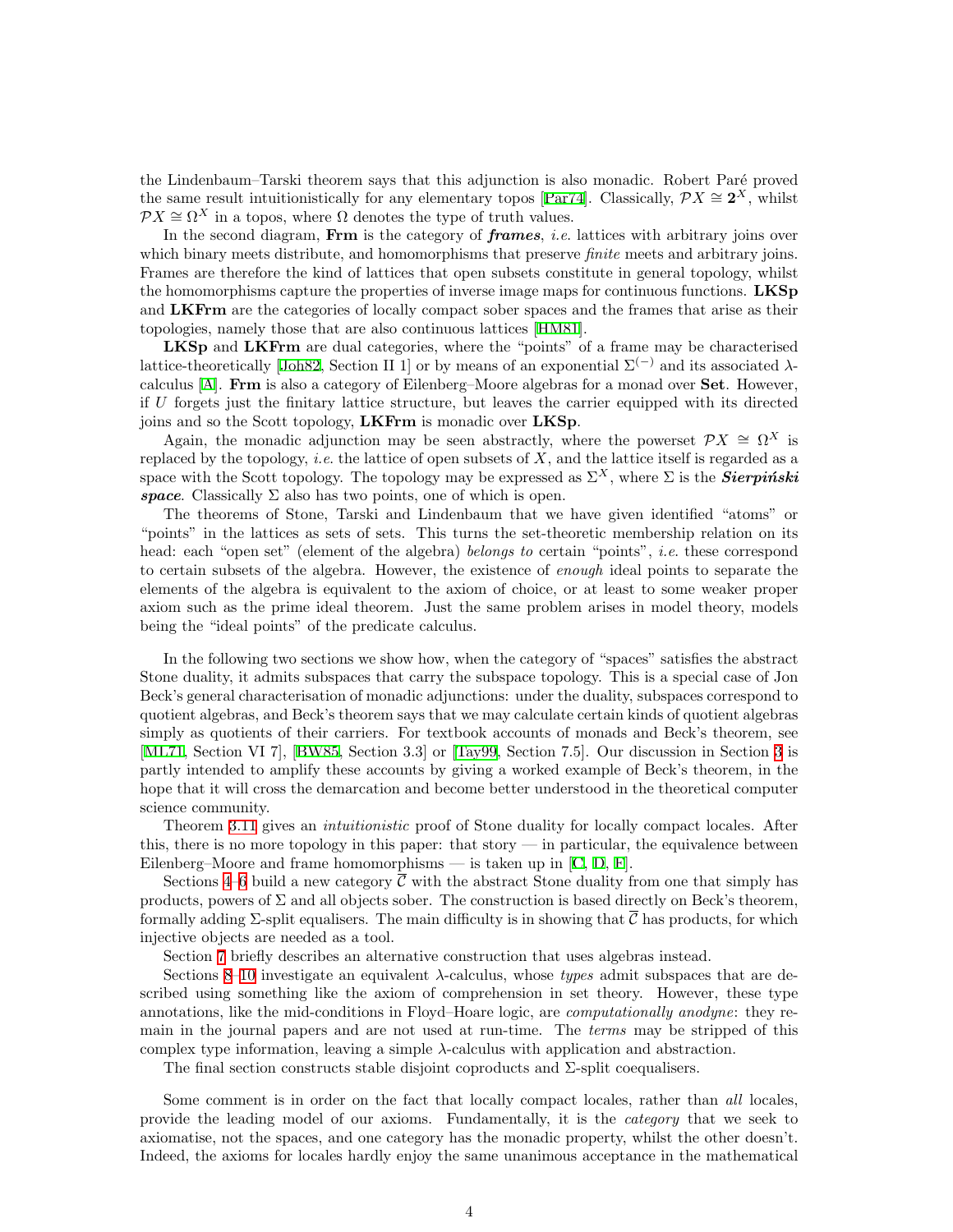<span id="page-4-0"></span>community as do those for, say, groups. Spatial locales agree with sober spaces, but even then disagree as to their products outside the locally compact case, whilst there are numerous competing axiomatisations of convergence and other features of topology. The traditional one has also long been regarded as unsatisfactory on the grounds that its logical properties (such as cartesian closure) are inadequate. This paper breaks new ground in treating topology as  $\lambda$ -calculus.

The simple technical reason for the "restriction" is that the exponential  $\Sigma^X$  is only defined when X is locally compact. However, Steven Vickers has shown how the functor  $\Sigma^{\Sigma^{(-)}}$  may be extended to all locales, decomposing it into two covariant functors that are of interest in themselves [[Vic01](#page-53-8)]. However, the Eilenberg–Moore category for his monad is not the category of frames, but one whose opposite he calls the category of *colocales*. When X is a locale,  $\Sigma^X$  is a colocale, and vice versa, so observations belong not merely to a different type from values, but to another category, whilst meta-observations are again like values. Our experience since Turing that computations are ultimately untyped seems to have been sacrificed on the altar of conformity with a pre-existing mathematical structure.

I acknowledge, on the other hand, that my mathematical platform is not as comfortable as we might like. In particular, the *intersection* of two  $\Sigma$ -split subspaces need not be another locally compact space. Before we are allowed to form an equaliser or coequaliser, we have to satisfy a very awkward property, which turns out to have no computational meaning anyway. (It also leads to mis-conceived questions such as largest cartesian closed categories: the statement that "John is the tallest person who can stand up in here" may say more about the ceiling than about John, if we are talking about children in a tent.) You pays your money, you takes your choice: my construction has a good  $\lambda$ -calculus, whilst locales have (infinitary) algebra, which Vickers' work has exploited very fluently. Plainly we should be asking for both, and there is no fundamental reason why we shouldn't have them. The resulting category will have many more objects besides locales and colocales, and will in fact be cartesian closed. So the argument from authority (or at least from familiarity) seems to caution against a too hasty search for generality.

The applications to topology do, unfortunately, go rather quickly outside local compactness. Some account of the category of locales is therefore needed quite urgently in abstract Stone duality, and I hope that Vickers' work will help towards this. It is possible that such a construction would be the first step of an iteration that would lead to the bigger category, whilst retaining the essence of topology that we distill here. I believe that this lies in the preservation by  $\Sigma^{\Sigma^{(-)}}$  of certain kinds of equalisers, but more liberal notions of subspace and injectivity will be needed.

Nevertheless, both domain theory and rather a lot of the corpus of pure mathematics may be seen as going on in the category of locally compact spaces, so it is well worth continuing to investigate what can be done in the abstract setting that we have so far.

## 2 The subspace topology

A subset  $X \subset Y$  of a topological space is said to carry the **subspace topology** if its open subsets  $U \subset X$  are exactly those of the form  $U = X \cap V$  for some open subset  $V \subset Y$ . Since open subsets  $U \subset X$  correspond bijectively to continuous maps  $\phi: X \to \Sigma$ , there is a more categorical way of saying this:

<span id="page-4-1"></span>**Remark 2.1** The Sierpinski space  $\Sigma$  is *injective* with respect to the inclusion *i*:



for any continuous map  $\phi : X \to \Sigma$ , there is some continuous map  $\psi : Y \to \Sigma$  such that  $\phi(x) = \psi(ix).$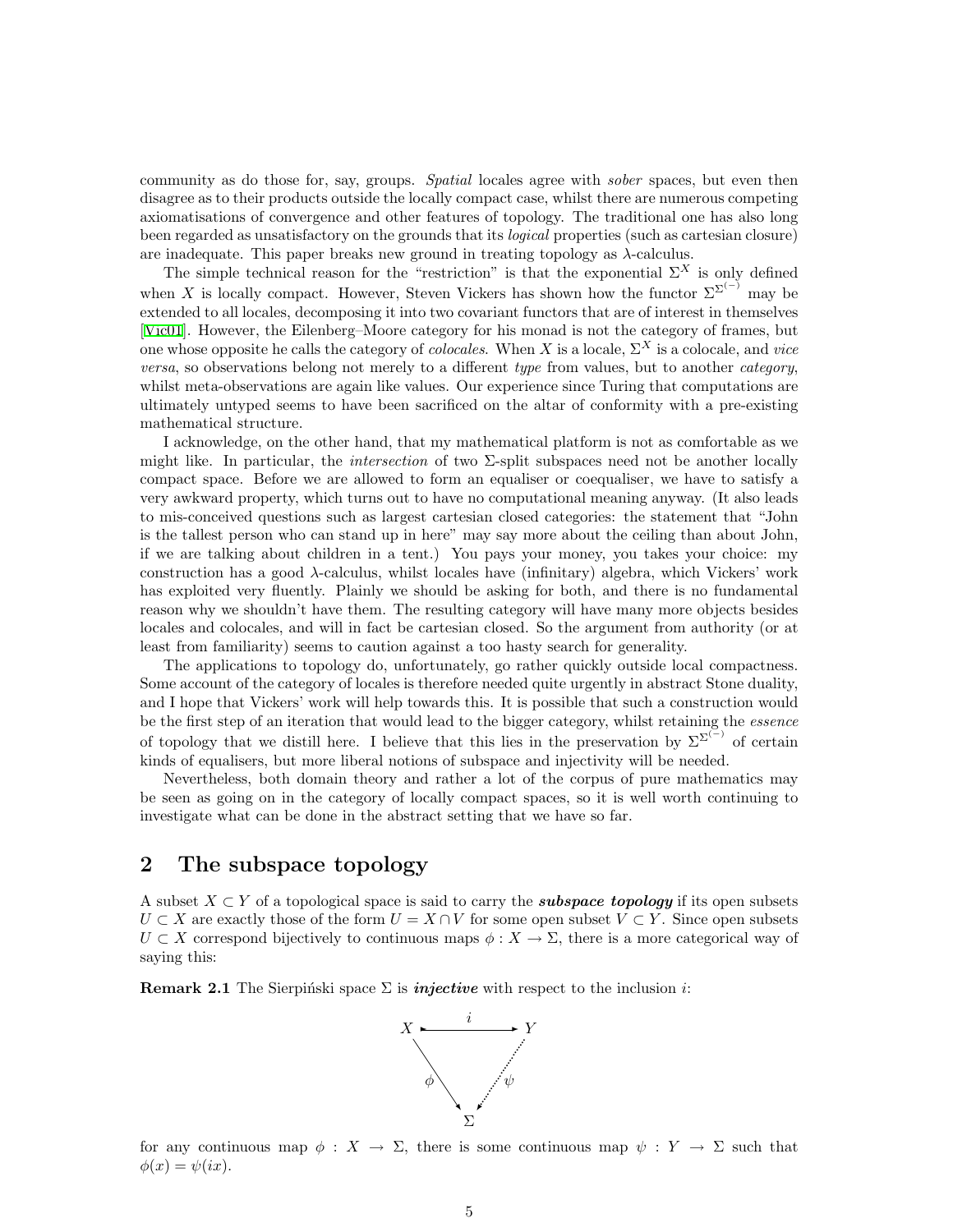In the traditional axiomatisation of general topology, the collections of open subsets of X and Y admit arbitrary unions, and  $i^* \equiv (-) \cap X$  preserves them. This means that there is a greatest open  $V = i_*U \subset Y$  such that  $U = V \cap X$ , where  $i^* \dashv i_*$ . In particular, if  $X \subset Y$  is the closed subspace complementary to open  $W \subset Y$ , we have  $V = U \cup W$ .

As this argument manipulates open subsets and not points, it can be expressed in locale theory. We say that the locale (represented by the frame)  $A$  is a **sublocale** of  $B$  if there are monotone functions  $i^* \dashv i_*$  such that  $i^*$  is a frame homomorphism and  $i^*$ ,  $i^* = id_A$ . These can be recovered from the endomorphism  $j = i^*$ ;  $i_*$  on B, which satisfies  $\mathsf{id}_B \leq j = j^2$  and  $j(b_1 \wedge b_2) = jb_1 \wedge jb_2$ . Such a j is called a **nucleus**. In particular, the nuclei corresponding to the open subspace  $W \subset Y$ and its closed complement are  $W \Rightarrow (-)$  and  $W \cup (-)$  respectively.

The lattice of open subsets of a space Y is the *exponential*  $\Sigma^{Y}$  in the category of locally compact spaces and continuous functions, when we equip  $Y$  with the Scott topology. In this setting, the inverse image map  $i^*$  is  $\Sigma^i$ . However, the *monotone* functions  $i_*$  and j need not be morphisms between the objects  $\Sigma^X$  and  $\Sigma^Y$  in this category, as, in terms of the lattices, they need not be Scott continuous.

Many of the features of general topology can be expressed in terms of the  $\lambda$ -calculus that arisesfrom the exponential  $\Sigma^{(-)}$ , together with *finitary* lattice operations and laws [[A](#page-53-1), [C](#page-53-5)]. Apart from Theorem [3.11](#page-13-0) and some Examples, whose purpose is to motivate the ideas, the whole theory will be formulated in these abstract terms:  $C$  denotes a category with an internal distributive lattice Σ, of which all powers  $\Sigma^X$  exist in C. In fact, even the lattice structure is not used in the main development of the present paper.

Returning to the idea of injectivity, in practice we need to state it with parameters.

**Lemma 2.2** The following are equivalent for  $i: X \to Y$ :

- (a)  $\Sigma$  is injective with respect to  $i \times U : X \times U \to Y \times U$  for any object U;
- (b)  $\Sigma^U$  is injective with respect to  $i: X \to Y$  for any object U;
- (c) there is some morphism  $I: \Sigma^X \to \Sigma^Y$  such that  $I: \Sigma^i = \mathrm{id}_{\Sigma^X}$ .



PROOF. Parts (a) and (b) are exponential transposes of each other, and (c) is the special case of (b) with  $U = \Sigma^X$  and  $\phi = \eta_X$ . Using (b), we obtain  $I = \eta_{\Sigma^X} : \Sigma^{\psi} : \Sigma^X \to \Sigma^Y$ , as

$$
I\; ; \Sigma^i\;=\;\eta_{\Sigma^X}\; ; \Sigma^\psi\; ; \Sigma^i\;=\;\eta_{\Sigma^X}\; ; \Sigma^{\eta_X}\;=\;\text{id}.
$$

Conversely,  $\psi = \eta_Y : \Sigma^I : \Sigma^{\Sigma^{\phi}} : \Sigma^{\eta_U}$  satisfies

$$
i; \psi = i; \eta_Y; \Sigma^I; \Sigma^{\Sigma^{\phi}}; \Sigma^{\eta_U} = \eta_X; \Sigma^{\Sigma^i}; \Sigma^I; \Sigma^{\Sigma^{\phi}}; \Sigma^{\eta_U} = \eta_X; \Sigma^{\Sigma^{\phi}}; \Sigma^{\eta_U} = \phi; \eta_{\Sigma^U}; \Sigma^{\eta_U} = \phi.
$$

<span id="page-5-1"></span>We therefore have a situation in which  $i : X \rightarrow Y$  is a subspace (and  $\Sigma$  is injective with respect to it) in a very explicit sense, namely that the way in which open subsets  $U \subset X$  are expanded to  $V \subset Y$  is dictated by a morphism I.

<span id="page-5-0"></span><sup>&</sup>lt;sup>2</sup>We write ";" for composition in diagrammatic order as far as Section [7](#page-27-1), while we argue categorically. Then we switch the order and use " $\cdot$ " in the development of our new  $\lambda$ -calculus.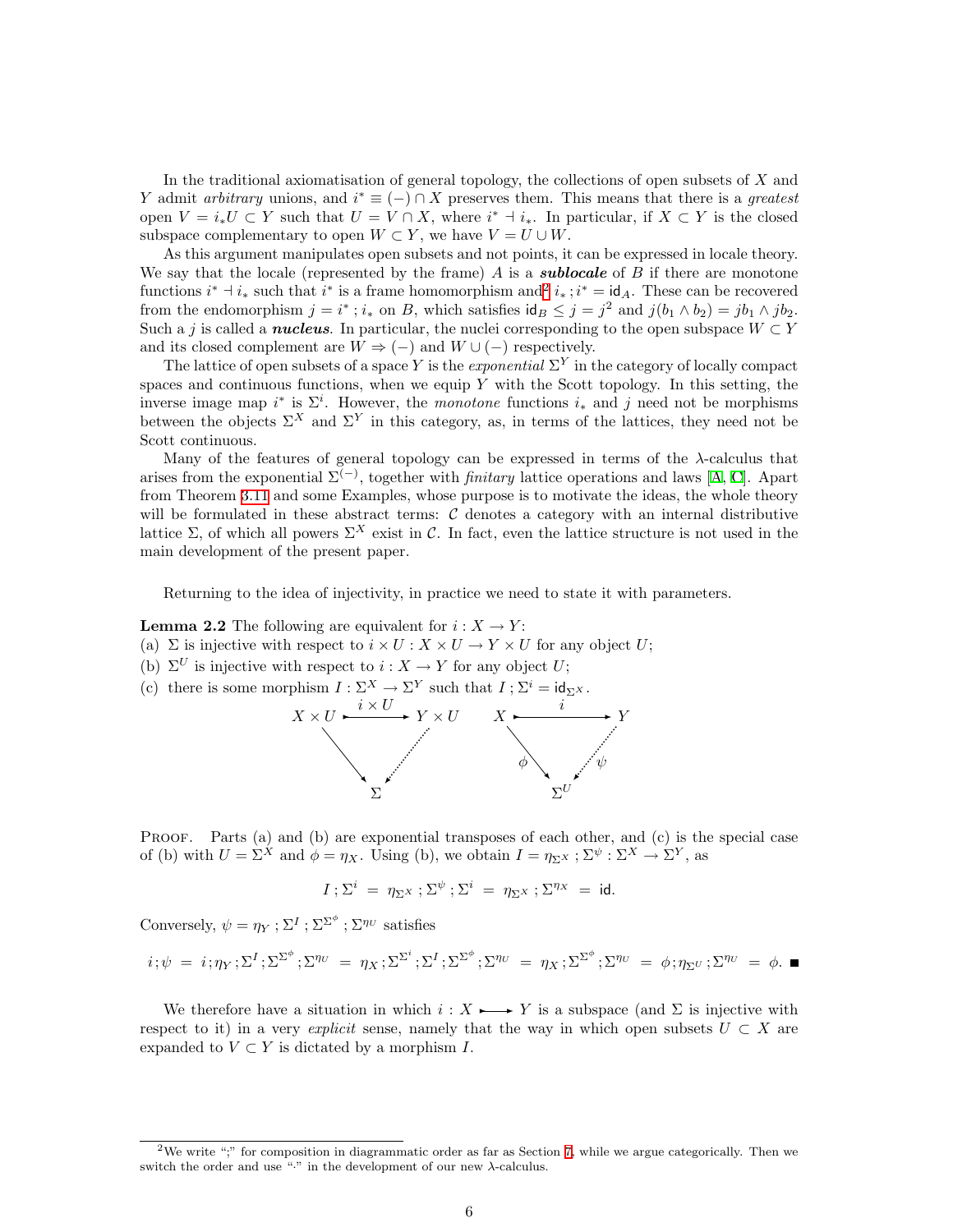**Definition 2.3**  $i: X \to Y$  is a  $\Sigma$ -split (mono or) subspace if there is some morphism  $I: \Sigma^X \to Y$  $\Sigma^Y$  such that  $I$ ;  $\Sigma^i = id_{\Sigma^X}$ .



We shall mark  $\Sigma$ -split monos with a hook like this.

**Remark 2.4** The idempotent  $E = \Sigma^i$ ; I on  $\Sigma^Y$  plays a role in our  $\lambda$ -calculus similar to that of the nucleus j in locale theory, except that j is uniquely determined by i, whereas  $E$  is not. (So in Section [4](#page-14-2) we shall appropriate the name "nucleus" for  $E$ .) Beware, however, that it is not *enough* for E to be idempotent, as its epi part  $\Sigma^i$  must be a (frame) homomorphism. For locales, this happens iff

 $E(\phi \wedge \psi) = E(E\phi \wedge E\psi)$  and  $E(\phi \vee \psi) = E(E\phi \vee E\psi)$ ,

though we shall characterise E by a different  $(\lambda)$ -)equation in our abstract setting.

 $\Sigma^Y$  is a continuous lattice, whilst E is Scott-continuous, so its splitting  $\Sigma^X$  is also a continuous lattice, and the space X is therefore also locally compact.

<span id="page-6-2"></span>**Examples 2.5** If a localic nucleus j is Scott-continuous, then it can serve as E. Otherwise, E. may still exist, no longer providing the *largest*  $V$ , and the map I may extend open subsets from X to Y in very complicated ways. Some sublocales need not, however, be represented at all in our formulation.

- (a) In both approaches,  $I = i_*$  and  $E = j = i^*$ ;  $i_* = (- \vee W)$  encode a *closed* subspace of Y, namely that complementary to the open subspace W.
- (b) In locale theory,  $j = (W \Rightarrow -)$  encodes the open subspace W, but j is not Scott continuous unless  $W$  is also closed. Nevertheless, there is another, and rather more obvious, way of "extending" the open subset  $U \subset X$  to one of Y, namely as U itself. This is of course the smallest V that does the job, so  $U \mapsto V$  is the *left* adjoint  $i_! \dashv i^*$ . Then  $I = i_!$  and  $E = i^*$ ;  $i_! = (- \wedge W)$  provide our encoding.
- <span id="page-6-0"></span>(c) If  $X \xrightarrow{i_1} Y \xrightarrow{i_2} Z$  are successively  $\Sigma$ -split subspaces, with  $\Sigma^X \xrightarrow{I_1} \Sigma^Y \xrightarrow{I_2} \Sigma^Z$ , then the composite  $X \xrightarrow{i_1;i_2} Z$  is  $\Sigma$ -split, with  $\Sigma^X \xrightarrow{I_1;I_2} \Sigma^Z$ .
- (d) Hence locally closed subspaces (open subsets of closed subsets) may be also expressed in this way.

Compact and overt subspaces are considered in[[E–](#page-53-9)].

<span id="page-6-1"></span>Example 2.6 In set theory, subspaces and open subspaces are the same thing, but we can still distinguish two *roles* in the preceding discussion. Consider a predicate  $\phi \in \Omega^{\bar{X}}$ , which classifies the "open" subset  $U = \{x : X \mid \phi[x]\} \subset X$ . This may be expanded from the "subspace" X to Y using either of the quantifiers:

(a)  $I_{\exists}\phi = \exists_i \phi = \lambda y:Y$ .  $\exists x: X$ .  $(y =_{Y} ix) \wedge \phi[x]$ , or

(b)  $I_{\forall} \phi = \forall_i \phi = \lambda y: Y \cdot \forall x: X \cdot (y = Y \cdot ix) \Rightarrow \phi[x].$ 

As for open and closed subspaces,  $\exists_i$  and  $\forall_i$  are the left and right adjoints respectively to the inverse image map  $i^*$ . This analogy between open subspaces and the existential quantifier, and between closed subspaces and the universal quantifier, is explored in [\[C](#page-53-5)].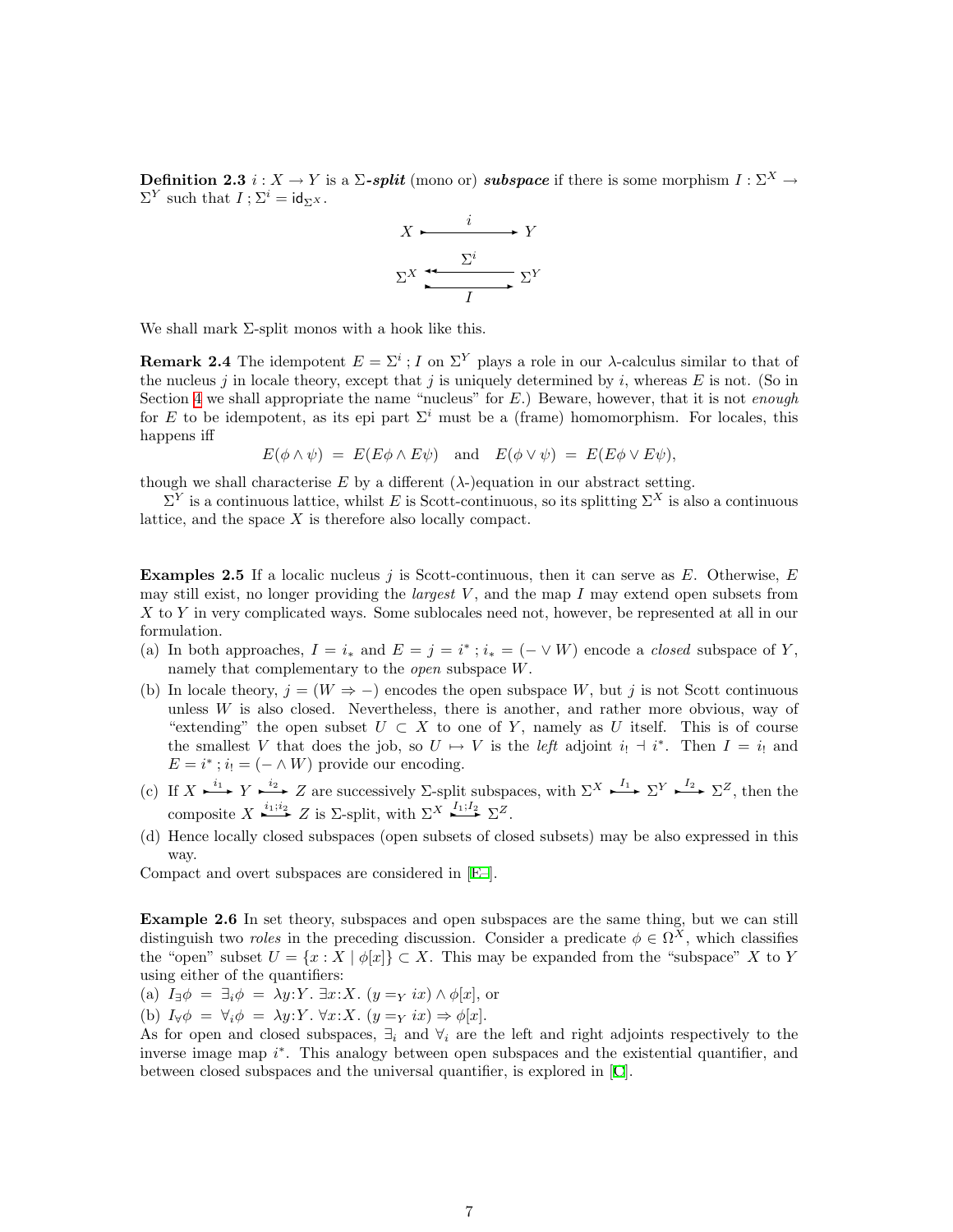The (Scott) topology on an object Y of  $\bf Dcpo$  is determined by its order, and is also the exponential  $\Sigma^Y$  in that category. However, for a subset  $X \subset Y$  that is closed under directed joins, the Scott topology on  $X$  derived from the restricted order need not be the subspace topology.

<span id="page-7-0"></span>Example 2.7 (Moggi) Let Y be the domain of lazy natural numbers, and  $X \subset Y$  the subset of maximal points  $\circ$  in it, *i.e.* the numerals  $s^n$ 0 together with the "top" point  $\infty$ , omitting the points • of the form  $s^n\bot$ .



X is the equaliser of the (continuous, recursive) functions  $f, g: Y \implies Y$  for which  $f(s^n 0) =$  $g(s^n 0) = s^{n+1} 0$  but  $f(s^n \bot) = s^{n+1} \bot$  and  $g(s^n \bot) = s^n \bot$ .

The order on  $X$  is discrete, as therefore is its *Scott* topology.

However, its *subspace* topology is that of the one-point compactification of N: any open subset  $U \subset X$  with  $\infty \in U$  is of the form

$$
U = (\{s^m 0 \mid m \ge n\} \cup \{\infty\}) \cup F \quad \text{with} \quad F \subset \{s^m 0 \mid m < n\}
$$

for some n. Then  $V = \{y \in Y \mid y \geq s^n \perp\} \cup F$  is open in Y with  $U = X \cap V$ . Choosing the least such n, the assignment  $I: U \mapsto V$  is monotone, so it is Scott-continuous as there are no non-trivial directed joins to be considered. Hence  $X \subset Y$  is  $\Sigma$ -split, classically. For intuitionistic locale theory, recursion theory and our λ-calculus, the subspace is still an equaliser but the map I is not well defined. П

<span id="page-7-1"></span>**Remark 2.8** The notion of  $\Sigma$ -split subspace has a direct impact on computation in the  $\lambda$ -calculus associated to the exponential  $\Sigma^{\bar{X}}$ . In any category where it is meaningful, evaluation  $ev : \Sigma^X \times X \to$  $Σ$  is always *dinatural* in X with respect to any map  $i: X → Y$  [[ML71](#page-52-12), Section IX 4], *i.e.* the square from  $\Sigma^Y \times X$  to  $\Sigma$  commutes:



Combining the splitting I with this property,  $ev_X$  is equal to the composite around the other three sides, or, in symbols,

$$
\phi: \Sigma^X, x: X \vdash \phi x = (I\phi)(ix). \tag{1}
$$

This equation will later feature as an  $\eta$ -rule of a new  $\lambda$ -calculus for subspaces, based on the axiom of comprehension in set theory. The associated introduction and elimination rules are provided by  $\Sigma^i$  and I, whilst the β-rule expresses the composite  $\Sigma^i$ ;  $I = E$ :

$$
\psi : \Sigma^{Y} \vdash I(\lambda x. \psi(ix)) = E\psi.
$$
\n
$$
\tag{3}
$$

The importance of the  $\eta$ -rule is that it enables us to evaluate a function  $\phi$  on a value x in the subspace  $X$  by regarding them both as belonging to the ambient space  $Y$  instead. Therefore we may reason mathematically in a rich category of subspaces, but execute the computation using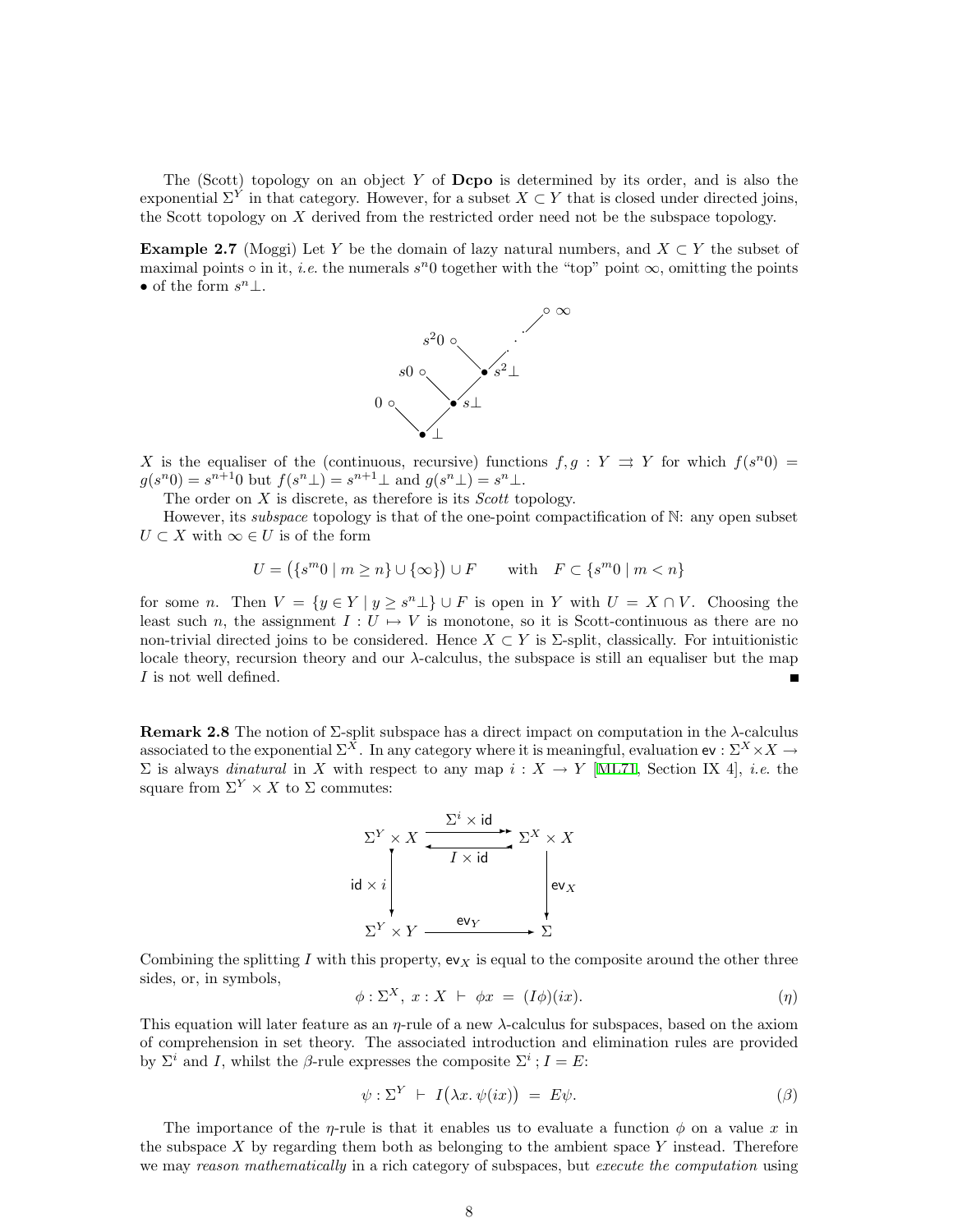the types of the restricted λ-calculus, simply ignoring the new connectives of the comprehension calculus (Section [10](#page-39-1)).

<span id="page-8-2"></span>**Remark 2.9** The equation  $I: \Sigma^{i} = id$  says what we require of the *open subsets* of X and Y, but does not in fact even force  $i$  to be mono on *points*. We would actually like it to be *regular* mono, i.e. for there to be an equaliser

$$
X \xrightarrow{i} Y \xrightarrow{u} Z.
$$

The corresponding effect on the topologies is

$$
\Sigma^{X} \xrightarrow{\Sigma^{i}} \Sigma^{Y} \xrightarrow{\Sigma^{u}} \Sigma^{Z},
$$

where the fifth map  $J$  will be explained in the next section.

Any Σ-split subspace may be expressed in this form, with

$$
Z = \Sigma^{\Sigma^{Y}} \equiv \Sigma^{2} Y \qquad u = \eta_{Y} \qquad v = \eta_{Y} ; \Sigma^{I} ; \Sigma^{\Sigma^{i}} \qquad J = \eta_{\Sigma^{Y}}.
$$

Here the natural transformation  $\eta_Y$  is given by the  $\lambda$ -expression  $y \mapsto \lambda \psi$ ,  $\psi y$  and is the unit of the adjunction  $\Sigma^{(-)}$  +  $\Sigma^{(-)}$ . Iteration of the functor  $\Sigma^{(-)}$  obliges us to use the shorthand  $\Sigma^2 Y$ .

We have, however, been making an assumption about the category.

<span id="page-8-1"></span>**Definition 2.10** The maps  $i = \eta_X : X \to Y = \Sigma^{\Sigma^X}$  and  $I = \eta_{\Sigma^X}$  always satisfy  $I : \Sigma^i = id$  (we call the equation  $\eta_{\Sigma X}$ ;  $\Sigma^{\eta_X}$  = id the *unit law*), so X ought to be a subspace of  $\Sigma^2 X$ . The diagram above becomes

$$
X \xrightarrow{\eta_X} \Sigma^2 X \xrightarrow{\eta_{\Sigma^2 X}} \Sigma^4 X
$$

with  $J = \eta_{\Sigma^3 X}$ . Recall from Section A [4](#page-14-2) that an object X for which this is an equaliser is called sober. Definition [2.3](#page-5-1) and the ensuing discussion only make sense if we assume that all objects of  $\mathcal C$  have this property.

A map  $P: U \to \Sigma^2 X$  that has equal composites with this pair is called **prime**, and we write focus  $P: U \to X$  for the mediator to the equaliser. Equivalently, the double exponential transpose  $H: \Sigma^X \to \Sigma^U$  is an Eilenberg–Moore homomorphism, the algebra structures being  $\Sigma^{\eta_X}$  and  $\Sigma^{\eta_Y}$ . Section A [8](#page-31-1) developed the  $\lambda$ -calculus with focus, and in particular focus( $\lambda \phi$ ,  $\phi a$ ) = a.

<span id="page-8-0"></span>**Notation 2.11** We shall also make use of maps  $J : \Sigma^X \to \Sigma^U$  that need not be homomorphisms. We write  $\hat{J}: U \longrightarrow X$  as if this were a "second class" map between these objects, and HC for the category with these morphisms, but the same objects as  $C$ . For example, we may now write the equation for a  $\Sigma$ -split subspace as  $i$ ;  $I = id_X$ .

We define force  $\overline{X} = \widehat{\eta_{\Sigma}X} : \Sigma^2 X \longrightarrow X$ , which is natural in HC and (by the unit law) satisfies  $\eta_X$ ; force $_X = id_X$ .

If  $H : \Sigma^X \to \Sigma^U$  is a homomorphism, then we write  $\hat{H} : U \to X$ , with an ordinary arrowhead instead of  $\rightarrow$ , and SC for the category with these morphisms. When all objects are sober, SC  $\cong$  C, *i.e.* any such  $\hat{H}: U \to X$  is of the form  $H = \Sigma^f$  for some unique ordinary morphism  $f: U \to X$ in C, and we write  $f: U \to X$  instead of  $\widehat{\Sigma}^f$ .

In fact,  $\hat{H} =$  focus  $P = P$ ; force<sub>X</sub>, where the prime P is the double exponential transpose of H (Lemma A [7.5\)](#page-29-0). The reason for the distinction between focus and force is that the former is part of a denotational calculus, whilst the latter introduces "computational effects".

**Example 2.12** When  $C = LKL$  occurs is the category of locally compact locales,  $SC$  is the opposite of the category of (continuous) frames and frame homomorphisms, so  $\mathsf{SC} \cong \mathcal{C}$ .  $H : U \longrightarrow X$  denotes a Scott-continuous map from the topology on X to that on U.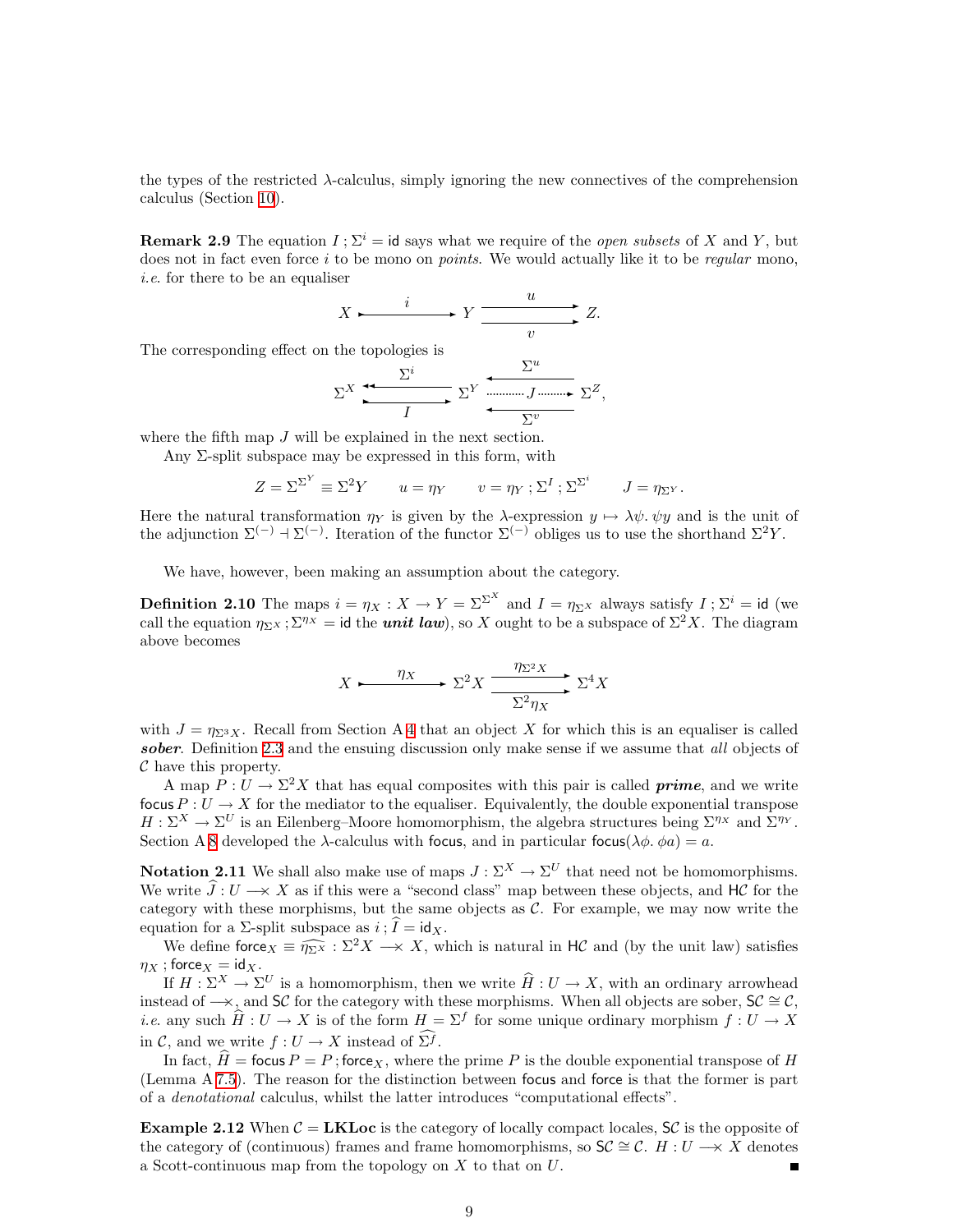### <span id="page-9-1"></span><span id="page-9-0"></span>3 Beck's theorem

Now we relate subspaces as we have just described them to Stone duality as presented in Section [1](#page-0-1). In the abstract setting, the diagrams shown there are as follows, where Alg is the category of Eilenberg–Moore algebras for the monad induced by the adjunction  $\Sigma^{(-)}$  +  $\Sigma^{(-)}$ .



We shall show that subspaces *(i.e.* certain equalisers) exist in  $\mathcal C$  and carry the subspace topology iff (idempotents split and) the functor  $\mathcal{C}^{op} \to \mathcal{A}$  is an equivalence of categories. This functor is full and faithful iff all objects are sober (Theorem A [4.10](#page-16-0)), so our task in this paper is to say when it is essentially surjective. In fact we shall construct the pseudo-inverse functor. The argument works though the proof Beck's theorem in our special case.

<span id="page-9-3"></span>**Definition 3.1** An algebra  $(A, \alpha)$  is *spatial* if there is some algebra isomorphism



Recall from Lemma A [4.3](#page-15-0) that a map  $H : A \to \Sigma^U$  (not necessarily an isomorphism) is a homomorphism iff its double exponential transpose  $P$  has equal composites

$$
U \xrightarrow{\qquad P} \Sigma^A \xrightarrow{\sum^{\alpha}} \Sigma^3 A,
$$

soour first attempt at spatiality of  $(A, \alpha)$  is to *form* this equaliser [[Fak70\]](#page-52-13). Afterwards we have to find out when  $H$  is an isomorphism.

<span id="page-9-2"></span>**Proposition 3.2** The contravariant functor  $X \mapsto (\Sigma^X, \Sigma \eta_X) : C^{op} \to A$  has a symmetric adjoint on the right, called pts, so

$$
\frac{X \longrightarrow \mathsf{pts}(A, \alpha) \text{ in } C}{A \longrightarrow \Sigma^X \text{ in } \mathbf{Alg}}
$$

iff for each algebra  $(A, \alpha)$  the equaliser

$$
\mathsf{pts}(A,\alpha) \xrightarrow{i} \Sigma^A \xrightarrow{\Sigma^{\alpha}} \Sigma^3 A
$$

exists in  $C$ .

Proof. By the foregoing argument, there must also be a correspondence with maps

$$
X \xrightarrow{\qquad} \Sigma^A \xrightarrow{\qquad} \Sigma^3 A,
$$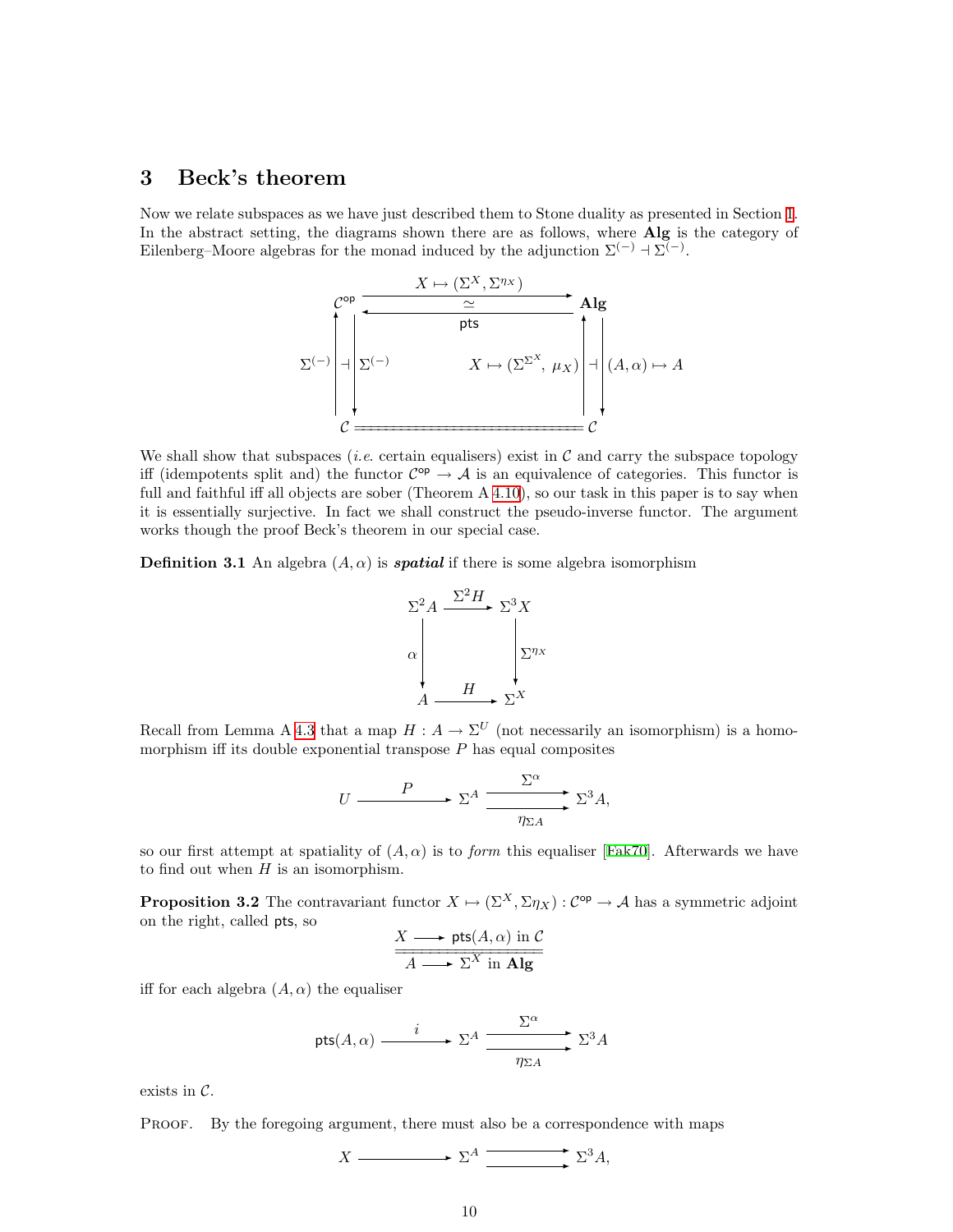but this is just the universal property of the equaliser.

The inverse functor pts :  $\mathbf{Alg} \to \mathcal{C}^{op}$  takes the algebra A to the "set"  $\mathbf{Alg}(A, \Sigma)$  of homomorphisms, just as the forward one took the object X to the function-space  $\mathcal{C}(X,\Sigma)$ . (Remark [7.4](#page-29-1) explains how  $\mathbf{Alg}(A, B)$  can sometimes be defined as an object of C, rather than as an external hom-set.)

<span id="page-10-0"></span>**Theorem 3.3** The contravariant adjunction of  $\Sigma^{(-)}$  and pts is an equivalence between  $\mathcal{C}^{\mathsf{op}}$  and Alg iff all objects of  $\mathcal C$  are sober and all algebras in Alg are spatial.

PROOF. Sobriety and spatiality merely say that the units of the symmetric adjunction,

$$
X \to \text{pts}(\Sigma^X, \Sigma^{\eta_X})
$$
 and  $H: A \to \Sigma^{\text{pts}A}$ ,

are isomorphisms.

More particularly, without assuming that all objects are sober, the functor  $pts : Alg^{op} \to C$  is full and faithful (making  $\text{Alg}^{\text{op}}$  reflective in C) iff all algebras are spatial. Joachim Lambek and Basil Rattray considered this situation abstractly (writing  $QA$  for our  $\Sigma<sup>ptsA</sup>$ ), together with applications to Abelian categories and elementary toposes [\[LR75\]](#page-52-14). More recently, Giuseppe Rosolini connected their results with topos models of synthetic domain theory[[BR98](#page-52-15)].

We can characterise spatiality in terms more like those of the previous section.

<span id="page-10-1"></span>**Proposition 3.4**  $(A, \alpha) \cong \Sigma^X$  iff there are  $i : X \to \Sigma^A$  and  $I : \Sigma^X \to \Sigma^2 A$  such that

*i* is prime,  $I; \Sigma^i = id_{\Sigma^X}$  and  $\Sigma^i; I = \alpha; \eta_A \equiv \eta_{\Sigma^2 A}; \Sigma^2 \alpha.$ 

In this case,  $X = \mathsf{pts}(A, \alpha) \xrightarrow{i} \Sigma^A$  is the equaliser in Proposition [3.2,](#page-9-2) and  $\Sigma^{(-)}$  takes it to a split coequaliser.



PROOF. If  $H : A \cong \Sigma^X$  is an isomorphism of algebras then its double exponential transpose  $i = \eta_X : \Sigma^H$  is prime, and we may put  $\widetilde{I} = H^{-1}$ ;  $\eta_A = \eta_{\Sigma^X} : \Sigma^2 H^{-1}$ . Then

$$
I: \Sigma^{i} = \eta_{\Sigma^{X}}: \Sigma^{2} H^{-1}: \Sigma^{2} H: \Sigma^{\eta_{X}} = \eta_{\Sigma^{X}}: \Sigma^{\eta_{X}} = id
$$
  

$$
\Sigma^{i}: I = \Sigma^{2} H: \Sigma^{\eta_{X}}: H^{-1}: \eta_{A} = \alpha: H: H^{-1}: \eta_{A} = \alpha: \eta_{A}.
$$

Conversely, if i is prime then its double transpose  $H = \eta_A$ ;  $\Sigma^i$  is a homomorphism, and  $H^{-1} = I$ ;  $\alpha$ because

$$
\eta_A\mathbin{;} \Sigma^i\mathbin{;} I\mathbin{;} \alpha\ =\ \eta_A\mathbin{;} \alpha\mathbin{;} \eta_A\mathbin{;} \alpha\ =\ \mathsf{id}
$$
 
$$
I\mathbin{;} \alpha\mathbin{;} \eta_A\mathbin{;} \Sigma^i\ =\ I\mathbin{;} \eta_{\Sigma^2 A}\mathbin{;} \Sigma^2\alpha\mathbin{;} \Sigma^i\ =\ I\mathbin{;} \eta_{\Sigma^2 A}\mathbin{;} \Sigma^{\eta_{\Sigma^A}}\mathbin{;} \Sigma^i\ =\ I\mathbin{;} \Sigma^i\ =\ \mathsf{id}
$$

since *i*, being prime, has equal composes with  $\Sigma^{\alpha}$  and  $\eta_{\Sigma^A}$ .

To show that X is the equaliser, consider  $\Gamma \stackrel{P}{\to} \Sigma^A \rightrightarrows \Sigma^3 A$ . The double transpose  $K : A =$  $\Sigma^X \to \Sigma^{\Gamma}$  of P is a homomorphism, so, since X is sober,  $K = \Sigma^k$ , where  $k : \Gamma \to X$  mediates to the equaliser. The image of the equaliser diagram under  $\Sigma^{(-)}$  is the split coequaliser shown above.  $\blacksquare$ 

Е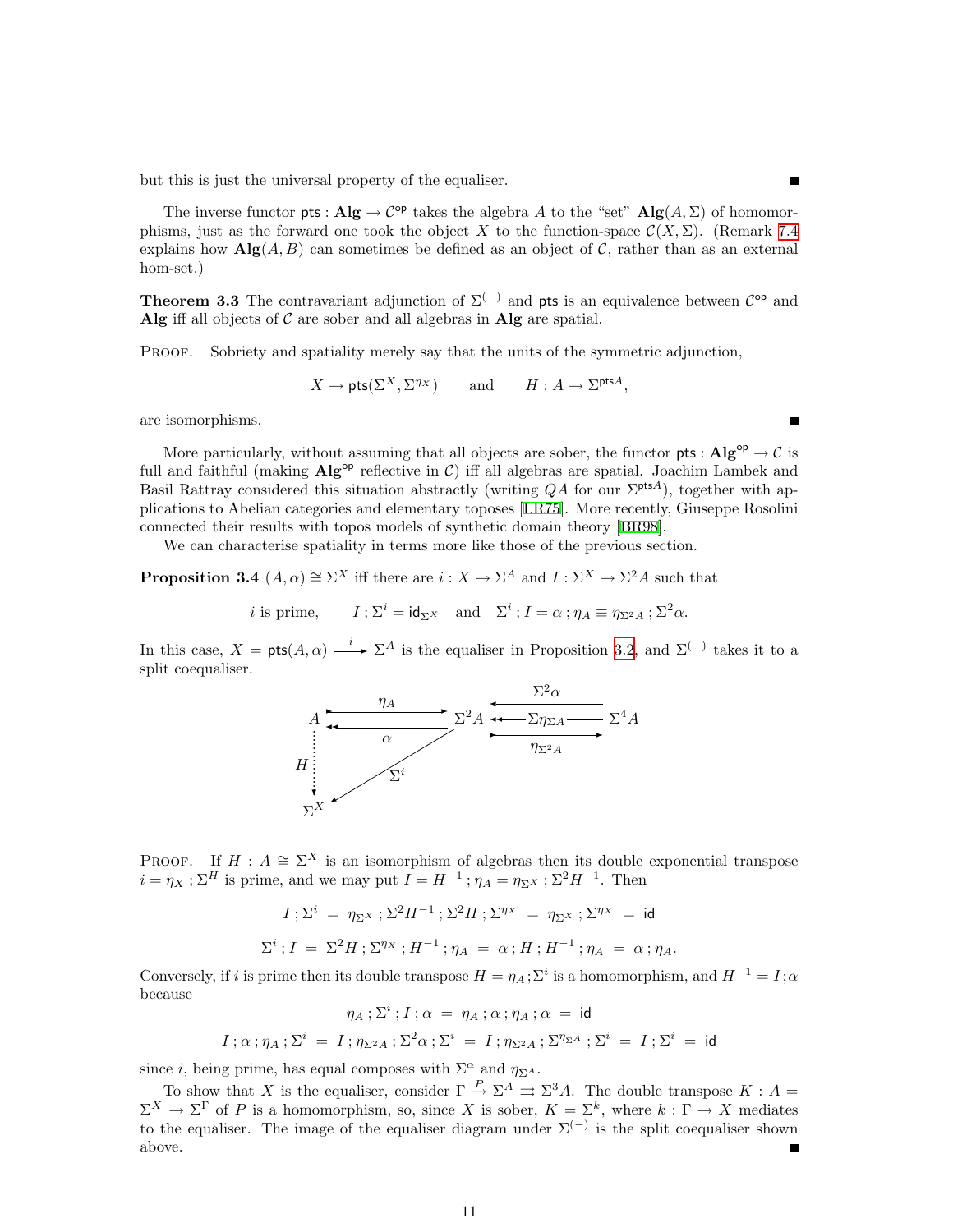**Remark 3.5** In the  $\lambda$ -calculus, these equations are

$$
x: X, \phi: \Sigma^X \quad \vdash \quad (I\phi)(ix) \ = \ \phi(x) \tag{9}
$$

$$
F: \Sigma^{A}, \mathcal{F}: \Sigma^{2} A \ \vdash \ I(\lambda x. \mathcal{F}(ix))(F) = F(\alpha \mathcal{F}). \tag{3}
$$

The *η*-equation, which says that  $\Sigma^X$  is a retract of A, was discussed in the previous section: it makes X a  $\Sigma$ -split subspace of  $\Sigma^A$ .

The β-equation makes  $H : A \rightarrow \Sigma^X$  a subalgebra that is "U-split" in Beck's language, i.e. split by a function that need not be a homomorphism. This property says that there are enough points to distinguish the elements of  $A$ , considered as "open subsets" of  $X$ .

Remark 3.6 The same caveat applies to our definition of "spatial" algebras as to that of "sober" spaces in Remark A [5.10](#page-22-0): the correspondence with the lattice-theoretic notion in[[Joh82](#page-52-0), Section II 1.5] is a conceptual one rather than a theorem. In particular, recall from [\[Joh82,](#page-52-0) Theorem VII 4.3 that (using the axiom of choice) any distributive continuous lattice A has enough points (completely coprime filters) in the classical sense. All algebras over LKLoc are spatial in the constructivesense that there are enough generalised "points"  $\Gamma \to \text{pts}(A, \alpha)$ , cf. [[Vic95](#page-53-10)].

Beck's theorem and our treatment of subspaces consider the maps and equations in the main equaliser diagram, without requiring the *objects* to be  $\Sigma^2 A$ ,  $\Sigma^3 X$ , *etc.* 

<span id="page-11-0"></span>**Definition 3.7** A parallel pair  $u, v: Y \implies Z$  in C is called a  $\Sigma$ -split pair if there is some map (not necessarily a homomorphism)  $J : \Sigma^Y \to \Sigma^Z$  such that

$$
J\mathbin{;}\Sigma^u\;=\;\mathsf{id}_{\Sigma^Y}\qquad\text{and}\qquad \Sigma^u\mathbin{;}J\mathbin{;}\Sigma^v\;=\;\Sigma^v\mathbin{;}J\mathbin{;}\Sigma^v.
$$

Notice that we just mark one of the maps with a hook, to emphasise the fact that the conditions are not symmetrical in  $u$  and  $v$ .



It is helpful to see these equations expressed in other ways. Using Notation [2.11](#page-8-0), they are

$$
u \,;\,\tilde{J} \,=\, \text{id} \quad \text{and} \quad v \,;\,\tilde{J}\,;\,u \,=\, v \,;\,\tilde{J}\,;\,v.
$$

Mixing application with categorical composition, we have

 $u$ ;  $J(\psi) = \psi$  and  $v$ ;  $J(u; \theta) = v$ ;  $J(v; \theta)$ .

Using the  $\lambda$ -calculus, the equations are

$$
y: Y, \psi: \Sigma^{Y} \vdash (J\psi)(uy) = \psi(y)
$$
  

$$
y: Y, \theta: \Sigma^{Z} \vdash J(\lambda y. \theta(uy))(vy) = J(\lambda y. \theta(vy))(vy).
$$

We shall need the *equaliser*  $i: X \to Y$  of u and v, for which we would like  $\Sigma^i: \Sigma^Y \to \Sigma^X$  also to be the coequaliser of  $\Sigma^u$  and  $\Sigma^v$ . In this case there is a (unique) map  $I : \Sigma^X \to \Sigma^Y$  with  $I; \Sigma^i = \text{id}_{\Sigma^X} \text{ and } \Sigma^i; I = J; \Sigma^v.$ 

Reversing the arrows, there is a similar notion of  $\Sigma$ -split coequaliser (Section [11](#page-46-1)), whilst (unqualified) split equalisers and coequalisers also arise, in which the equations already hold at the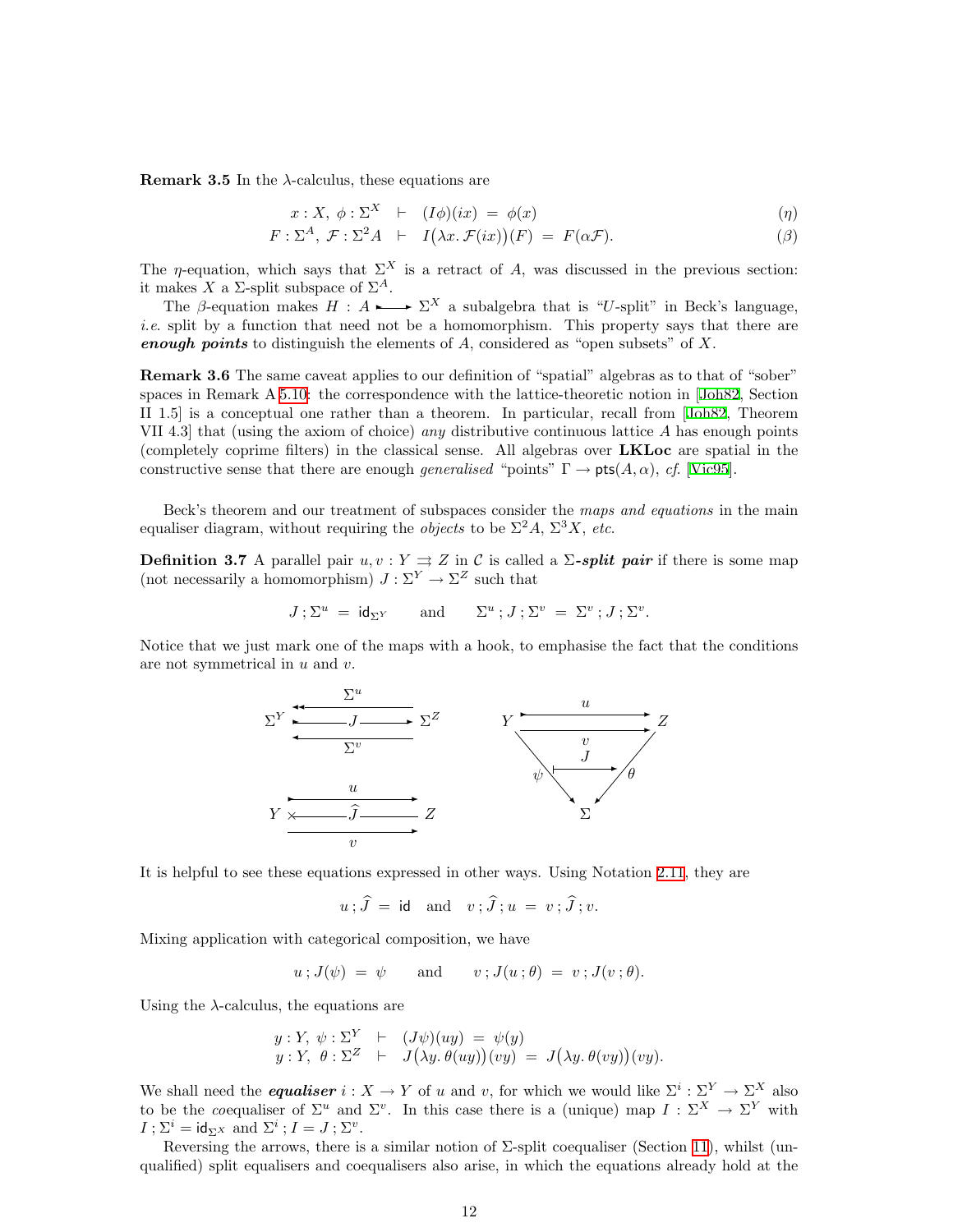base level, without applying the functor  $\Sigma^{(-)}$ . Split (co)equalisers are **absolute** in the sense that, being equationally defined, they are preserved by all functors. Absolute coequalisers were first studiedby Robert Par $\epsilon$  [Par $\tau$ 1]. Examples of absolute *pushouts* may be found in Section [7,](#page-27-1) [[Tay99](#page-53-0), Exercise 5.3] and [\[D\]](#page-53-6).

We *construct* the equaliser of a split pair by splitting an idempotent (Remark [4.1\)](#page-14-1). In particular,  $\Sigma^X$  splits  $E = \Sigma^v$ ; J. Conversely, any idempotent  $e: Y \to Y$  gives rise to a split pair  $(e, id)$ , with  $J = E = \Sigma^e$ , so such splittings are necessary.

There is no greater generality in supposing that  $i$  is split only after further iteration of the functor  $\Sigma^{(-)}$ , since if  $\mathcal{I}; \Sigma^3 i = id$  then  $I; \Sigma^i = id$  by the unit law, where  $I = \eta_{\Sigma^X}; \mathcal{I}; \Sigma^{\eta_Y}$ .

<span id="page-12-0"></span>**Proposition 3.8** If the functor pts exists, all objects are sober and idempotents split, then  $C$  has equalisers of all  $\Sigma$ -split pairs. If, additionally, all algebras are spatial,  $\Sigma^{(-)}$  takes these equalisers to (split) coequalisers.

Conversely, if C has equalisers of all  $\Sigma$ -split pairs, and  $\Sigma^{(-)}$  takes them to coequalisers, then all algebras are spatial.

PROOF. Let  $u, v: Y \rightrightarrows Z$  have splitting  $J: \Sigma^Z \to \Sigma^Y$ , so that  $E = \Sigma^v$ ; J is an idempotent on  $\Sigma^Y$ , and let A be its splitting, as in the top rows of the diagrams. Since this coequaliser is absolute,  $\Sigma^2 A$  is also a coequaliser, so the structure  $\alpha$  may be obtained as the mediator; similar arguments involving  $\Sigma^4 A$  show that it satisfies the equations for an Eilenberg–Moore algebra.



I claim that  $pts(A, \alpha)$  is the equaliser of u and v.

All composites  $pts(A, \alpha) \to \Sigma^4 Y$  are equal, so they factor through  $\eta_Y$  since Y is sober. This defines the dotted map. It has equal composites with u and v because all composites  $pts(A, \alpha) \rightarrow$  $\Sigma^2 Z$  are equal and  $\eta_Z$  is mono.

Any test map  $\Gamma \to Y$  having equal composites with u and v also has equal composites with  $\Sigma^2 u$  and  $\Sigma^2 v$ , since  $\eta$  is natural, so it factors through their equaliser,  $\Sigma^A$ . For the same reasons it has equal composites with  $\Sigma^A \rightrightarrows \Sigma^3 A$ , and so factors through their equaliser  $pts(A, \alpha)$ . The mediator is unique because i and  $\Sigma<sup>q</sup>$  are mono.

Now apply  $\Sigma^{(-)}$  to the left-hand diagram, so  $\Sigma^{pts(A,\alpha)} \cong A$  and  $\Sigma^{i} \cong \alpha$  by Theorem [3.3](#page-10-0) since A is spatial. Then  $\Sigma^{(-)}$  takes the top two rows of the diagram on the left to the one on the right. Since pts is itself a  $\Sigma$ -split equaliser, the converse follows from Proposition [3.4.](#page-10-1)

**Remark 3.9** Because of the fact that  $\Sigma^{(-)}$  takes it to the coequaliser of  $\Sigma^{Y} \simeq \Sigma^{Z}$ , the diagram  $X \to Y \rightrightarrows Z$  is also an equaliser in HC, *i.e.* with respect to "second class" test maps  $\hat{F}: \Gamma \to \infty$  $Y \rightrightarrows Z$  (Notation [2.11\)](#page-8-0).

This is in contrast to the situation for products, where the failure of the extension of the universal property from  $\mathcal C$  to  $H\mathcal C$  is essentially related to the interpretation of computational effects [[Thi97](#page-53-3)]. The fact that equalisers are valid even in the presence of such effects may be regarded as the categorical justification of the use of Floyd–Hoare logic for imperative as well as functional programs.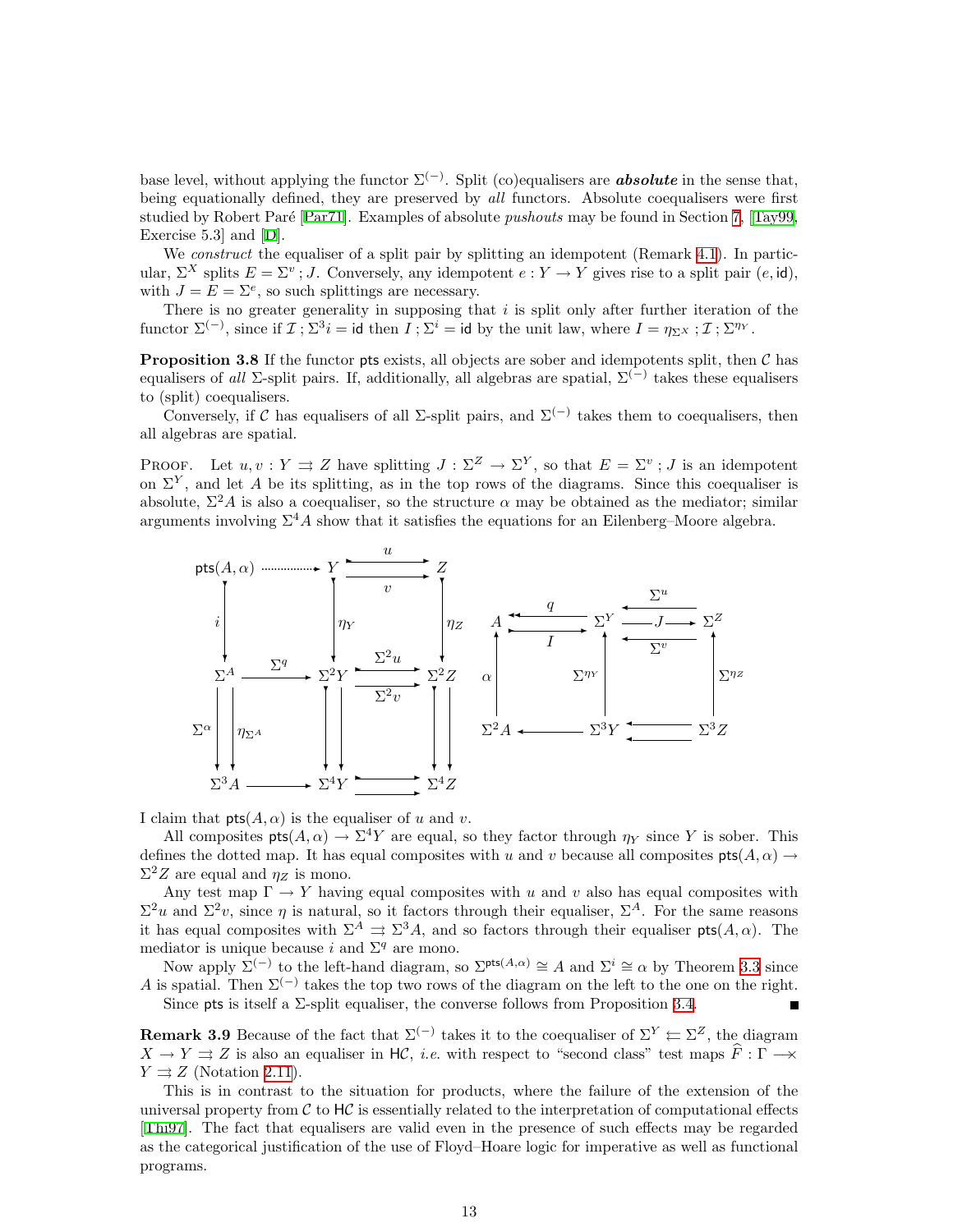It is still not clear precisely what the exactness properties of  $\Sigma^{(-)}$  should be, as not *all* equalisers are taken to coequalisers:

**Example 3.10** Suppose that  $C$  has disjoint coproducts, as is the case for **Set** and **LKSp**, and also in the abstract situation by Theorem [11.8.](#page-49-0) Then

$$
0 \longmapsto 2 \xrightarrow{\text{id}} 2,
$$

is an equaliser (where swap interchanges the *elements* of 2), but  $\Sigma^{(-)}$  takes it to

$$
1 \longleftarrow \Sigma \longleftarrow \Sigma \times \Sigma \underbrace{\frac{\text{id}}{\text{swap}}}\Sigma \times \Sigma,
$$

where swap interchanges the *components* of the product.

We can now prove the intuitionistic form of Stone duality for locally compact locales.

#### <span id="page-13-0"></span>Theorem 3.11 LKLoc is monadic.

PROOF. We must show that every object is sober, that equalisers of  $\Sigma$ -split pairs exist, and that  $\Sigma^{(-)}$  takes them to coequalisers. Recall from the theory of locales and continuous lattices  $[\text{GHK}^+80, \text{Joh82}]$  $[\text{GHK}^+80, \text{Joh82}]$  $[\text{GHK}^+80, \text{Joh82}]$  that the topology on a locally compact locale is a distributive continuous lattice, whilst the category **Cont** of continuous lattices and Scott continuous functions is fully embedded (*via* the Scott topology) as a subcategory of **LKLoc** that is closed under retracts.

$$
\Sigma^X \xrightarrow{\bullet} \Sigma^3 X \xrightarrow{\bullet} \Sigma^5 X
$$

The equaliser diagram of locales involved in the definition of sobriety gives rise to diagram of frames shown above, where  $\leftarrow$  denotes a frame homomorphism and  $\rightarrow \infty$  a Scott continuous function. This is a split coequaliser in **Cont** and so  $\bar{a}$  fortiori a coequaliser in **LKFrm**, *i.e.* an equaliser in LKLoc.



Now let  $u, v: Y \rightrightarrows Z$  be a  $\Sigma$ -split pair in **LKLoc**. We follow it around the diagram of categories and functors above.

 $E = J$ ;  $\Sigma^v$  is a Scott continuous idempotent on the continuous frame  $\Sigma^Y$ , so it is split by some continuous lattice Q. Hence



is a split coequaliser diagram in **LKLoc**, although we may just as well see it as being in **Cont** or Set.

The forgetful functor  $U : \mathbf{Frm} \to \mathbf{Set}$ , being monadic [\[Joh82,](#page-52-0) Theorem II 1.2], creates this coequaliser in Frm, so the lattice Q is actually a frame, and the map  $\Sigma^Y \rightarrow Q$  is a frame homomorphism. This means that  $Q \cong \Sigma^X$  for some locale X, which is locally compact since Q is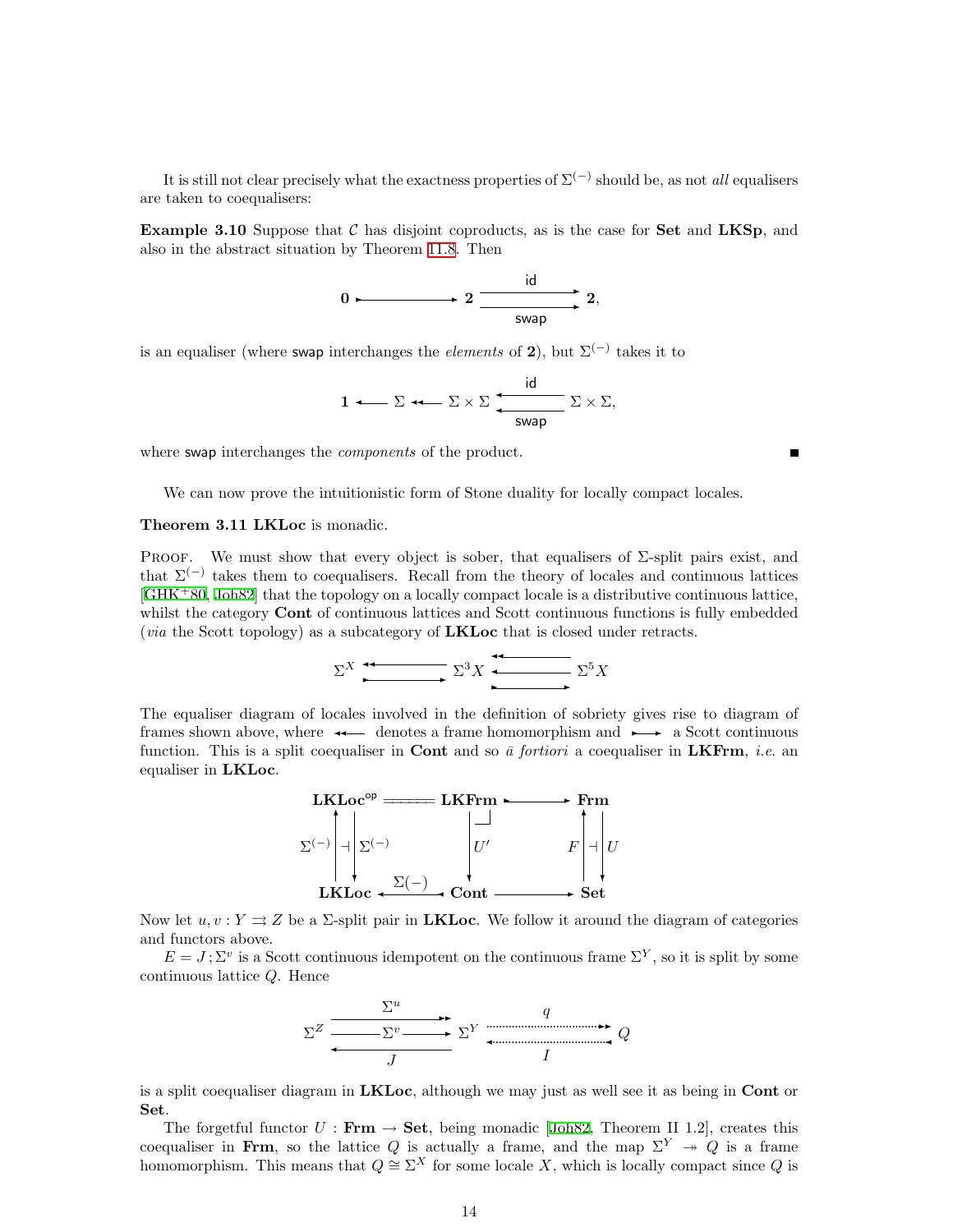<span id="page-14-0"></span>continuous, and  $q = \Sigma^i$ . Hence the diagram is a coequaliser in **LKFrm**, so X is the equaliser in **LKLoc**, which  $\Sigma^{(-)}$  takes to the original split coequaliser.

We conclude our introductory discussion with an example of a non-spatial algebra.

Classically, the two-point set classifies subsets in  $\mathbf{Set}$ , open subsets in  $\mathbf{LKSp}$  (when it is given the Sierpinski topology), and upper subsets in **Pos** (when it is given the order  $\perp < \top$ ). The monad may therefore be defined on Pos using this object, which we call Υ.

**Example 3.12** In  $(Pos, \Upsilon)$ , all objects are sober classically but not intuitionistically (Remark C 5.10(c)). **Pos** does not have the monadic property, because the unit interval,  $A = [0, 1]$  with the usual arithmetical order, is an Eilenberg–Moore algebra (in a unique way) that does not have enough points.

This discussion of [0, 1] extends that in [\[FW90](#page-52-18), Example 9]. In fact, the algebras for this version of the monad are constructively completely distributive lattices [\[MRW01\]](#page-52-19).

PROOF. Classically, the upper sets of A are of the form  $(a, 1]$  or  $[a, 1]$ . Indeed  $\Sigma^{A \cdot n} = A^{\mathsf{op}} \cdot (n+1)$ , where  $A \cdot n$  is  $A \times n$  with the lexicographic order:  $\langle a, i \rangle \leq \langle b, j \rangle$  if  $a < b$ , or  $a = b$  and  $i \leq j$ .

$$
\emptyset \longrightarrow \Sigma^A \equiv A \cdot 2 \xrightarrow{\eta_{A \cdot 2} : 0, 1 \mapsto 1, 2} A \cdot 4
$$
  

$$
\Sigma^A \equiv A \cdot 3 \xrightarrow{\Sigma^A \Sigma^A} A \cdot 4 \xrightarrow{\Omega \times 2, 2, 1, 0, 0 \leftrightarrow 0, 1, 2, 3, 4 : \Sigma \eta_{A \cdot 2}} A \cdot 5
$$

The maps we're interested in act as the identity on the real part, and as shown above on the numerical part.

### <span id="page-14-2"></span>4 Adding Sigma-split subspaces

The rest of the paper shows (in three different ways) how to *construct* a category  $\overline{C}$  in which we may form subspaces as just described, *i.e.* equalisers of  $\Sigma$ -split pairs that  $\Sigma^{(-)}$  takes to coequalisers. As raw material, we simply require a category  $\mathcal C$  with finite products and an exponentiating object Σ, such that all objects of C are sober. A category C of this kind was defined using a λ-calculus in Section A [8](#page-31-1). In Section [7](#page-27-1) we shall see that  $\mathbf{Alg}^{\mathsf{op}}$  does the job, but first we do it by adding formal equalisers of  $\Sigma$ -split pairs.

This construction is similar to that of the so-called **Karoubi completion** of a category, which forces it to have splittings of idempotents. However, as the new construction is rather more complicated, you would be well advised to (re)familiarise yourself with the simpler version by proving

<span id="page-14-1"></span>**Remark 4.1** The Karoubi completion,  $K\mathcal{C}$ , of any category  $\mathcal{C}$  has

• as *objects*,  $(X, e)$ , where  $e : X \to X$  is an *idempotent*, that is,  $e : e = e$ , and

• as morphisms  $f: (X, e_1) \to (Y, e_2)$ , the C-maps  $f: X \to Y$  with  $e_1$ ;  $f = f = f$ ;  $e_2$ . Then

(a) composition is inherited from  $\mathcal{C}$ , but the identity on  $(X, e)$  is e, and

- (b) the idempotents e' of KC are those of C, but they **split** in KC, *i.e.* there are maps p and i in KC such that  $i$ ;  $p = id$  and  $p$ ;  $i = e'$ .
- (c)  $\mathsf{KC}\xspace$  is the universal way (up to equivalence) of splitting idempotents in  $\mathsf{C}\xspace$ .

From a categorical point of view, it would be easier to assume that idempotents split in  $\mathcal{C}$ . This would "modularise" the construction of  $\overline{C}$  as  $C \mapsto K_C \mapsto Alg_{KC} \mapsto \overline{C}$ . However, our intention (in Section [10](#page-39-1)) is to reduce computation in  $\overline{C}$  back to the restricted  $\lambda$ -calculus, *i.e.* C. KC already has some subspaces for the convenience of mathematicians, whereas the idempotents infest computations in it, so it has already crossed the line of demarcation between these subjects. For this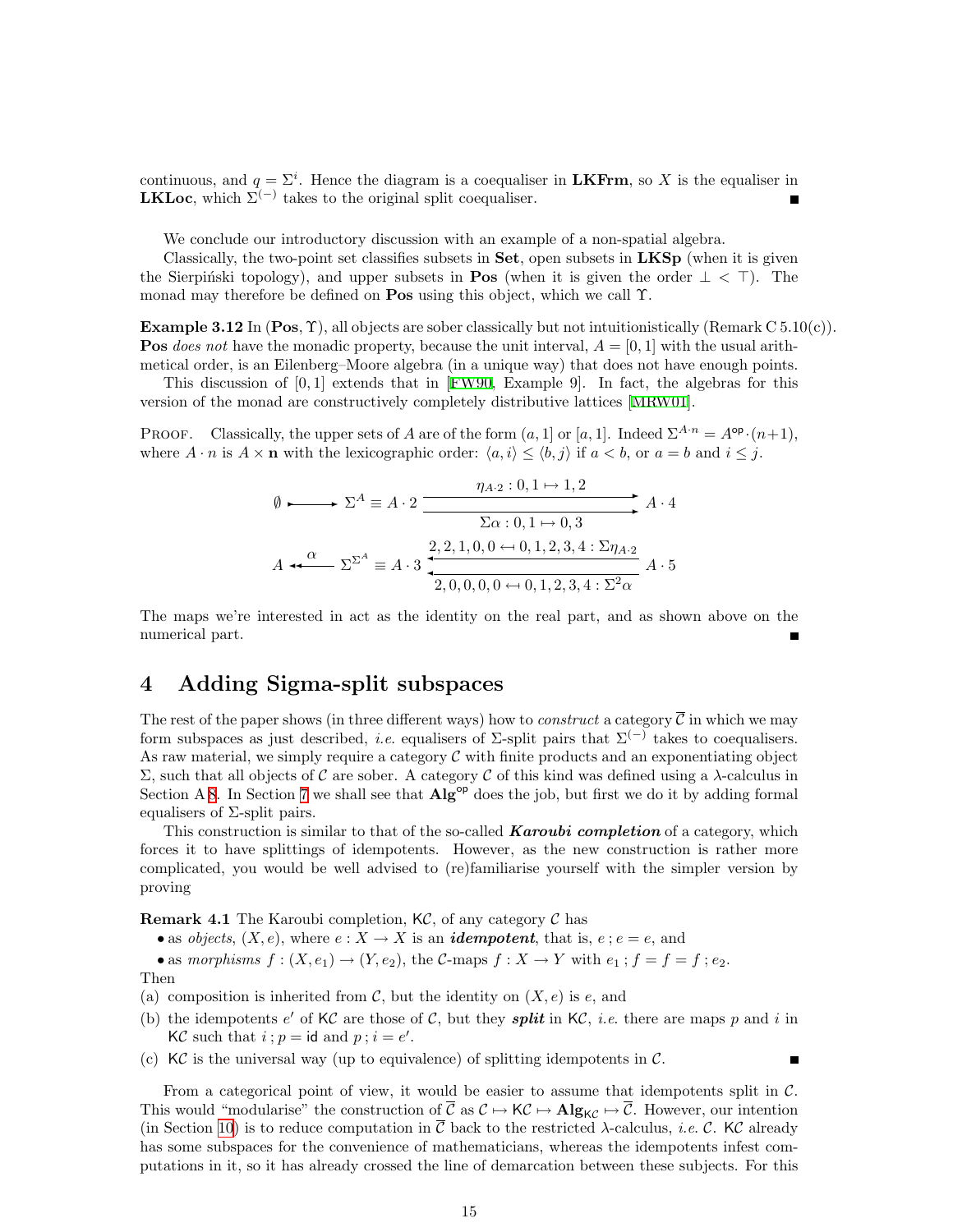reason, we develop a representation of  $\overline{\mathcal{C}}$ -objects directly in terms of C that splits idempotents as well as equalisers.

<span id="page-15-3"></span>**Definition 4.2** A typical *object* X of our category  $\overline{C}$  is a  $\Sigma$ -split pair (Definition [3.7\)](#page-11-0), which we may write using Notation [2.11](#page-8-0) simply as



such that  $u$ ;  $\hat{J} = id_Y$  and  $v$ ;  $\hat{J}$ ;  $u = v$ ;  $\hat{J}$ ;  $v : Y \longrightarrow Z$ . This object will temporarily be called  $(Y \rightrightarrows Z)$ , or just X, in parts of the argument up to Section [6.](#page-23-1)

The *identity morphism* on this object will be  $\widehat{E} = v$ ;  $\widehat{J}$ . As in the Karoubi construction, this is an idempotent endomorphism of Y, but in the auxiliary category  $HC$ . In fact, its defining equation is stronger than idempotence.

<span id="page-15-0"></span>**Definition 4.3**  $E: \Sigma^Y \to \Sigma^Y$  is called a *nucleus* on Y if  $\widehat{E}$ ;  $\eta_Y$ ;  $\Sigma^E = \widehat{E}$ ;  $\eta_Y$ , or

$$
\mathcal{F}: \Sigma^3 Y \ \vdash \ E(\lambda y. \ \mathcal{F}(\lambda \phi. \ E\phi y)) \ = \ E(\lambda y. \ \mathcal{F}(\lambda \phi. \ \phi y))
$$

using the  $\lambda$ -calculus. Observe carefully that the left hand side has an extra E.

We shall write  $\{Y \mid E\}$  instead of  $(Y \rightrightarrows Z)$  for an object of  $\overline{C}$  defined in terms of  $\widehat{E}$  like this.

When  $\widehat{E}$  is a first class map  $(E = \Sigma^e$  and  $e = \widehat{E}$ ), the equation is just idempotence  $(e = e : e)$ . In general, however, it says more than  $\hat{E} = \hat{E}$ ;  $\hat{E}$ , for the same reason that we remarked in Definition [2.3](#page-5-1), namely that, in the splitting of this second class idempotent as  $\tilde{I}$ ; i, the inclusion part i must actually be first class.

<span id="page-15-4"></span>**Notation 4.4** Given two nuclei,  $E_1$  and  $E_2$ , we write  $\widehat{E_2} \subset_Y \widehat{E_1}$  if

$$
\widehat{E_1} \, ; \widehat{E_2} \, = \, \widehat{E_2} \, = \, \widehat{E_2} \, ; \widehat{E_1}.
$$

<span id="page-15-1"></span>**Definition 4.5** A typical morphism from  $\{Y_1 \mid E_1\}$  to  $\{Y_2 \mid E_2\}$  is an HC-map  $\hat{H}: Y_1 \longrightarrow Y_2$  such that

$$
\widehat{H} = \widehat{H}; \widehat{E_2}
$$
 and  $\widehat{E_1}; \eta_{Y_1}; \Sigma^H = \widehat{H}; \eta_{Y_2},$ 

the first equation being equivalent to  $\hat{H}$ ;  $u_2 = \hat{H}$ ;  $v_2$  when  ${Y_2 | E_2}$  is defined by the pair  $u_2, v_2 : Y_2 \rightrightarrows Z_2$ . Using  $\lambda$ -calculus, the second equation is

$$
\mathcal{G}: \Sigma^3 Y_2 \vdash E_1(\lambda x: Y_1. \mathcal{G}(\lambda \psi: \Sigma^{Y_2}. H \psi x)) = H(\lambda y: Y_2. \mathcal{G}(\lambda \psi. \psi y)),
$$

which adds  $E_1$  to the  $\lambda$ -equation for a homomorphism (Remark A [4.11\)](#page-16-1).

<span id="page-15-2"></span>**Lemma 4.6** Any morphism  $\widehat{H}$  :  $\{Y_1 | E_1\} \rightarrow \{Y_2 | E_2\}$  also satisfies  $\widehat{H} = \widehat{E_1}$ ;  $\widehat{H}$ .

PROOF.

$$
H = H; \eta_{Y_2}; \eta_{\Sigma^{Y_2}} \qquad \text{unit law}
$$
  
\n
$$
= \widehat{E_1}; \eta_{Y_1}; \Sigma^H; \widehat{\eta_{\Sigma^{Y_2}}}
$$
  
\n
$$
= \widehat{E_1}; \eta_{Y_1}; \widehat{\eta_{\Sigma^{Y_1}}}; \widehat{H} \qquad \text{second } H \text{ equation}
$$
  
\n
$$
= \widehat{E_1}; \widehat{H} \qquad \text{unit law.}
$$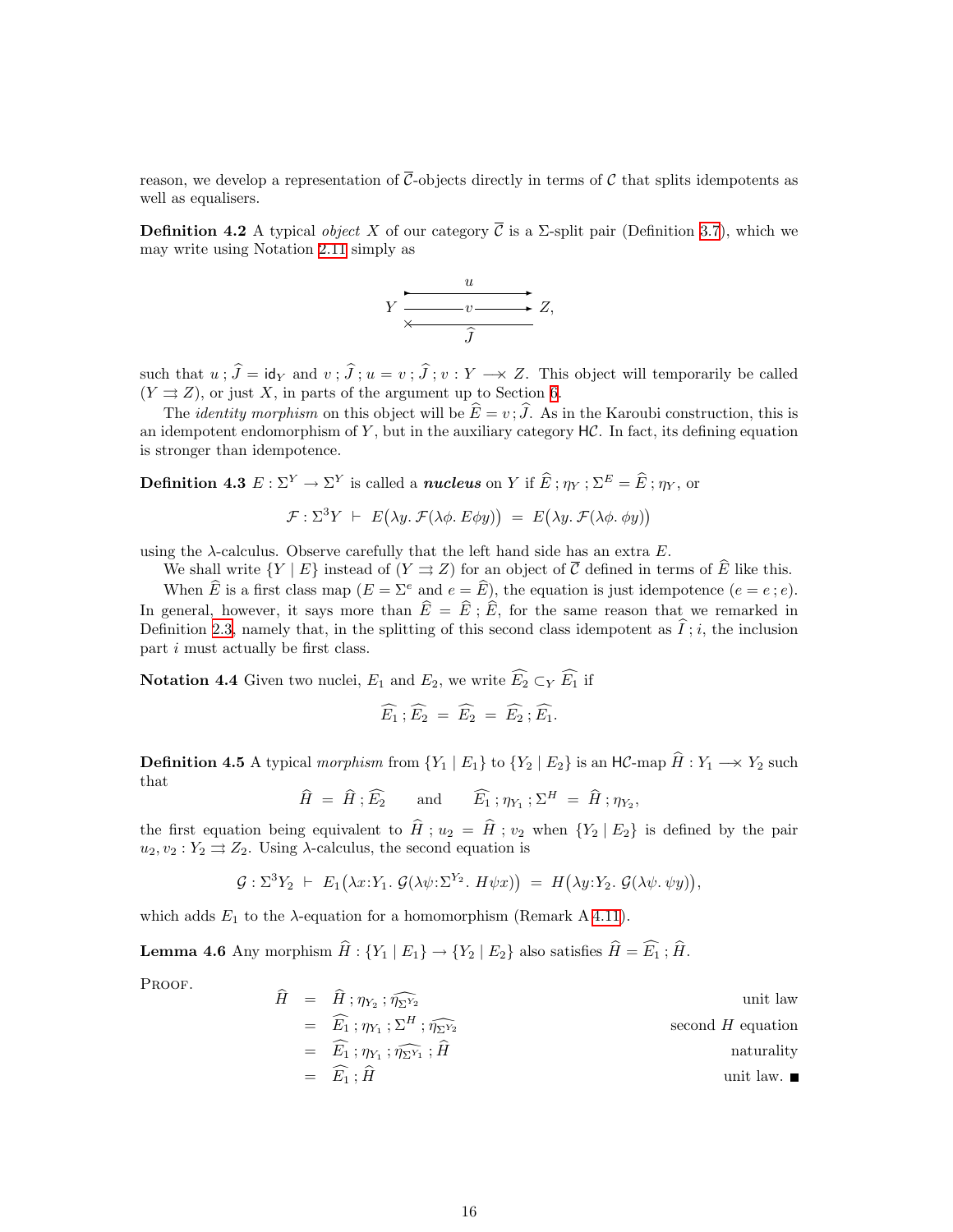**Lemma 4.7** For any split pair,  $E = J$ ;  $\Sigma^v$  is a nucleus (Definition [4.3\)](#page-15-0); in particular,  $\widehat{E}$  is idempotent in HC.

PROOF. The equation for  $\widehat{E}$  is the same as the second one for a morphism  $\widehat{H} = \widehat{E}$  in Remark [4.5](#page-15-1). It follows from the defining equations for  $u, v$  and  $J$ :

$$
\widehat{E} ; \eta_Y ; \Sigma^E = v ; \widehat{J} ; \eta_Y ; \Sigma^2 v ; \Sigma^J
$$
\n
$$
= v ; \widehat{J} ; v ; \eta_Z ; \Sigma^J
$$
\n
$$
= v ; \widehat{J} ; u ; \eta_Z ; \Sigma^J
$$
\n
$$
= v ; \widehat{J} ; \eta_Y ; \Sigma^2 u ; \Sigma^J
$$
\nis second *uvJ* equation  
\n
$$
= v ; \widehat{J} ; \eta_Y ; \Sigma^2 u ; \Sigma^J
$$
\nis second *uvJ* equation  
\n
$$
= v ; \widehat{J} ; \eta_Y = \widehat{E} ; \eta_Y
$$
\nfirst *uvJ* equation.

The first equation for a morphism is idempotence of  $\hat{H} = \hat{E}$ , which follows from the previous result, but explicitly from the  $uvJ$  equations,

$$
\widehat{E}; \widehat{E} = v; \widehat{J}; v; \widehat{J} = v; \widehat{J}; u; \widehat{J} = v; \widehat{J} = \widehat{E}.
$$

#### **Proposition 4.8**  $\overline{C}$  is a category.

PROOF. We have to show that composition is well defined. Let  $\hat{H} : Y_1 \to Y_2$  and  $\hat{K} : Y_2 \to Y_3$ . Then  $\widehat{H}$ ;  $\widehat{K}$ ;  $\widehat{E_3} = \widehat{H}$ ;  $\widehat{K} = \widehat{K}$ ;  $\widehat{H}$  and

$$
\widehat{E_1} ; \eta_{Y_1} ; \Sigma^{K;H} = \widehat{E_1} ; \eta_{Y_1} ; \Sigma^H ; \Sigma^K
$$
\n
$$
= \widehat{H} ; \eta_{Y_2} ; \Sigma^K
$$
\n
$$
= \widehat{H} ; \widehat{E_2} ; \eta_{Y_2} ; \Sigma^K
$$
\n
$$
= \widehat{H} ; \widehat{K} ; \eta_{Y_3}
$$
\nsecond *H* equation  
\nfirst *H* equation,  
\nsecond *K* equation,

so  $\hat{H}$ ;  $\hat{K}$  satisfies the definition of a morphism. Associativity is inherited from C, whilst the equations that say that  $\widehat{E}$  is the identity on  ${Y | E}$  are those in Definition [4.5](#page-15-1) and Lemma [4.6](#page-15-2).

**Remark 4.9** Although there is more to the data for an object of  $\overline{C}$  than the maps u and v, the justification of calling such an object a "pair" is that, if we have two splittings  $J_1$  and  $J_2$ , then  $\widehat{E}_1 = v$ ;  $\widehat{J}_1$  and  $\widehat{E}_2 = v$ ;  $\widehat{J}_2$  define an isomorphism between these objects of  $\overline{\mathcal{C}}$ . For example, we shall see in Proposition [5.12](#page-23-2) that the binary product of any two non-trivial objects has two different splittings.

<span id="page-16-0"></span>**Lemma 4.10** C is embedded as a full subcategory of  $\overline{C}$  by

$$
X \rightarrow \{X \mid \text{id}\} \equiv X \xrightarrow{\text{id} \text{Id}} X
$$

$$
f: X \rightarrow Y \rightarrow H = \Sigma^{f}: \Sigma^{Y} \rightarrow \Sigma^{X}.
$$

<span id="page-16-1"></span>(Recall that we assume that all objects of  $\mathcal C$  are sober.)

**Remark 4.11** Definition [2.10](#page-8-1) provided another embedding, which represents X by its **standard** resolution,

$$
X \xrightarrow{\eta_X} \Sigma^2 X \xrightarrow{\eta_{\Sigma^2 X}} \Sigma^4 X.
$$

This makes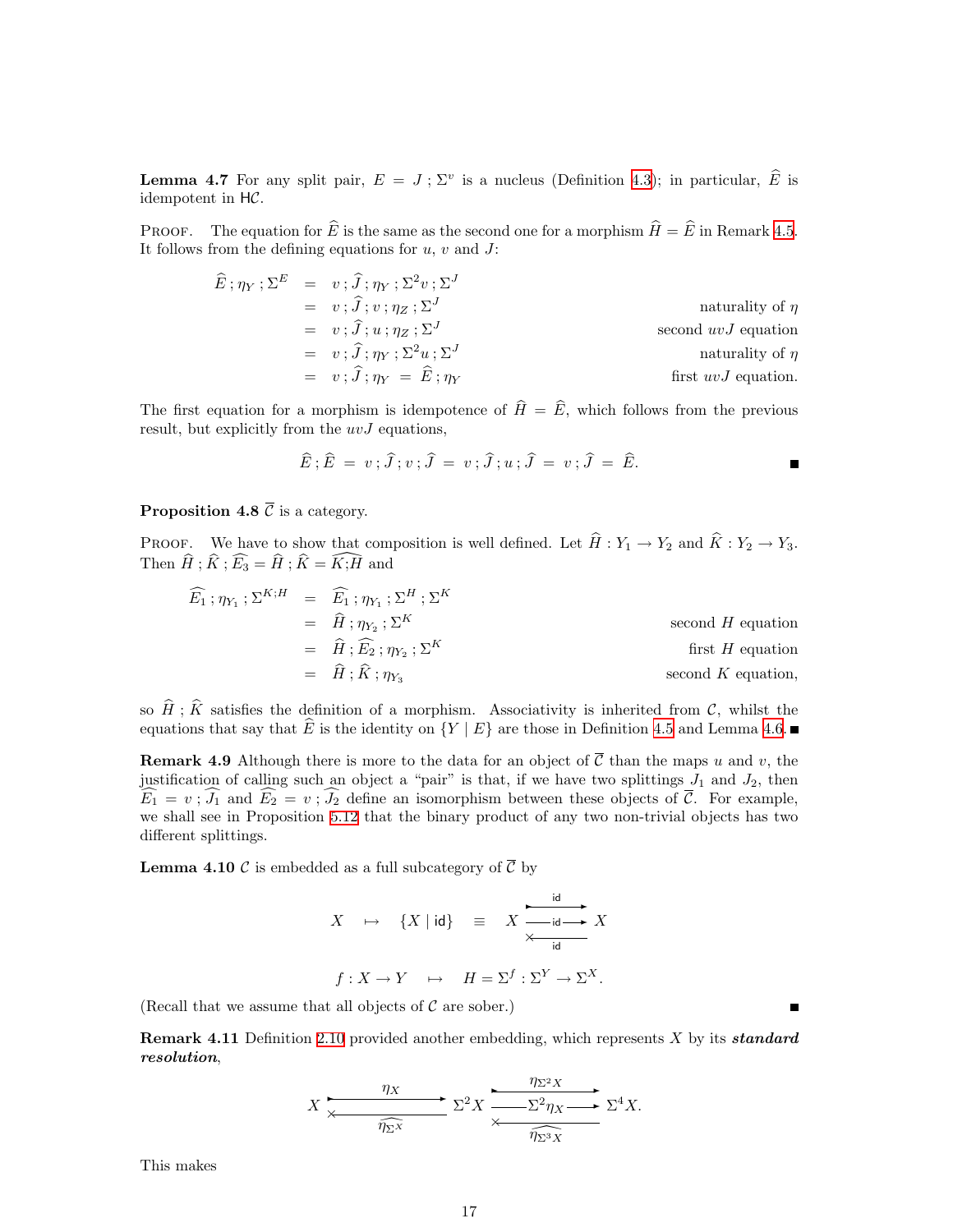$$
X \xrightarrow{\eta_X} {\mathcal{Z}^2 X \mid E},
$$

where  $E = \eta_{\Sigma^3 X}$ ;  $\Sigma^3 \eta_X = \Sigma \eta_X$ ;  $\eta_{\Sigma^X}$  by  $\mathcal{F} \mapsto \lambda F$ .  $F(\lambda x. \mathcal{F}(\lambda \phi. \phi x))$ .

The nucleus E is enough on its own to represent the object.

<span id="page-17-2"></span>**Lemma 4.12** For any object  $(Y \rightrightarrows Z)$ , we have the isomorphism in C

$$
\hat{J} \begin{bmatrix} Z \\ \hat{I} \\ u \\ \hat{I} \end{bmatrix} v \approx \hat{\eta_{\Sigma Y}} \begin{bmatrix} \sum^{2} Y \\ \eta_{Y} \\ Y \end{bmatrix} (\eta_{Y}; \Sigma^{E})
$$

encoded by  $\widehat{E} = v : \widehat{J}$  in both directions.

PROOF. The object on the right gives rise to the same nucleus because

$$
\eta_Y;\Sigma^E;\widehat{\eta_{\Sigma Y}} = \eta_Y;\widehat{\eta_{\Sigma Y}};\widehat{E} = \widehat{E}
$$

by naturality and the unit law. It satisfies Definition [4.2](#page-15-3) because  $\eta_Y$ ;  $\widehat{\eta_{\Sigma Y}} = id_Y$  and

$$
\widehat{E}~; \eta_Y~; \Sigma^E ~=~ \widehat{E}~; \eta_Y
$$

since E is a nucleus. Hence both objects are  $\{Y \mid E\}$ , on which  $\widehat{E}$  is the identity, and it also serves as the isomorphism in both directions.

#### <span id="page-17-1"></span>Corollary 4.13

- (a) Every  $\Sigma$ -split mono arises in this way.
- (b) In particular, so does any first class retract.
- (c) Composites of  $\Sigma$ -split monos are  $\Sigma$ -split monos (Example [2.5\(c\)](#page-6-0)).

PROOF. Given X  $\frac{1}{\epsilon}$  $\overline{\mathsf{x}}$  $\overrightarrow{\hat{I}}$  Y with  $i$ ;  $I = id_X$ , put  $E = I$ ; i as in Remark [2.9](#page-8-2).

This satisfies the  $\widehat{E}$  equation because

$$
\widehat{I}: i : \eta_Y : \Sigma^I : \Sigma^2 i = \widehat{I} : \eta_X : \Sigma^2 i : \Sigma^I : \Sigma^2 i = \widehat{I} : \eta_X : \Sigma^2 i = \widehat{I} : i : \eta_Y
$$

Е

by naturality of  $\eta$  and  $i$ ;  $\widehat{I} = id_X$ . For composition,  $\widehat{E} = i_1$ ;  $i_2$ ;  $\widehat{I}_2$ ;  $\widehat{I}_1$ .

Although  $\hat{E}$  suffices to describe an object of the new category, and will be used in the new calculus in Section [8,](#page-31-1) it is not very illuminating. The reason for introducing the  $\Sigma$ -split pair  $(Y \rightrightarrows Z)$  is that the new object is its formal equaliser, as in Proposition [3.8.](#page-12-0)

<span id="page-17-0"></span>**Proposition 4.14** Every object  $(Y \rightrightarrows Z)$  of  $\overline{C}$  is the equaliser in  $\overline{C}$  of the diagram that it suggests, considered to consist of images (*via* Lemma [4.10\)](#page-16-0) of objects and maps in  $\mathcal{C}$ . If this diagram already has an equaliser X in C, and  $\Sigma^{(-)}$  takes it to a coequaliser in C, then  $(Y \rightrightarrows Z) \cong X$  in  $\overline{\mathcal{C}}$ .

PROOF. For any object  $\Gamma = (Y_0 \rightrightarrows Z_0)$  of  $\overline{\mathcal{C}}$ , we check that an HC-map  $\widehat{H}: Y_0 \longrightarrow Y$  satisfies the conditions for being a  $\overline{\mathcal{C}}$ -map  $\Gamma \to (Y \rightrightarrows Z)$  iff it satisfies those for being a  $\overline{\mathcal{C}}$ -map  $\Gamma \to (Y \rightrightarrows Y)$ that has equal composites with  $u$  and  $v$ . This is simply a matter of changing the status of the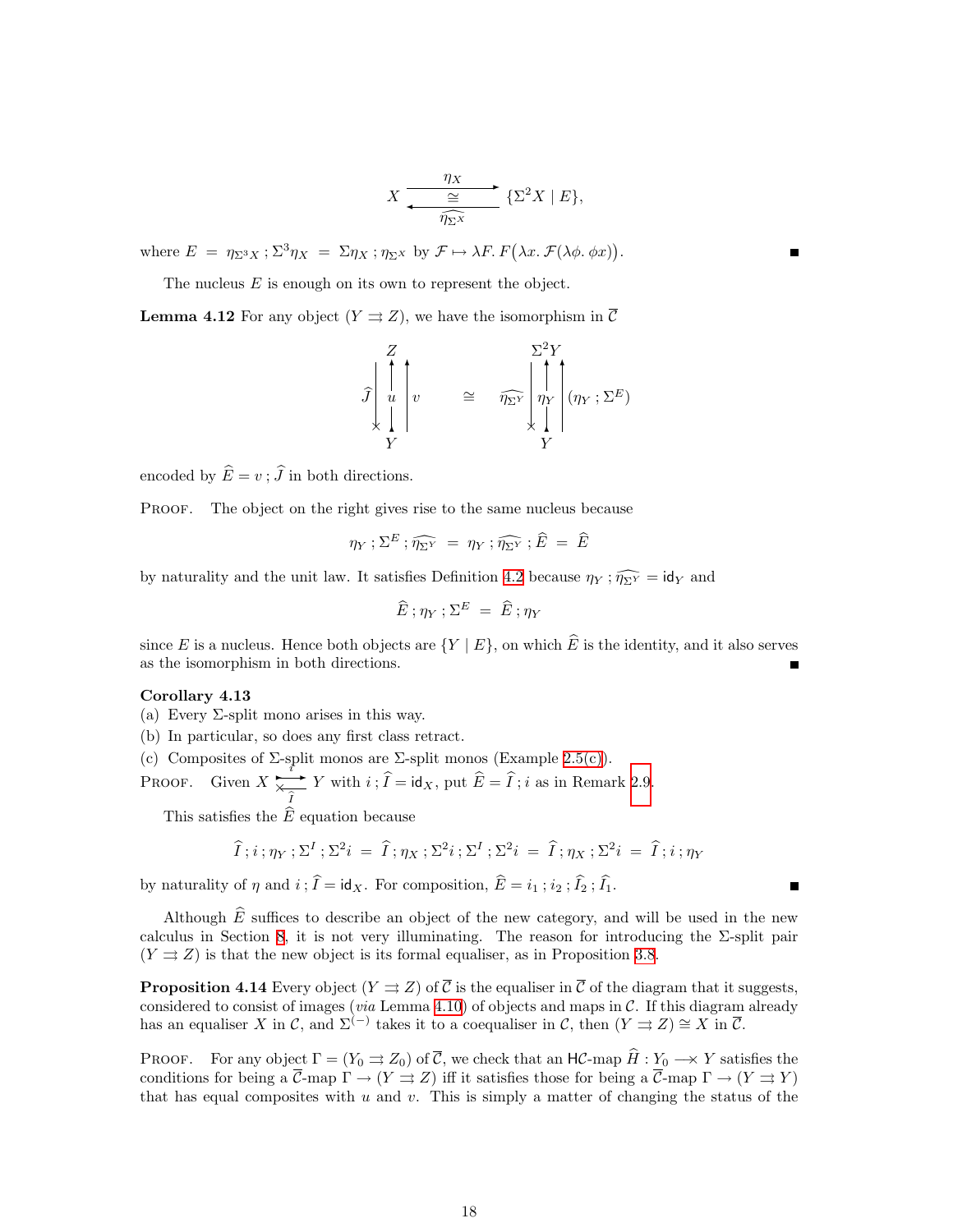<span id="page-18-0"></span>equation  $\hat{H}$ ;  $u = \hat{H}$ ; v from being part of Definition [4.5](#page-15-1) of a  $\overline{C}$ -morphism to being a test for the equaliser.



For the second part,  $J: \Sigma^v : \Sigma^Y \to \Sigma^Y$  has equal composites with  $\Sigma^u$  and  $\Sigma^v$ , whose coequaliser is  $\Sigma^X$  by hypothesis, so  $E = J; \Sigma^v = \Sigma^i; I$  for some I as shown. Both  $I; \Sigma^i$  and id mediate from the equaliser to  $\Sigma^X$ , so are equal by uniqueness. Then  $i : X \to (Y \rightrightarrows Z)$  is an isomorphism, with inverse  $\widehat{I}: (Y \rightrightarrows Z) \to X$ .

As the construction of  $\overline{C}$  is one that "freely adjoins equalisers" we would expect at this point to have to show that  $\overline{C}$  does in fact *have* such equalisers, including those for newly defined parallel pairs, and that  $\Sigma^{(-)}$  takes them to coequalisers. However, in our case, powers of  $\Sigma$  are involved in this statement, whereas we still have a lot of work to do to construct such powers in  $\overline{C}$ . This will be done in Proposition [6.10](#page-25-0).

We draw one easy corollary from the Proposition here, largely to show the contrast with the more difficult study of products that follows in the next section.

<span id="page-18-1"></span>**Proposition 4.15** The functor  $C \to \overline{C}$  preserves such colimits as exist.

PROOF. Let  $(U_i)$  be a diagram in C. Any cocone under it with vertex  $(Y \rightrightarrows Z)$  in  $\overline{C}$  is, by the previous result, a cocone with vertex Y such that for each i the composites  $U_i \rightarrow Y \rightrightarrows Z$  are equal. But this cocone might as well be in C, and has a mediator  $U = \text{colim} U_i \rightarrow Y$ , which also has equal composites  $U \to Y \rightrightarrows Z$ , and is therefore a mediator  $U \to (Y \rightrightarrows Z)$  in  $\overline{C}$ .

### <span id="page-18-2"></span>5 Injectives and products in the new category

We know from Section A [6,](#page-23-1) and from the work on continuations by others cited there, that binary products are the crucial issue. These studies have also taught us that we must take just one step at a time. In Section [7](#page-27-1) below we sketch the construction of products in  $\overline{\mathcal{C}}$  as coproducts of algebras, but the motivation of that approach involves the anticipation of results that ought to follow from the conclusion itself.

In this section we argue forwards from the structure in the given category  $\mathcal{C}$ , using basic (albeit pedestrian) categorical ideas, and sticking to the objects rather than their algebras of predicates. The plan is to regard  $\overline{\mathcal{C}}$ -objects as equalisers in  $\mathcal{C}$  as in Proposition [4.14](#page-17-0), and then use the given products in  $\mathcal{C}$ .

However, the universal property of these given products is only tested by diagrams of the form  $\Gamma \to A \times B$  with  $\Gamma \in ob\mathcal{C}$ , so we need to generalise this to  $\Gamma \in ob\overline{\mathcal{C}}$ . This is more difficult than the situation for colimits in Proposition [4.15](#page-18-1): in this case we need to be able to turn maps  $\{Y \mid E\} \to A$ into  $Y \to A$ , which is just the property of injectivity from which we began in Remark [2.1](#page-4-1).

**Definition 5.1** An object A of  $\overline{C}$  is said to be *injective* if, for any subspace inclusion  $\{Y | E\} \rightarrow Y$ and map  $f: \{Y \mid E\} \to A$ , there is some (not necessarily unique) map  $h: Y \to A$  such that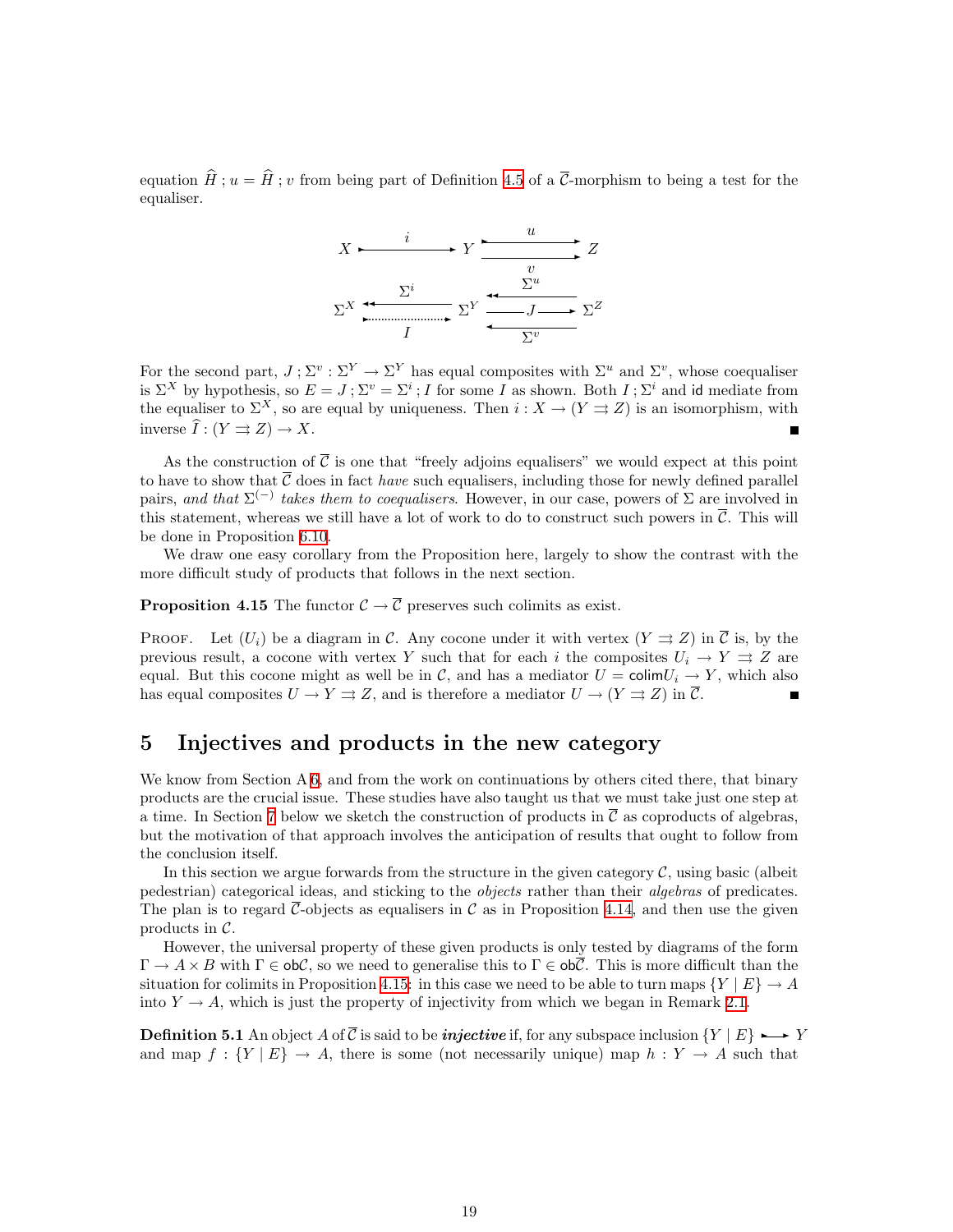$f = \widehat{E}$ ; h.



<span id="page-19-0"></span>**Proposition 5.2** An object A of  $\overline{C}$  is injective iff it is a retract of some  $\Sigma^U$  (by which we still mean the exponential in C). Indeed, when  $A \in \text{obC}$  is injective, there is a map  $\alpha : \Sigma^2 A \to A$  such that  $\eta_A$ ;  $\alpha = id$ , though this need not satisfy the other equation that is required for  $(A, \alpha)$  to be an Eilenberg–Moore algebra, namely  $\mu_A$ ;  $\alpha = \Sigma^2 \alpha$ ;  $\alpha$ .

PROOF. ( $\Leftarrow$ ) Suppose first that  $A = \Sigma^{U}$ , and put  $\alpha = \Sigma^{\eta_{U}}$ . By Definition [4.5,](#page-15-1) any morphism  $\widehat{H}: {Y | E} \rightarrow A$  in  $\overline{C}$  satisfies

$$
\widehat{H} = \widehat{H} ; \eta_A ; \alpha = \widehat{E} ; \eta_Y ; \Sigma^H ; \alpha = \widehat{E} ; h,
$$

where  $h = \eta_Y : \Sigma^H : \alpha$  is in C. The result extends to retracts of  $\Sigma^U$  by composition with the inclusion and surjection.



(⇒) The composite  $\{Y | E\}$  →  $\Sigma^2 Y$  is a subspace by Corollary [4.13](#page-17-1); injectivity says that this is split by h. When  $A = Y \in ob\mathcal{C}$ ,  $\alpha = h$  satisfies  $\eta_A$ ;  $\alpha = id$ .

<span id="page-19-2"></span>Corollary 5.3  $\overline{C}$  has enough injectives: each object  $\{Y \mid E\}$  is a subspace of some injective  $\Sigma^2 Y$ .

Examples 5.4 In LKSp, the injectives are the continuous lattices equipped with the Scott topology[[Sco72\]](#page-53-11), whilst the algebras are also distributive. In Set, injectives are (sets that carry the structure of) complete lattices and algebras are powersets (which, classically, are complete atomic Boolean algebras).

<span id="page-19-1"></span>Lemma 5.5 Any finite product of injectives (or algebras) is again injective (respectively, an algebra).

PROOF. For the terminal object,  $\alpha = I_{\Sigma^{\Sigma}}$ .

For injectives  $(A, \alpha)$  and  $(B, \beta)$ , we define  $P_0 = \Sigma^2 \pi_0$ ;  $\alpha : \Sigma^2(A \times B) \to A$  and  $P_1 = \Sigma^2 \pi_1$ ;  $\beta$ :  $\Sigma^2(A \times B) \to B$ , and then  $\eta_{A \times B}$ ;  $\langle P_0, P_1 \rangle = id$ . This follows from naturality of  $\eta$ , as illustrated in the right-hand trapezium below.

Moreover, if  $(A, \alpha)$  and  $(B, \beta)$  are algebras then

$$
\Sigma^2 \langle P_0, P_1 \rangle ; \langle P_0, P_1 \rangle ; \pi_0
$$
  
=  $\Sigma^4 \pi_0 ; \Sigma^2 \alpha ; \alpha$   
=  $\Sigma^4 \pi_0 ; \Sigma \eta \Sigma A ; \alpha$   
=  $\Sigma \eta \Sigma (A \times B) ; \Sigma^2 \pi_0 ; \alpha$   
=  $\Sigma \eta \Sigma (A \times B) ; \langle P_0, P_1 \rangle ; \pi_0$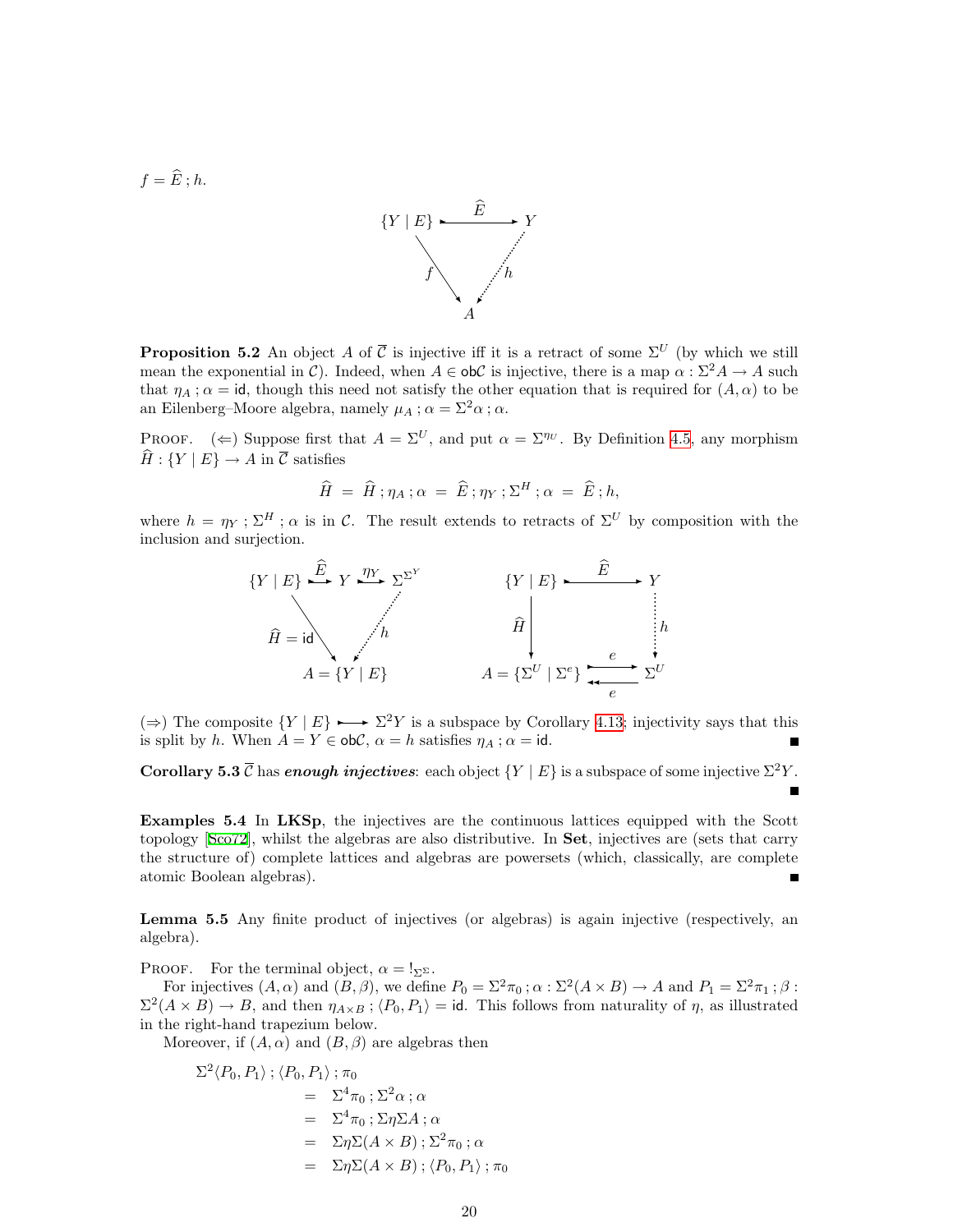so  $(A \times B, \langle P_0, P_1 \rangle)$  is also an algebra.

**Lemma 5.6** The functor  $C \to \overline{C}$  preserves the terminal object.



PROOF. Since 1 is injective,  $\widehat{E}$ ; !<sub>Y</sub> is the only map  $\widehat{H}$  : {Y | E}  $\rightarrow$  1.

<span id="page-20-0"></span>**Lemma 5.7** The functor  $C \to \overline{C}$  preserves binary products of injectives.



PROOF. Let  $\widehat{F}$ :  $\{Y | E\} \rightarrow A$  and  $\widehat{G}$ :  $\{Y | E\} \rightarrow B$  in  $\overline{C}$ . Put

$$
f = \eta_Y : \Sigma^F : \alpha
$$
 and  $g = \eta_Y : \Sigma^G : \beta$ ,

so  $\hat{F} = \hat{E}$ ; f and  $\hat{G} = \hat{E}$ ; g by Proposition [5.2,](#page-19-0) and  $\langle f, g \rangle$  is given by the product in C.

Then  $\hat{H} = \hat{E}$ ;  $\langle f, g \rangle : \{Y | E\} \to A \times B$  satisfies  $\hat{H}$ ;  $\pi_0 = \hat{F}$  and  $\hat{H}$ ;  $\pi_1 = \hat{G}$ .

Suppose that  $\widehat{H}$  and  $\widehat{K}$  both satisfy these equations. Using Lemma [5.5,](#page-19-1) put

$$
h = \eta_Y; \Sigma^H; \langle P_0, P_1 \rangle
$$
 and  $k = \eta_Y; \Sigma^K; \langle P_0, P_1 \rangle$ ,

so  $H = E$ ; h and  $K = E$ ; k by Proposition [5.2.](#page-19-0)<br>Since  $\Sigma^H$ ;  $\Sigma^2 \pi_0 = \Sigma^F = \Sigma^K$ ;  $\Sigma^2 \pi_0$ , we have  $h$ ;  $\pi_0 = f = k$ ;  $\pi_0$  by the way in which h, k and f were constructed, and similarly  $h : \pi_1 = g = k : \pi_1$ . Hence  $h = k = \langle f, g \rangle$ , as these maps are in  $\mathcal{C}$ , so  $\widehat{H} = \widehat{K}$ .

<span id="page-20-1"></span>Now we can begin the main business of this section. In view of Corollary [5.3,](#page-19-2) we may assume that the  $\overline{C}$ -objects of which we want to form the product are given by  $\Sigma$ -split pairs of maps *between* injectives. In fact this restriction will become redundant, as the argument below can be used first to show that *all* products are preserved, and then to construct products of non-injective pairs.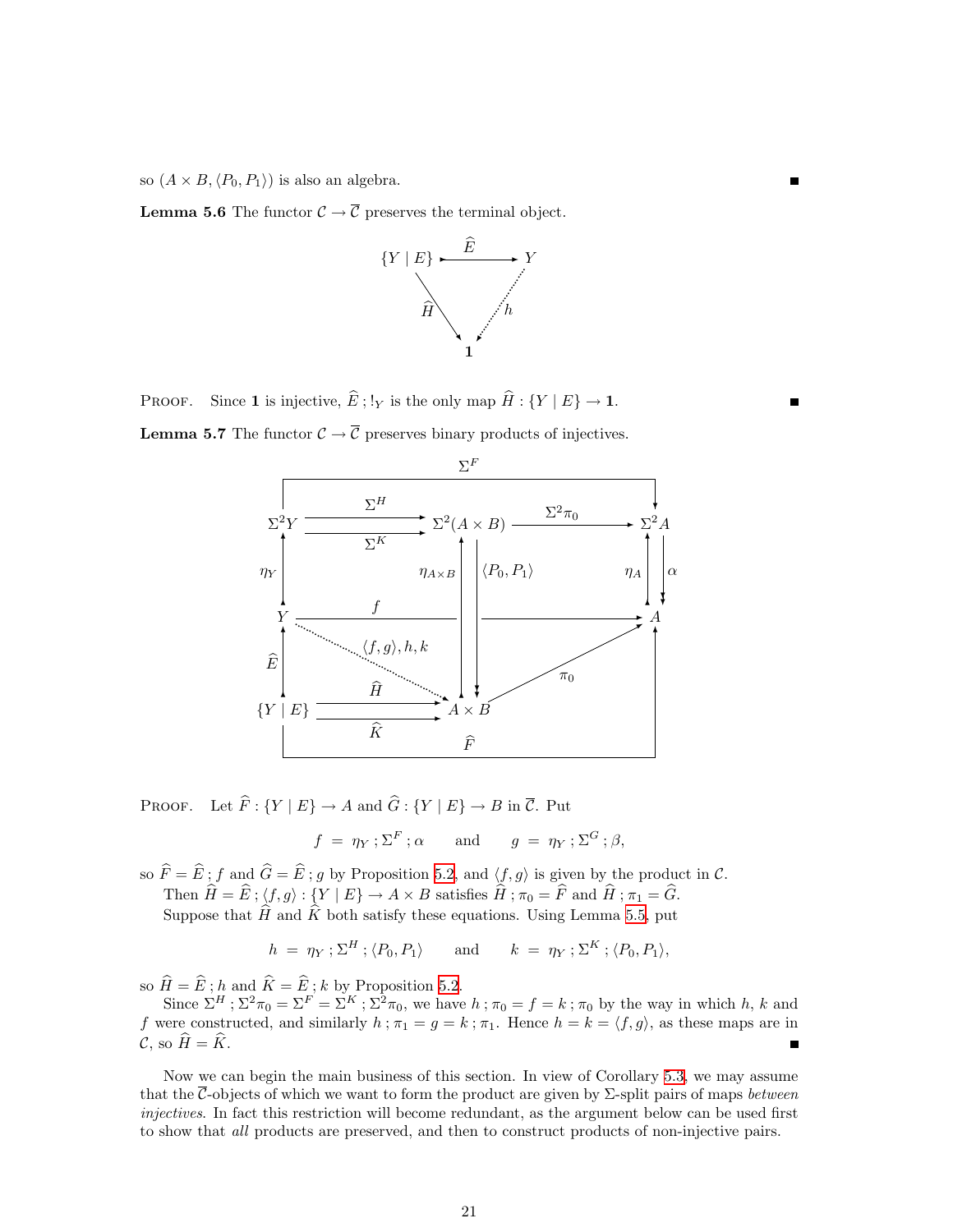**Lemma 5.8** Let  $(Y \rightrightarrows Z) \in ob\overline{C}$  and  $W \in ob\mathcal{C}$ . Then

$$
Y \times W \xrightarrow{u \times W} Z \times W
$$
  

$$
V \times W \xrightarrow{v \times W} Z \times W
$$

is also an object of  $\overline{\mathcal{C}}$ . It is called  $(Y \rightrightarrows Z) \times W$  because, at least when U, V and W are injective, this is the product in  $\overline{\mathcal{C}}$ . In the comprehension notation,

$$
\{Y \mid E\} \times W = \{Y \times W \mid E^W\} \xrightarrow{\widehat{E^W}} Y \times W.
$$

This is functorial with respect to

$$
g: W_1 \to W_2
$$
, where  $\{Y \mid E\} \times g = \widehat{E^g}$ 

(recall that  $\operatorname{id}_{\{Y|E\}} = \widehat{E}$ ) and to

$$
\widehat{F}: \{Y_1 \mid E_1\} \to \{Y_2 \mid E_2\}, \quad \text{where } \widehat{F} \times W = \widehat{F^W}.
$$

PROOF. Apply  $(-)^W$  to the equations in Definition [4.2](#page-15-3) to get  $J^W$ ;  $\Sigma^{u \times W} = id$  and

$$
\Sigma^{v \times W}; J^W; \Sigma^{u \times W} = \Sigma^{v \times W}; J^W; \Sigma^{v \times W}.
$$

Proposition [4.14](#page-17-0) said that the formal pairs are equalisers, which property commutes with products. In comprehension notation,  $\Sigma^{v \times W}$ ;  $J^W = E^W$ .

The formula for  $\{Y \mid E\} \times g$  is merely naturality of  $\widehat{E^{(-)}}$ . Using the injectivity of  $Y_2$ , we may write  $\widehat{F}$  as

$$
\begin{array}{ccc}\n & f & \\
F_1 & & & \\
\widehat{E_1} & & & \\
\hline\n\vdots & & & \\
\{Y_1 \mid E_1\} & & & \\
\end{array}
$$

for some (not necessarily unique) f, where (by Definition [4.5\)](#page-15-1)  $\widehat{F} = \widehat{F}$ ;  $\widehat{E_2} = \widehat{E_1}$ ; f, so  $F = \Sigma^f$ ;  $E_1$ , Applying  $(-) \times W$  to the commutative square, the formula for  $\widehat{F} \times W$  has to be  $\widehat{E_1}$ ;  $(f \times W) = \widehat{G}$  where  $G \equiv (\Sigma^f : E_1)^W = F^W$ .

<span id="page-21-0"></span>**Remark 5.9** Alternatively, one could show directly that  $\widehat{E}^g$  and  $\widehat{F}^W$  are morphisms, and that they satisfy the equations for the product functor. For  $\widehat{F}^W$ , we need to use the **strength** 



for the monad, which is a natural transformation and obeys the equation shown.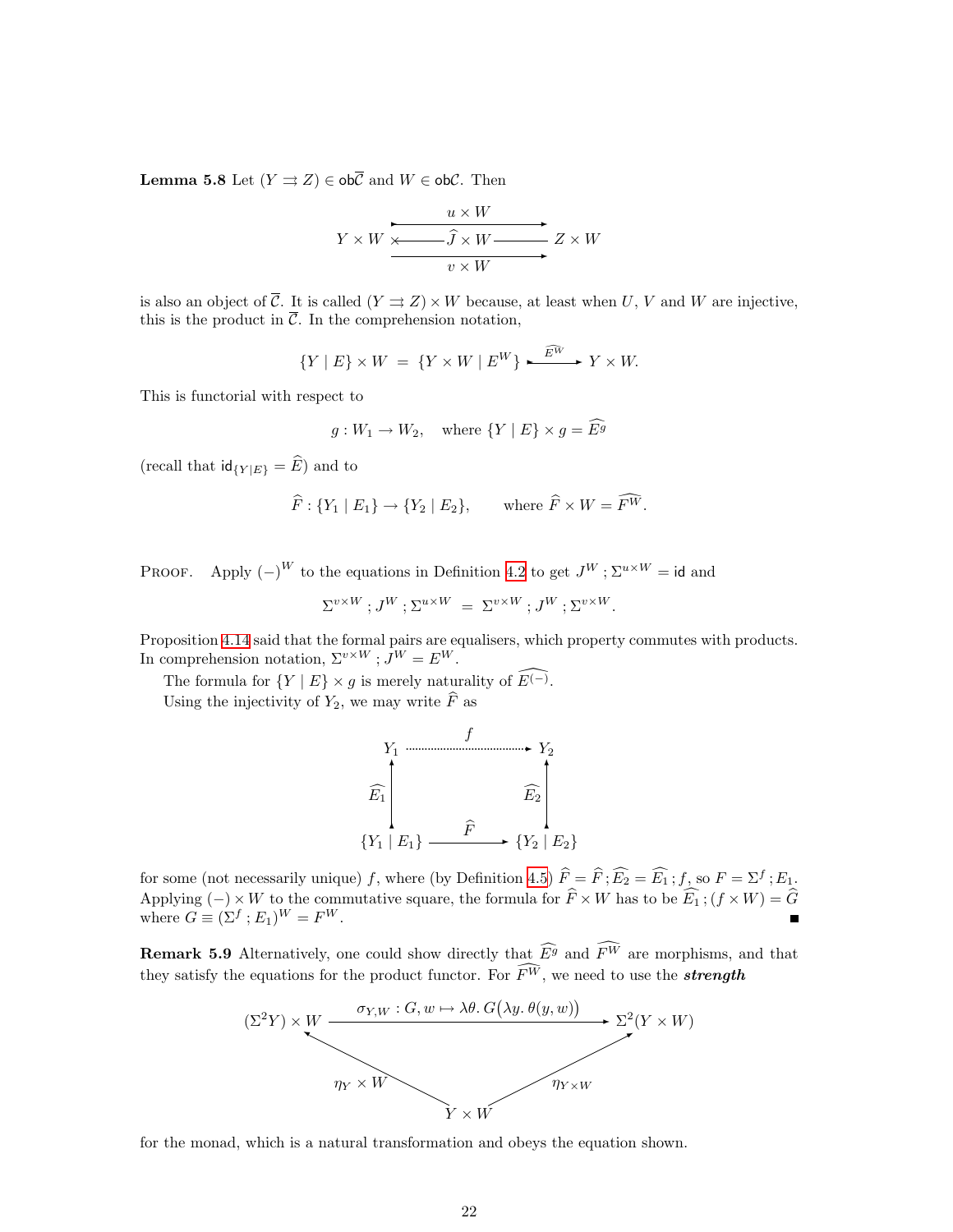<span id="page-22-0"></span>**Remark 5.10** The product of two  $\Sigma$ -split pairs must form a pullback (intersection) in  $\overline{C}$ , in the same way that the product of *any* two maps in a category gives rise to a pullback.

$$
X_1 \times X_2 \longrightarrow X_1 \times Y_2 = \{Y_1 \times Y_2 \mid E_1^{Y_2}\}
$$
\n
$$
\downarrow \qquad \qquad \downarrow
$$
\n
$$
\{Y_1 \times Y_2 \mid E_2^{Y_1}\} = Y_1 \times X_2 \longrightarrow Y_1 \times Y_2
$$

Unfortunately, our "comprehension" notation does not admit intersections — either abstractly or in the leading example of **LKLoc** — so we still have to find an E on  $Y_1 \times Y_2$  to describe the subspace. If  $E_1^{Y_2}$  and  $E_2^{Y_1}$  commute (as they do if  $E_1 = \sum_{i=1}^{e_1}$  or  $E_2 = \sum_{i=1}^{e_2}$ ) then their composite encodes the intersection. But it turns out that, even if  $E_1^{Y_2}$ ;  $E_2^{Y_1} \neq E_2^{Y_1}$ ;  $E_1^{Y_2}$ , *either* of them will do the job: of course products and pullbacks are unique up to isomorphism, but we have two representations of them.

<span id="page-22-1"></span>Lemma 5.11 The composite

$$
Y_1 \times Y_2 \xrightarrow{\begin{array}{c}\nu_1 \times Y_2 \\ \hline \sqrt{1 + \lambda_1} \times Y_2 \end{array}} Z_1 \times Y_2 \xrightarrow{\begin{array}{c}\nZ_1 \times u_2 \\ \hline \sqrt{1 + \lambda_1} \times Y_2 \end{array}} Z_1 \times Z_2
$$

is an object of  $\overline{\mathcal{C}}$ , where

$$
u = u_1 \times Y_2; Z_1 \times u_2 = Y_1 \times u_2; u_1 \times Z_2 = u_1 \times u_2
$$
  
\n
$$
v = v_1 \times Y_2; Z_1 \times v_2 = Y_1 \times v_2; v_1 \times Z_2 = v_1 \times v_2
$$
  
\n
$$
\widehat{J} = Z_1 \times \widehat{J}_2; \widehat{J}_1 \times Y_2 \neq \widehat{J}_1 \times Z_2; Y_1 \times \widehat{J}_2
$$
  
\n
$$
\widehat{E} = v; \widehat{J} = Y_1 \times \widehat{E}_2; \widehat{E}_1 \times Y_2 \subset_{Y_1 \times Y_2} Y_1 \times \widehat{E}_2
$$

the inclusion on the last line being in the sense of Notation [4.4](#page-15-4).

PROOF. Clearly  $u$ ;  $\hat{J} = id$ , whilst

$$
\widehat{E} \equiv v; \widehat{J} = v_1 \times Y_2; Z_1 \times v_2; Z_1 \times \widehat{J}_2; \widehat{J}_1 \times Y_2
$$
 definitions of  $v$  and  $J$   
\n
$$
= v_1 \times Y_2; Z_1 \times \widehat{E}_2; \widehat{J}_1 \times Y_2
$$
 definition of  $E_2$   
\n
$$
= Y_1 \times \widehat{E}_2; v_1 \times Y_2; \widehat{J}_1 \times Y_2
$$
  $v_1$  central  
\n
$$
= Y_1 \times \widehat{E}_2; \widehat{E}_1 \times Y_2.
$$
 definition of  $E_1$ .

Using the given equations of the form  $v_i$ ;  $J_i$ ;  $u_i = v_i$ ;  $J_i$ ;  $v_i$ , we must prove this equation for the new Σ-split pair:

$$
v; \hat{J}; u = Y_1 \times \widehat{E_2}; \widehat{E_1} \times Y_2; v_1 \times Y_2; Z_1 \times v_2
$$
  
=  $Y_1 \times (v_2; \widehat{J_2}; u_2); (v_1; \widehat{J_1}; u_1) \times Z_2$   
=  $v; \hat{J}; v,$ 

using centrality of  $u_2$ , and the same argument with  $v$  in place of  $u$ .

$$
Y_1 \times Y_2 \xrightarrow{\begin{array}{c} Y_1 \times \widehat{E_2} \\ \hline \end{array}} Y_1 \times Y_2 \xrightarrow{\begin{array}{c} \widehat{E_1} \times Y_2 \\ \hline \end{array}} Y_1 \times Y_2
$$
\n
$$
Y_1 \times v_2 \begin{array}{c} \begin{array}{c} \end{array} \end{array} Y_1 \times u_2 \qquad Y_1 \times v_2 \begin{array}{c} \end{array} \end{array} \begin{array}{c} \begin{array}{c} \end{array} \end{array} \begin{array}{c} \begin{array}{c} \end{array} \end{array} \begin{array}{c} \end{array} \begin{array}{c} \end{array} \begin{array}{c} \end{array} \begin{array}{c} \end{array} \begin{array}{c} \end{array} \begin{array}{c} \end{array} \begin{array}{c} \end{array} \begin{array}{c} \end{array} \begin{array}{c} \end{array} \begin{array}{c} \end{array} \begin{array}{c} \end{array} \begin{array}{c} \end{array} \begin{array}{c} \end{array} \begin{array}{c} \end{array} \begin{array}{c} \end{array} \begin{array}{c} \end{array} \begin{array}{c} \end{array} \begin{array}{c} \end{array} \begin{array}{c} \end{array} \begin{array}{c} \end{array} \begin{array}{c} \end{array} \begin{array}{c} \end{array} \begin{array}{c} \end{array} \begin{array}{c} \end{array} \begin{array}{c} \end{array} \begin{array}{c} \end{array} \begin{array}{c} \end{array} \begin{array}{c} \end{array} \begin{array} \end{array} \begin{array}{c} \end{array} \begin{array} \end{array} \begin{array} \end{array} \begin{array} \end{array} \begin{array} \end{array} \begin{array} \end{array} \begin{array} \end{array} \begin{array} \end{array} \begin{array} \end{array} \begin{array} \end{array} \begin{array} \end{array} \begin{array} \end{array} \begin{array} \end{array} \begin{array} \end{array} \begin{array} \end{array} \begin{array} \end{array} \begin{array} \end{array} \begin{array} \end{array} \begin{array} \end{array} \begin{array} \end
$$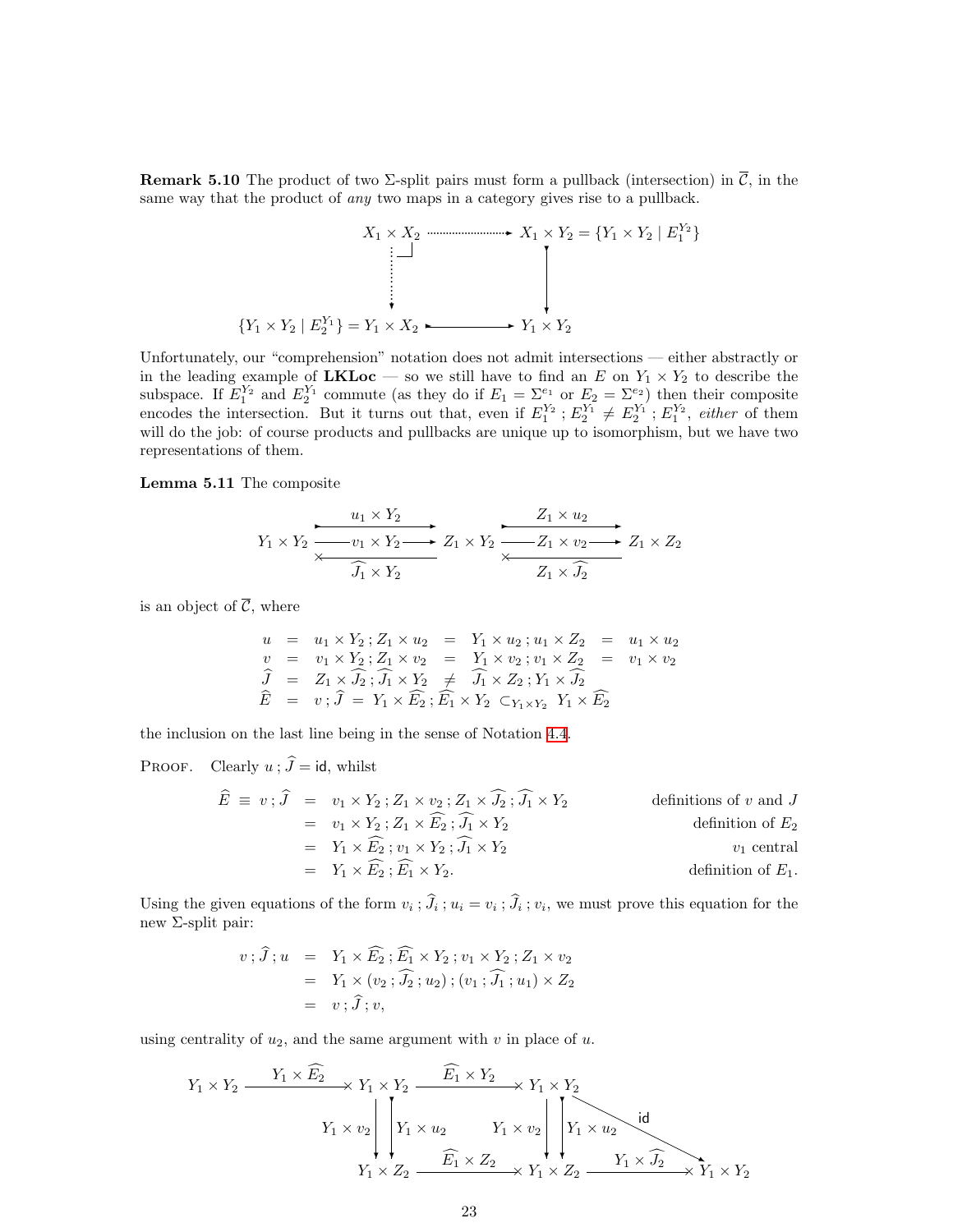<span id="page-23-0"></span>Finally,  $Y_1 \times \widehat{E_2}$ ;  $\widehat{E_1} \times Y_2$ ;  $Y_1 \times \widehat{E_2} = Y_1 \times \widehat{E_2}$ ;  $\widehat{E_1} \times Y_2$  by centrality of  $u_2$  and  $v_2$  with respect to  $E_1$ , and  $u_2$ ;  $J_2 = id$ .

<span id="page-23-2"></span>**Proposition 5.12** The category  $\overline{C}$  has finite products, where

$$
\{Y_1 \mid E_1\} \times \{Y_2 \mid E_2\} = \{Y_1 \times Y_2 \mid E_1^{Y_2} ; E_2^{Y_1}\},\
$$

whilst the product of the morphisms  $\widehat{F}_1 : X_1' \to X_1$  and  $\widehat{F}_2 : X_2' \to X_2$  is  $\widehat{F}_1^{\widehat{Y_2}}$ ;  $\widehat{F}_2^{\widehat{Y_1}}$ . Moreover, the functor  $C \to \overline{C}$  takes products in C to products in  $\overline{C}$ .

PROOF. First consider the product of two objects  $X_1, X_2 \in ob\mathcal{C}$ , expressed in  $\overline{\mathcal{C}}$  by means of their standard resolutions, so the products  $\Sigma^2 X_1 \times \Sigma^2 X_2$  etc. are preserved (Lemma [5.7\)](#page-20-0). The formal product of the  $\Sigma$ -split pairs (Lemma [5.11](#page-22-1)) provides an equaliser in  $\overline{\mathcal{C}}$  (Proposition [4.14](#page-17-0)), which is the required product, isomorphic to  $X_1 \times X_2$ , *i.e.* this is preserved.

The construction is then applicable to any two  $\Sigma$ -split pairs, so all binary products exist in  $\overline{C}$ . Functoriality follows from that in Lemma [5.8](#page-20-1).

**Remark 5.13** The abstract situation of idempotents  $\epsilon = (E_2)^{Y_1}$  and  $\epsilon' = (E_1)^{Y_2}$  (in this case on theobject  $\Sigma^{Y_1 \times Y_2}$  such that  $\epsilon$ ;  $\epsilon'$  and  $\epsilon'$ ;  $\epsilon$  are also idempotent is studied in [[D](#page-53-6), Lemma 7.1]. It is shown there that the splittings of  $\epsilon$ ;  $\epsilon'$  and  $\epsilon'$ ;  $\epsilon$  are isomorphic and form a pushout diagram, in our case of the algebras  $\Sigma^{X_1 \times X_2}$  *etc.* corresponding to objects in the above pullback.

### <span id="page-23-1"></span>6 Structure in the new category

Now that we have overcome the main difficulty concerning binary products, we are equipped to tackle exponentials, and then to show that  $\mathcal C$  does in fact have the monadic property for which it was designed. We still rely on injectivity, first re-casting Proposition [5.2](#page-19-0) in terms of the double transpose of h.

<span id="page-23-3"></span>**Lemma 6.1** There is a natural bijection between  $\overline{\mathcal{C}}$ -maps  $\widehat{H} : \{Y | E\} \to \Sigma^U$  and  $\mathcal{C}$ -maps  $p : U \to \overline{\Sigma^V}$  $\Sigma^Y$  such that  $p = p$ ; E.

PROOF. Let  $\widehat{H} \mapsto p = \eta_U$ ; H, which satisfies  $p = p$ ; E by Lemma [4.6.](#page-15-2) Conversely, let  $p \mapsto \widehat{H} =$  $\hat{E}: \eta_Y : \Sigma^p$ , which is a composite of  $\vec{C}$ -maps  $\{Y \mid E\} \rightarrow Y \rightarrow \Sigma^U$ .

Then  $\widehat{H} \mapsto \widehat{E}$ ;  $\eta_Y$ ;  $\Sigma^p = \widehat{E}$ ;  $\eta_Y$ ;  $\Sigma^H$ ;  $\Sigma^{\eta\upsilon} = \widehat{H}$ ;  $\eta_{\Sigma^U}$ ;  $\Sigma^{\eta\upsilon} = \widehat{H}$  by Definition [4.5](#page-15-1) and the unit law. Conversely,  $p \mapsto \eta_U$ ;  $H = \eta_U$ ;  $\Sigma^2 p$ ;  $\Sigma^{\eta_Y}$ ;  $E = p$ ;  $\eta_{\Sigma^Y}$ ;  $\Sigma^{\eta_Y}$ ;  $E = p$ ;  $E = p$  by naturality for  $\eta$  and the unit law.

For naturality, let  $\widehat{F}$  :  $\{Y' | E'\} \rightarrow \{Y | E\}$  and  $g : U' \rightarrow U$ . Then p becomes  $g : p : F$ .

<span id="page-23-4"></span>**Proposition 6.2**  $\overline{C}$  has and  $\overline{C} \to \overline{C}$  preserves powers of  $\Sigma$ , where

$$
\Sigma^{\{Y|E\}} = {\{\Sigma^Y | \Sigma^E\}} \text{ and } \Sigma^{\hat{F}} = F.
$$
\n
$$
Y_1 \times Y_2 \xrightarrow{h} \Sigma
$$
\n
$$
\widehat{E_1^{Y_2}}; \widehat{E_2^{Y_1}} \qquad \widehat{H} \qquad \widehat{E_1} \qquad \widehat{E_2} \qquad \widehat{E_2} \qquad \widehat{E_2}
$$
\n
$$
X_1 \times X_2 \qquad \widehat{X} \xrightarrow{X_2} \Sigma^{X_2}
$$

PROOF.  $\overline{C}$ -maps  $\hat{H} : X_1 \times X_2 \to \Sigma$  correspond bijectively to  $p : \mathbf{1} \to \Sigma^{Y_1 \times Y_2}$  in C such that  $p = p$ ;  $E_1^{Y_2}$ ;  $E_2^{Y_1}$ , by Lemma [6.1](#page-23-3). By Remark [5.10](#page-22-0), this is equivalent to  $p$ ;  $E_1^{Y_2} = p = p$ ;  $E_2^{Y_1}$ . Let  $k: Y_1 \to \Sigma^{Y_2}$  and  $q: Y_2 \to \Sigma^{Y_1}$  be the exponential transposes of p, which satisfy  $k = k: E_2$  and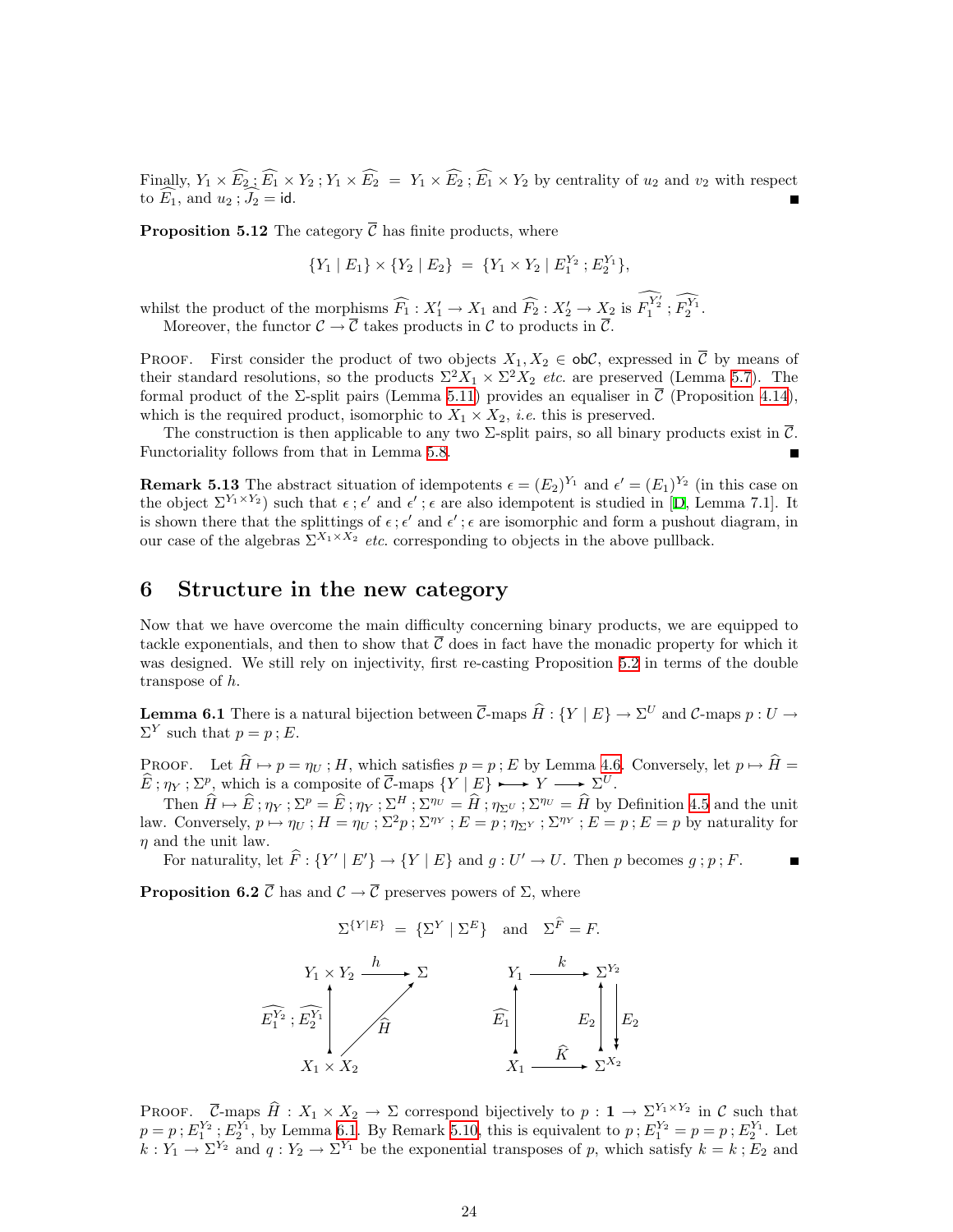$q = q$ ;  $E_1$ . But then q corresponds to  $\hat{K} : X_1 \to \Sigma^{Y_2}$  by Lemma [6.1,](#page-23-3) and  $\hat{K} = \hat{K}$ ;  $E_2$  by the other equation, so it factors through  $\Sigma^{X_2}$ . Conversely,  $\hat{K}$  defines  $k$ , q, p and  $\hat{H}$  in the same way

Now let  $\widehat{F}_1 : X'_1 \to X_1$  and  $\widehat{F}_2 : X'_2 \to X_2$ , whose product is  $\widehat{F}_2^{X_2} : \widehat{F}_2^{X_1}$  by Proposition [5.12](#page-23-2). Then by the naturality part of the Lemma, p becomes  $p$ ;  $F_2^{X_1}$ ;  $F_1^{X_2}$  and  $\hat{K}$  becomes  $\widehat{F}_1$ ;  $\hat{K}$ ;  $F_2$ .

<span id="page-24-0"></span>**Lemma 6.3**  $\eta_X : X \to \Sigma^2 X$  in  $\overline{\mathcal{C}}$  is given by  $\widehat{E}$ ;  $\eta_Y : Y \to \Sigma^2 Y$ .



PROOF. From functoriality in the Proposition,  $\Sigma^2$  takes the inclusion  $\widehat{E}$  to  $\Sigma^E$ . Then for  $\eta$  to be natural on  $\overline{C}$ , we need  $\eta_X = \widehat{E}$ ;  $\eta_Y$ ;  $\Sigma^E$ . But this expression is the left hand side of the defining equation for the nucleus E (Definition [4.3](#page-15-0)), the right hand side being  $E$ ;  $\eta_Y$ .

Alternatively, we may see  $\eta_{\{Y|E\}}$  as the double transpose of  $\mathsf{id}_{\{Y|E\}} = \widehat{E}$ . This correspondence is that between k and q on the right hand side of the Proposition, in the case of  $X_1 = \Sigma^X$ ,  $X_2 = X$ . Then  $\widehat{K} = id_{\Sigma}x = E = k$  and  $q = \eta_Y$ ;  $\Sigma^E$ , so  $\eta_{\{Y | E\}} = \widehat{E}$ ;  $q = \widehat{E}$ ;  $\eta_Y$ .

<span id="page-24-2"></span>Corollary 6.4  $\text{Alg}_{\overline{C}} \simeq \text{Alg}_{\text{KSC}} \cong \text{Alg}_{\text{KC}}$ , cf.  $\text{Alg}_{\text{SC}} \cong \text{Alg}_{\mathcal{C}}$  in Lemma A [7.3](#page-28-0).

PROOF. Let  $(A, \alpha)$  be an algebra over  $\overline{C}$ , with  $A = \{Y \mid E\}$ . Then  $A \triangleleft \Sigma^2 A \triangleleft \Sigma^2 Y$ , so A may as well be in  $K\mathcal{C}$ , since this is fully embedded in  $\overline{\mathcal{C}}$  by Corollary [4.13](#page-17-1).

**Lemma 6.5** HC-maps  $H: X_1 \longrightarrow X_2$  are given by

$$
H: \Sigma^{Y_2} \to \Sigma^{Y_1} \quad \text{such that} \quad H: E_1 = H = E_2; H.
$$

So  $H\overline{C} \subset KH\mathcal{C}$  is the full subcategory consisting of those objects  $(X, \widehat{E})$  for which E is a nucleus.



PROOF. An HC-map  $\hat{H}$  :  $X_1 \longrightarrow X_2$  is a  $\overline{C}$ -map  $H : \Sigma^{X_2} \longrightarrow \Sigma^{X_1}$ . We have just shown that these exponentials are retracts, so this map is  $H : \Sigma^{Y_2} \to \Sigma^{Y_1}$  (now just in C) such that  $E_2$ ;  $H = H = H$ ;  $E_1$ . This is also how morphisms of KHC are defined (Remark [4.1\)](#page-14-1).

<span id="page-24-3"></span>**Lemma 6.6** An HC-map  $\hat{H}$  :  $X_1 \to X_2$  is first class (a C-map) iff it respects naturality of  $\eta$ , *i.e.*  $\eta_{X_1}$ ;  $\Sigma^2 \widehat{H} = \widehat{H}$ ;  $\eta_{X_2}$ , or  $H : \Sigma^{X_2} \to \Sigma^{X_1}$  is a homomorphism.

PROOF. Using the previous two lemmas,

 $\eta_{X_1} ; \Sigma^2 \hat{H} = \widehat{E_1} ; \eta_{Y_1} ; \Sigma^2 \hat{H} \text{ and } \hat{H} ; \eta_{X_2} = \hat{H} ; \widehat{E_2} ; \eta_{Y_2} = \hat{H} ; \eta_{Y_2}.$ 

<span id="page-24-1"></span>Equality of these is the second equation in Definition [4.5.](#page-15-1)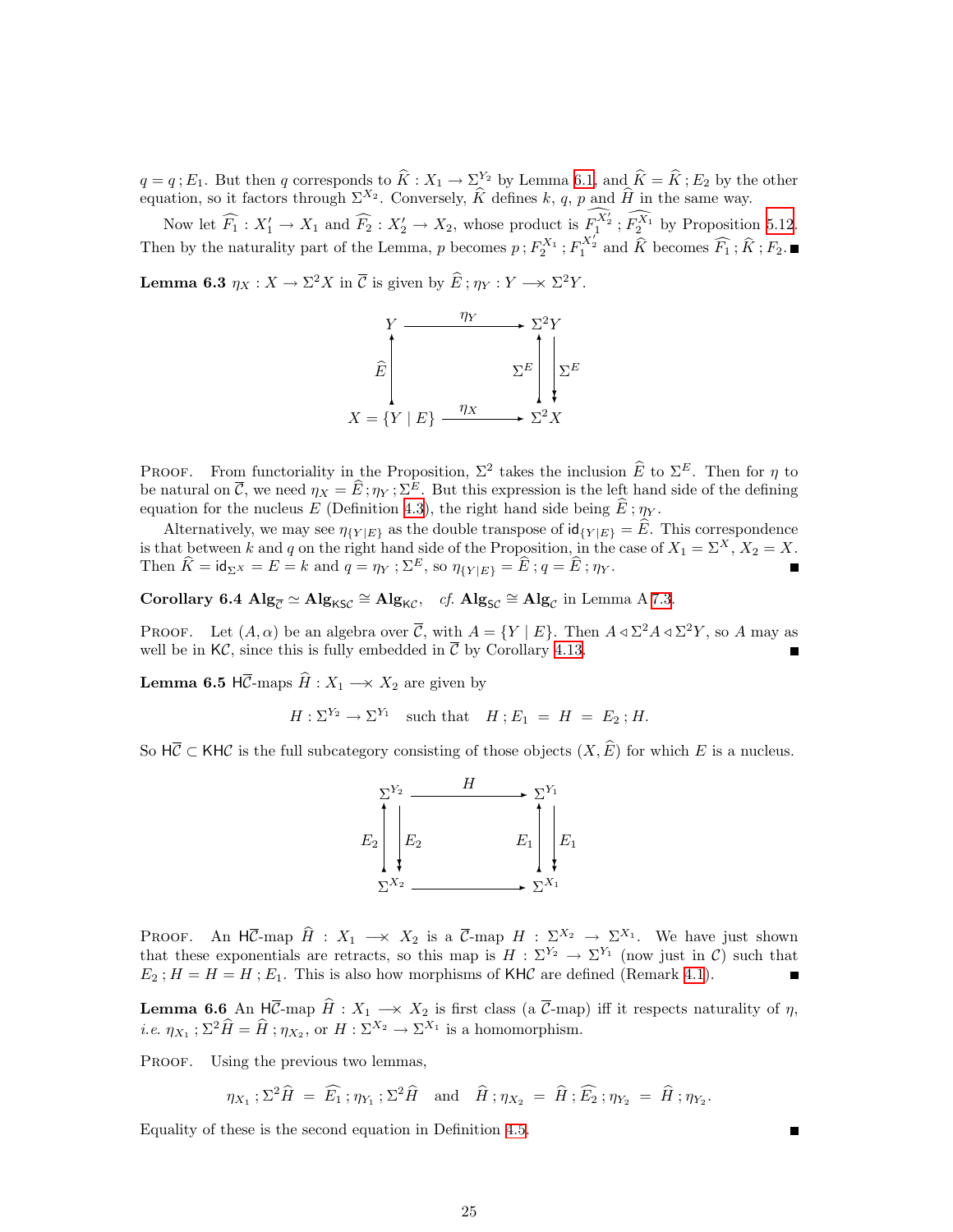**Corollary 6.7** Every homomorphism  $\hat{K} : \Sigma^{X_2} \to \Sigma^{X_1}$  in  $\overline{\mathcal{C}}$  is of the form  $\hat{K} = \Sigma^{\hat{H}}$  for some unique  $\overline{\mathcal{C}}$ -map  $\widehat{H}: X_1 \to X_2$ . From Section A [7](#page-27-1) we deduce that all objects of  $\overline{\mathcal{C}}$  are sober, that  $\overline{SC} \cong \overline{C}$  and that  $X \times (-)$  distributes over such colimits as exist in  $\overline{C}$ .

**Notation 6.8** Recall from Definition A [6.3](#page-24-0) that we wrote force :  $\Sigma^2 X \to X$  for the HC-map  $\widehat{\eta_{\Sigma}x}$ , and that this is natural with respect to HC-maps  $\widehat{H}: X \longrightarrow Y$ . Similarly, we now write

$$
\text{admit} \quad \text{for} \quad \widehat{I}: Y \longrightarrow \{Y \mid E\}.
$$

Like the identity, the inclusion  $i : (Y \Rightarrow Z) \hookrightarrow Y$  and its splitting  $\widehat{I}$  are both encoded as  $\widehat{E}$ . In Section [8](#page-31-1) we shall add an operator admit to the  $\lambda$ -calculus, just as we introduced focus in Section A [8](#page-31-1), and they both have side-conditions. However, we shall not on this occasion give different names to the operator in  $\overline{\mathcal{C}}$  and the map in H $\mathcal{C}$ .

<span id="page-25-1"></span> ${\rm \bf Lemma~6.9}$  force $_{\{Y|E\}} = \Sigma^2 i$  ; force $_{Y}$  ; admit.



Hence if  $\Gamma \vdash P : \Sigma^2 \{ Y \mid E \}$  is prime then so is  $\Gamma \vdash \Sigma^2 i P : \Sigma^2 Y$  (Lemma A [4.6](#page-15-2)) and

 $\mathsf{focus}_{\{Y|E\}} P = \mathsf{admit} \left( \mathsf{focus}_{Y} (\Sigma^2 i\,P) \right).$ 

**PROOF.** The diagram shows naturality of force with respect to admit in  $H\overline{C}$ , *i.e.* of  $\eta$  with respect to E in C. Recall from Lemma A [4.3](#page-15-0) that P is prime iff it has equal composites with  $\Sigma^2 \eta_{(-)}$  and  $\eta\Sigma^2(-)$ , which are natural with respect to  $i : \{Y \mid E\} \longrightarrow Y$ .

Now we can show that  $\overline{\mathcal{C}}$  has the new structure that it was introduced to provide.

<span id="page-25-0"></span>**Proposition 6.10** Σ-split equalisers exist in  $\overline{C}$ , and  $\Sigma^{(-)}$  sends them to coequalisers. Indeed

$$
\{\{Y \mid E_1\} \mid E_2\} = \{Y \mid E_2\}
$$

where  $X = \{Y \mid E_1\}$  is a  $\overline{\mathcal{C}}$ -object and  $E_2$  data on it for a  $\overline{\overline{\mathcal{C}}}$ -object  $\{X \mid E_2\}$ .

PROOF. The defining equations for  $\widehat{E_2}$  to be an  $H\overline{C}$ -map and to be a nucleus (Definition [4.3](#page-15-0)), *i.e.* to define an  $\overline{\overline{C}}$ -object, are

$$
\widehat{E_1}
$$
;  $\widehat{E_2} = \widehat{E_2} = \widehat{E_2}$ ;  $\widehat{E_1}$  and  $\widehat{E_2}$ ;  $\eta_X$ ;  $\Sigma^{E_2} = \widehat{E_2}$ ;  $\eta_X$ ,

the first of which says that  $\widehat{E_2} \subset \widehat{E_1}$  in the sense of Notation [4.4](#page-15-4). The second equation, between  $H\overline{C}$ -maps, reduces to

$$
\widehat{E_2} ; \eta_Y ; \Sigma^{E_2} = \widehat{E_2} ; \eta_Y
$$

in HC, but this is just the definition of a nucleus  $E_2$  on Y. Hence  $\{Y \mid E_2\}$  as a  $\overline{C}$ -object, which Lemma [4.12](#page-17-2) expresses as the equaliser of a  $\Sigma$ -split pair  $Y \rightrightarrows \Sigma^2 Y$ :  $\mathbf{r}$ 

$$
\{Y \mid E_2\} \xrightarrow{\times} X = \{Y \mid E_1\} \xrightarrow{\times} Y \xrightarrow{\times} \Sigma^2 Y
$$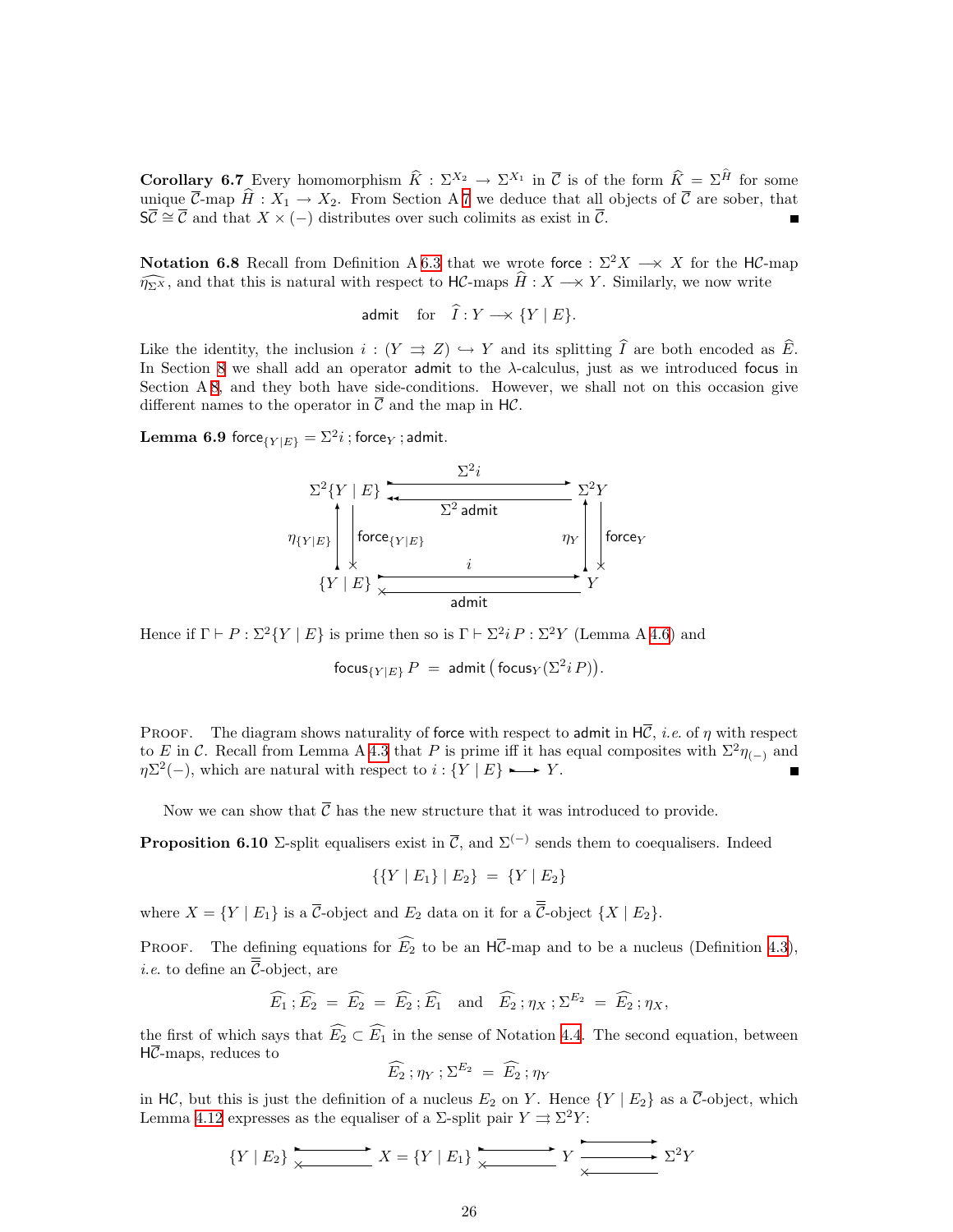Finally,  $\Sigma^{(-)}$  acts on this diagram in  $\overline{C}$  just as it does in C, taking it to a split coequaliser, as in Proposition [4.14](#page-17-0).

**Corollary 6.11** ( $\overline{C}$ ,  $\Sigma$ ) is monadic and  $\overline{C} \simeq \mathbf{Alg}_{\mathsf{KC}}^{\mathsf{op}}$ .

PROOF. Recall that being monadic means that  $\overline{C} \simeq \mathbf{Alg}_{\overline{C}}^{\mathsf{op}}$ . By Theorem [3.3,](#page-10-0) this happens iff all objects are sober (which they are by Corollary [6.7\)](#page-24-1) and all algebras are spatial. The latter follows from the previous result by Proposition [3.8](#page-12-0). Finally, the equivalence with  $\mathbf{Alg}_{\mathcal{KC}}^{\mathsf{op}}$  is given by Corollary [6.4.](#page-24-2)

**Theorem 6.12**  $(\overline{C}, \Sigma)$  is the (Karoubi and) *monadic completion* of  $(C, \Sigma)$ :

Let  $(D, \Sigma_{\mathcal{D}})$  be monadic and suppose that idempotents split in D (so D has products, powers of  $\Sigma_{\mathcal{D}}$ , equalisers of  $\Sigma_{\mathcal{D}}$ -split pairs and  $\Sigma_{\mathcal{D}}^{(-)}$  sends them to coequalisers.) Let  $F : \mathcal{C} \to \mathcal{D}$  be a functor that preserves products and powers of  $\Sigma$ . Then there is a functor  $\overline{F}$  :  $\overline{C} \to \mathcal{D}$  that also preserves these things and makes the square commute, and it is unique up to equivalence.



PROOF. Any object of  $\overline{C}$  is interpreted as a  $\Sigma$ -split equaliser diagram in  $\mathcal C$  as in Proposition [4.14](#page-17-0). Such diagrams are preserved by the functor  $F$ , but the diagram in  $D$  has an equaliser, which is the required image of the given C-object. F commutes with the representation of  $\times$  and  $\Sigma^{(-)}$  in Propositions [5.12](#page-23-2) and [6.2.](#page-23-4)

Remark 6.13 The sober, Karoubi and monadic completions are related by the diagram



in which  $\rightarrow$  denotes a full inclusion and  $\equiv$  an equivalence. We leave the interested reader to find a properly general recursive idempotent on N (so  $SKC \neq KSC$ , cf. Remark A [9.12\)](#page-39-2), and to show that any retract of a sober object is sober (so  $\text{KSC} = \text{SKSC}$ ).

The development so far has been entirely set in the abstract situation of a category  $\mathcal C$  with an exponentiating object  $\Sigma$ , for which all objects are sober. In the intended applications to topology and computation,  $\Sigma$  is a distributive lattice and satisfies the Euclidean principle [\[C](#page-53-5)]; this structure is preserved by the inclusion  $\mathcal{C} \to \overline{\mathcal{C}}$  since it preserves products and powers of  $\Sigma$ .

We also want  $\mathcal C$  to have a natural numbers object  $\mathbb N$ , *i.e.* to admit primitive recursion at all C-types, although sobriety of N means that *general* recursion is also defined (Sections  $A9-10$ ). The extension of recursion to  $\overline{C}$ -types follows essentially the same argument as in Proposition [4.15](#page-18-1) for colimits.

<span id="page-26-0"></span>**Proposition 6.14** The inclusion  $C \rightarrow \overline{C}$  preserves N.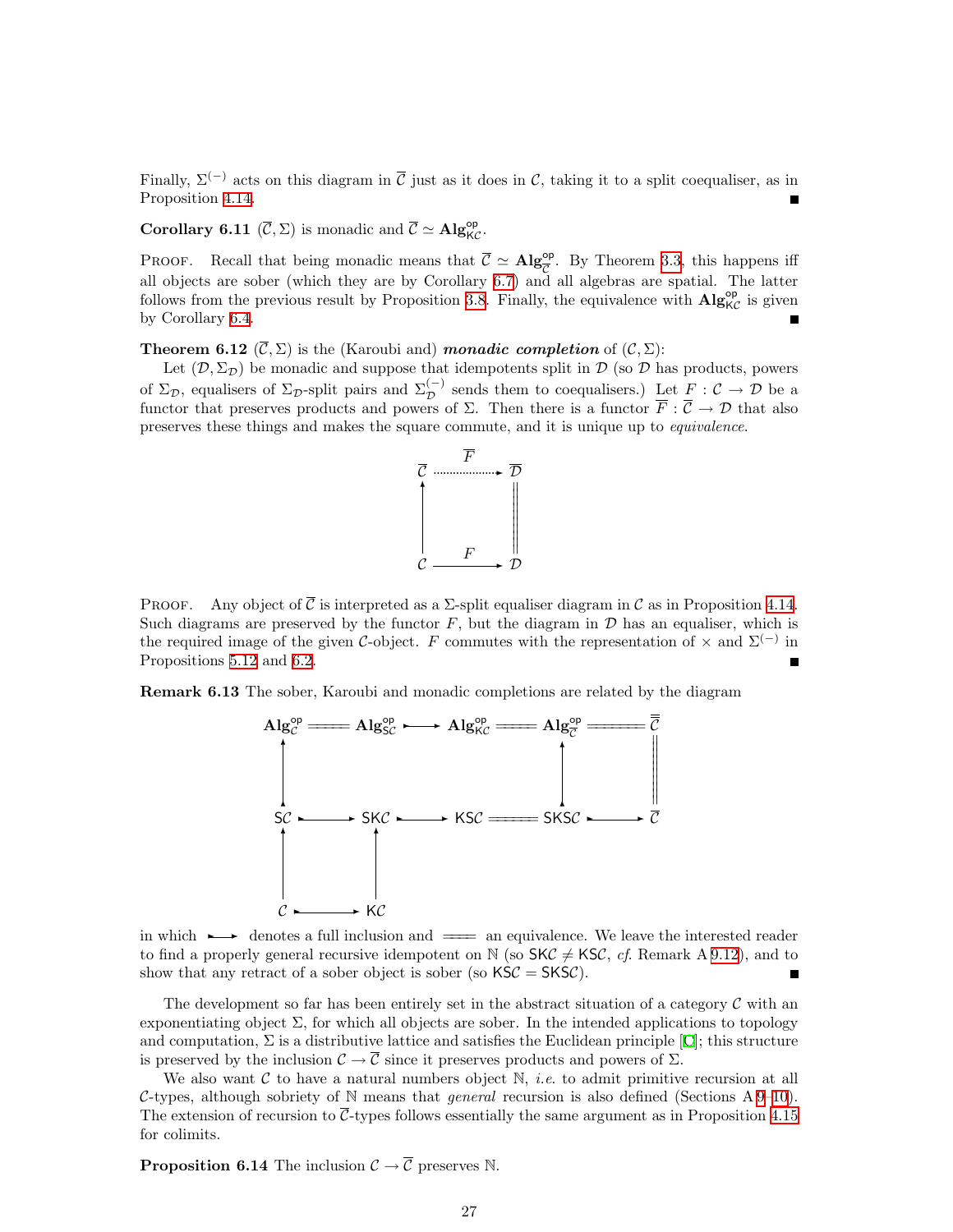<span id="page-27-0"></span>PROOF. The recursion data in the fully parametrised version of this result consist of

 $z: \Gamma \to \{Y \mid E\}$  and  $s: \Gamma \times \mathbb{N} \times \{Y \mid E\} \to \{Y \mid E\},$ 

and we shall prove it symbolically like this in Lemma [8.14.](#page-35-2) Here, for brevity, we omit the parameters in s.

First,  ${Y \mid E}$  may be expressed as an equaliser as shown.



Then use injectivity to extend  $s: \{Y | E\} \to \{Y | E\}$  to endofunctions of  $\Sigma^2 Y$  and  $\Sigma^4 Y$ , so that s becomes a mediator between equalisers. Then recursion in C defines a map  $\mathbb{N} \to \Sigma^2 Y$  that makes the squares commute and also has equal composites to  $\Sigma^4 Y$ . Finally, the required map  $\mathbb{N} \to \{Y \mid E\}$  mediates to the equaliser.

### <span id="page-27-1"></span>7 Algebras

A perhaps more obvious way to construct the monadic completion of  $\mathcal C$  (as I did in 1993) is to consider the algebras, and in fact  $\overline{C} \simeq \mathbf{Alg}_{\mathsf{KC}}^{\mathsf{op}}$  does the job. As in other approaches, the central difficulty remains that of binary products in  $\overline{C}$ , *i.e.* coproducts of algebras. For convenience, we assume in this section alone that idempotents split in C, so  $\mathsf{KC} \simeq \mathcal{C}$ .

The equivalence  $\overline{C} \simeq \mathbf{Alg}^{\mathsf{op}}$  says that every algebra  $(A, \alpha)$  is to be  $(\Sigma^X, \Sigma^{\eta_X})$  for some new object  $X \in \text{ob}\overline{C}$  (Definition [3.1](#page-9-3)). This means that we have to prove properties of A on the basis of its algebra structure that would be obvious if we already knew that  $A = \Sigma^{X}$ . The key such property turns out to be the double exponential transposition,

$$
\mathcal{A}(\Sigma^A, B) = \overline{\mathcal{C}}(Y, \Sigma^X) \cong \overline{\mathcal{C}}(X, \Sigma^Y) = \mathcal{A}(\Sigma^B, A),
$$

where X and Y are the  $\overline{\mathcal{C}}$ -objects corresponding to the algebras A and B, and  $\Sigma^X$  corresponds to  $\Sigma^A$  because the functor  $\mathcal{C} \to \overline{\mathcal{C}}$  is supposed to preserve  $\Sigma^{(-)}$ .

In effect, using algebras means that we insist on representing each  $\overline{C}$ -object in "normal form" by means of its standard resolution

$$
X \xrightarrow{\eta_X} \Sigma^2 X \xrightarrow{\eta_{\Sigma^2 X}} \Sigma^4 X
$$
\n
$$
A \xrightarrow{\alpha} \Sigma^2 A \xrightarrow{\mu_A = \Sigma^{\eta_{\Sigma^3 X}}} \Sigma^4 A,
$$
\n
$$
A \xrightarrow{\alpha} \Sigma^2 A \xrightarrow{\mu_A = \Sigma^{\eta_{\Sigma^4}}} \Sigma^4 A,
$$

whereas Section [4](#page-14-2) was much more flexible about  $\Sigma$ -split pairs. For example, Lemma [5.8](#page-20-1) gave the obvious formula for  $(Y \rightrightarrows Z) \times W$ , but this does not take standard resolutions to standard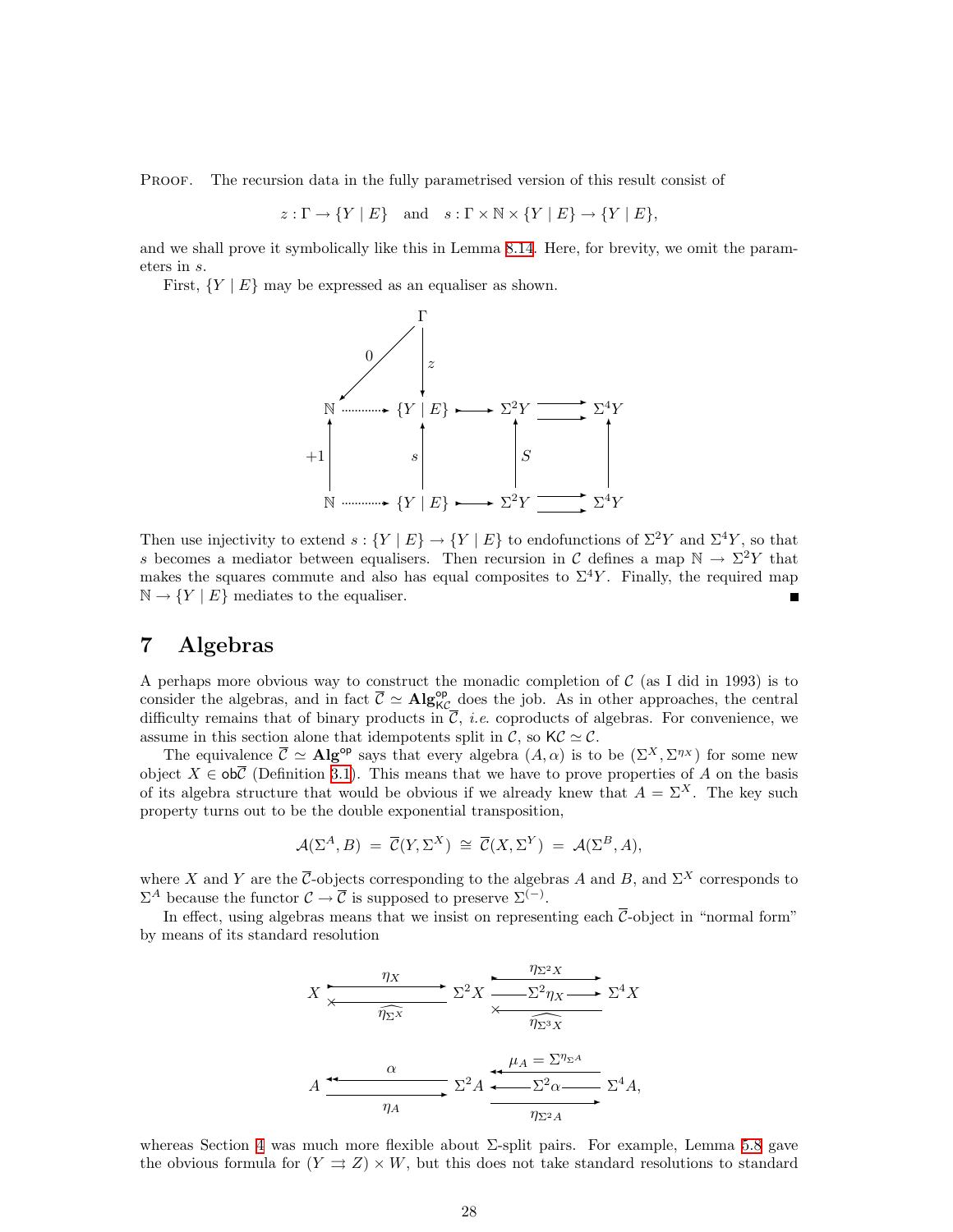resolutions: the structure map  $\alpha^{W}$  that it provides must be composed with a map

$$
\Sigma^{\mathcal{T}_{\Sigma^{X},W}} : \Sigma^{\Sigma^{\Sigma^{(X \times W)}}} \longrightarrow \Sigma^{(\Sigma^{\Sigma^{X}} \times W)}.
$$

When we generalise from  $\Sigma^X$  to A, we must replace  $\Sigma^{X \times W}$  by  $A^W$ .

<span id="page-28-1"></span>**Remark 7.1** For any algebra  $(A, \alpha)$  and object W, the object  $A^W$  splits the idempotent  $E^W$ , where A itself splits  $E = \alpha$ ;  $\eta_A$ . Then  $A^W$  carries a **power algebra** structure,  $\Sigma^{\tau_{A,W}}$ ;  $\alpha^W$ , where the natural transformation

$$
\tau_{A,W} : W \times \Sigma^A \to \Sigma^{A^W} \qquad \text{by} \qquad x, \phi \mapsto \lambda f. \ \phi(fx)
$$

plays a similar role to that of the strength  $\sigma$  of the monad (Remark [5.9](#page-21-0)). If  $H : A \rightarrow B$  is a homomorphism them so is  $H^W : A^W \to B^W$ , by naturality of  $\tau_{(-),W}$ .

In fact, for any strong monad  $T$  whose algebras are exponentiable, an algebra structure  $T(A^{W}) \rightarrow A^{W}$  is given by the transpose of

$$
W \times T(A^W) \xrightarrow{\sigma_{W,A^W}} T(W \times A^W) \xrightarrow{\text{TeV}} TA \xrightarrow{\alpha} A.
$$

<span id="page-28-2"></span>**Remark 7.2** When  $X$  and  $Y$  are expressed by means of the standard resolution, the pullback in Remark [5.10](#page-22-0) is as shown on the left. As  $\Sigma^{X \times \Sigma^2 Y} = (\Sigma^X)^{(\Sigma^2 Y)} = A^{\Sigma^B}$ , the corresponding diagram in Alg is the one on the right, and is to be a pushout of homomorphisms.

$$
X \times Y
$$
\n
$$
\gamma_X \times Y
$$
\n
$$
\gamma_X \times Y
$$
\n
$$
\gamma_X \times Y
$$
\n
$$
\gamma_X \times \Sigma^2 Y
$$
\n
$$
\gamma_X \times \Sigma^2 Y
$$
\n
$$
\gamma_X \times \Sigma^2 Y
$$
\n
$$
\gamma_X \times \Sigma^2 Y
$$
\n
$$
\gamma_X \times \Sigma^2 Y
$$
\n
$$
\gamma_X \times \Sigma^2 Y
$$
\n
$$
\gamma_X \times \Sigma^2 Y
$$
\n
$$
\gamma_X \times \Sigma^2 Y
$$
\n
$$
\gamma_X \times \Sigma^2 Y
$$
\n
$$
\gamma_X \times \Sigma^2 Y
$$
\n
$$
\gamma_X \times \Sigma^2 Y
$$
\n
$$
\gamma_X \times \Sigma^2 Y
$$
\n
$$
\gamma_X \times \Sigma^2 Y
$$
\n
$$
\gamma_X \times \Sigma^2 Y
$$
\n
$$
\gamma_X \times \Sigma^2 Y
$$
\n
$$
\gamma_X \times \Sigma^2 Y
$$
\n
$$
\gamma_X \times \Sigma^2 Y
$$
\n
$$
\gamma_X \times \Sigma^2 Y
$$
\n
$$
\gamma_X \times \Sigma^2 Y
$$
\n
$$
\gamma_X \times \Sigma^2 Y
$$
\n
$$
\gamma_X \times \Sigma^2 Y
$$
\n
$$
\gamma_X \times \Sigma^2 Y
$$
\n
$$
\gamma_X \times \Sigma^2 Y
$$
\n
$$
\gamma_X \times \Sigma^2 Y
$$
\n
$$
\gamma_X \times \Sigma^2 Y
$$
\n
$$
\gamma_X \times \Sigma^2 Y
$$
\n
$$
\gamma_X \times \Sigma^2 Y
$$
\n
$$
\gamma_X \times \Sigma^2 Y
$$
\n
$$
\gamma_X \times \Sigma^2 Y
$$
\n
$$
\gamma_X \times \Sigma^2 Y
$$
\n
$$
\gamma_X \times \Sigma^2 Y
$$
\n
$$
\gamma_X \times \Sigma^2 Y
$$
\n
$$
\gamma_X \times \Sigma^2 Y
$$
\n
$$
\gamma_X \times \Sigma^2 Y
$$
\n
$$
\gamma_X \times \Sigma^2 Y
$$
\n
$$
\gamma_X \times \Sigma^2 Y
$$
\n
$$
\gamma_X \times \Sigma^2 Y
$$
\n $$ 

As often happens when we consider algebras, the homomorphisms on the bottom and right are split by functions, the two idempotents in Remark [5.10](#page-22-0) being  $E_1^{\Sigma^B}$  and  $E_2^{\Sigma^A}$ , where  $E_1 = \alpha$ ;  $\eta_A$ and  $E_2 = \beta$ ;  $\eta_B$ . When we construct the pushout, we shall find that the other two maps are also split, with the result that the pushout of functions, like the coequalisers that we have used, is **absolute**. In particular,  $\Sigma^2(A \otimes B)$  is also a pushout, enabling us to define the algebra structure  $\Sigma^2(A \otimes B) \rightarrow (A \otimes B).$ 

(The reason for using the symbol ⊗ for the coproduct of algebras is simply that the corresponding construction in locale theory is a tensor product of the underlying join semilattices.)

That is the plan for the later parts of the construction, but it also provides the idea for the central technical result. The composite  $B^{\Sigma^A} \to \Sigma^{\Sigma^A \times \Sigma^B} \to A^{\Sigma^B}$  takes G to  $\lambda \psi$ .  $\alpha(\lambda \phi, \psi(G\phi))$ . We now make use of the corresponding external transformation. For  $A = \Sigma^X$  and  $B = \Sigma^Y$ , this is just the double exponential transposition  $\mathcal{C}(\Sigma^{\Sigma^{X}}, \Sigma^{Y}) \cong \mathcal{C}(\Sigma^{\Sigma^{Y}}, \Sigma^{X}).$ 

<span id="page-28-0"></span>**Lemma 7.3**  $G \mapsto \Sigma^G$ ;  $\alpha$  and  $F \mapsto \Sigma^F$ ;  $\beta$  restrict to a bijection  $\mathcal{A}(\Sigma^A, B) \cong \mathbf{Alg}(\Sigma^B, A)$  that's natural with respect to homomorphisms.

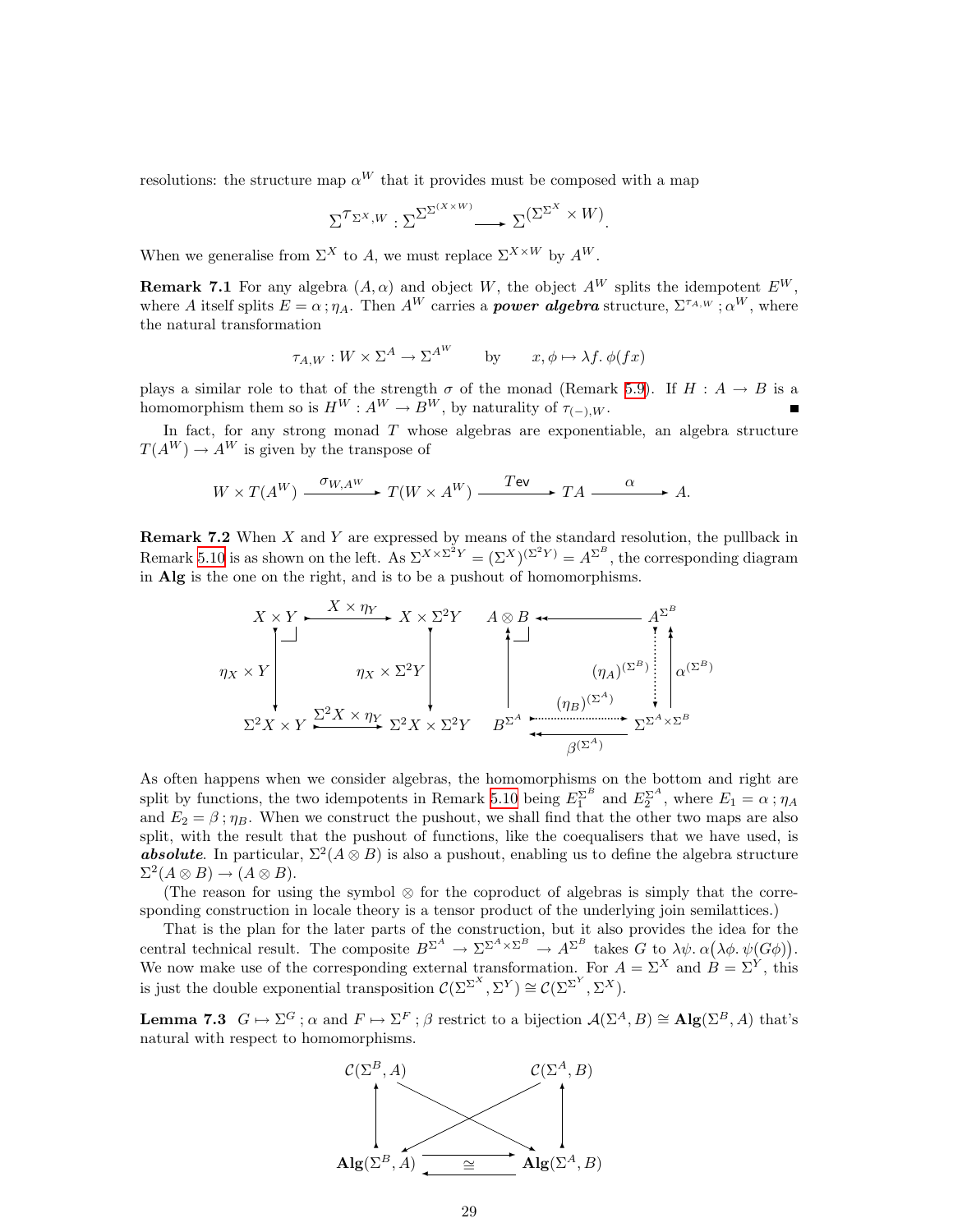PROOF. Whatever G is,  $F = \Sigma^G$ ;  $\alpha$  is a homomorphism, being a composite of two homomorphisms. If G is itself a homomorphism then  $\Sigma^F$ ;  $\beta = \Sigma^{\alpha}$ ;  $\Sigma^{\Sigma^G}$ ;  $\beta = \Sigma^{\eta_B}$ ;  $G = G$ . Given homomorphisms  $u : A \to A'$  and  $v : B \to B'$ , the correspondence takes  $\Sigma^v : F : u$  to  $\Sigma^u : G : v$ .

<span id="page-29-1"></span>Remark 7.4 We can define an *internal* notion of "object of homomorphisms" (which should also have its own notation) by interpreting the external Eilenberg–Moore equation as the equaliser

$$
\mathrm{Alg}\big((C,\gamma),(B,\beta)\big) \longrightarrow B^C \xrightarrow{\gamma; (-)} B^{\Sigma^2 C}
$$

or by a generalisation of the equaliser in Proposition [3.2](#page-9-2) with B in place of  $\Sigma$ .

The argument in the Lemma internalises, to show that  $\mathbf{Alg}(\Sigma^A, B)$  is a *split* equaliser (retract) of  $B^{\Sigma^A}$ . Moreover, it is isomorphic in C to  $\text{Alg}(\Sigma^B, A)$ , and we write  $A \otimes B$  for either of them. The same argument shows that  $A \otimes B$  is an absolute pushout in C, whence it carries a unique algebra structure that makes it a pushout of algebras.

From the external result we can deduce Lemma [5.7](#page-20-0), that  $\mathcal{C} \to \overline{\mathcal{C}}$  preserves products of injectives (actually, just carriers of algebras, but that's no handicap).

<span id="page-29-0"></span>**Lemma 7.5** If  $C, D \in \text{obC}$  are carriers of algebras then

$$
\Sigma^C \xrightarrow{\Sigma^{\pi_0}} \Sigma^{C \times D} \xleftarrow{\Sigma^{\pi_1}} \Sigma^D
$$

is a coproduct diagram of algebras.

PROOF. For any other algebra  $\Theta$  (playing the role of  $\Sigma^{\Gamma}$  in Section [5](#page-18-2)),

$$
\mathrm{Alg}(\Sigma^C,\Theta) \times \mathrm{Alg}(\Sigma^D,\Theta) \cong \mathrm{Alg}(\Sigma^{\Theta},C) \times \mathrm{Alg}(\Sigma^{\Theta},D) \cong \mathrm{Alg}(\Sigma^{\Theta},C \times D) \cong \mathrm{Alg}(\Sigma^{C \times D},\Theta)
$$

using Lemma [7.3](#page-28-0) three times. Lemma [5.5](#page-19-1) gave the algebra structure on  $C \times D$ .

**Corollary 7.6** The algebra  $\Sigma^{\Sigma^A \times \Sigma^B}$  has the universal property that

$$
\mathcal{C}(A,\Theta) \times \mathcal{C}(B,\Theta) \cong \mathrm{Alg}(\Sigma^{\Sigma^A \times \Sigma^B},\,\Theta).
$$

PROOF. Put  $C = \Sigma^A$  and  $D = \Sigma^B$  and recall that  $\mathcal{C}(A, \Theta) \cong \mathbf{Alg}(\Sigma^{\Sigma^A}, \Theta)$ .

Next we prove that the power algebra does the job for which it was introduced in Remark [7.1](#page-28-1). Here A and D play the roles of  $\Sigma^{\{Y|E\}}$  and W in Lemma [5.8](#page-20-1)

**Lemma 7.7** For algebras A and D, the diagram  $A \longrightarrow A^D \longleftarrow \Sigma^D$  is a coproduct of algebras.

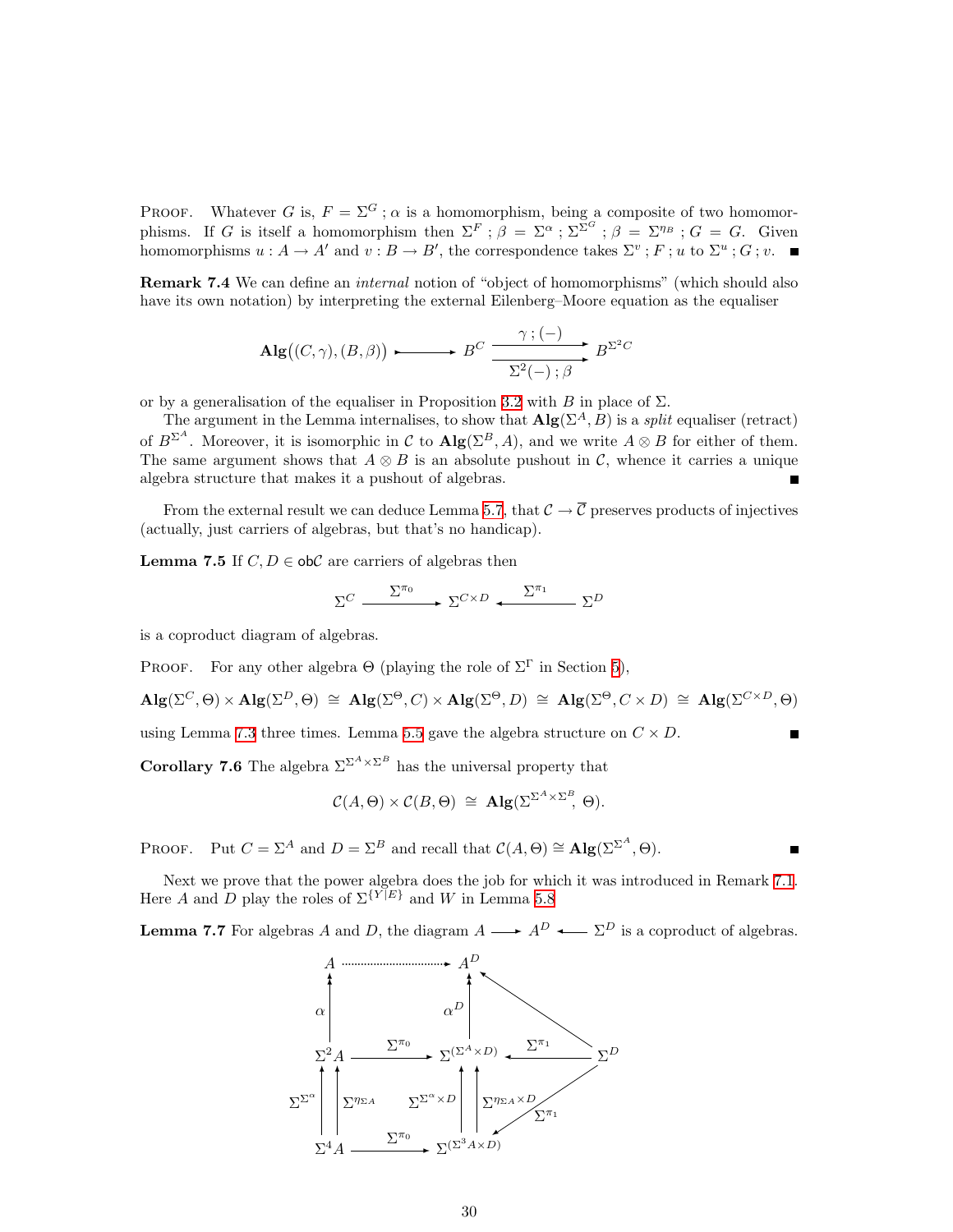PROOF. The left-hand column is a U-split coequaliser of algebras, *i.e.* an absolute coequaliser in C, which the functor  $(-)^D$  therefore preserves. So the middle column is a coequaliser of (power) algebras, in which the middle and bottom objects are coproducts by Lemma [7.5.](#page-29-0) But the universal properties of coproducts and coequalisers commute, cf. products and equalisers in Lemma [5.8](#page-20-1).  $\blacksquare$ 

**Corollary 7.8** The algebra  $A^{\Sigma^B}$  has the universal property that

$$
\mathbf{Alg}(A,\Theta) \times \mathcal{C}(B,\Theta) \cong \mathbf{Alg}(A^{\Sigma^B},\,\Theta).
$$

**Theorem 7.9**  $A \otimes B$  carries the structure of the coproduct of the algebras A and B.

PROOF. By Remark [7.2,](#page-28-2)  $A \otimes B$  is an absolute pushout of the diagram in C, so there is a unique algebra structure on it that makes this diagram a pushout in Alg.

Hence we have isomorphic pullbacks in Set,

$$
\mathbf{Alg}(A,\Theta) \times \mathbf{Alg}(B,\Theta) \longrightarrow \mathbf{Alg}(A,\Theta) \times \mathcal{C}(B,\Theta) \quad \mathbf{Alg}(A \otimes B,\Theta) \longrightarrow \mathbf{Alg}(A^{\Sigma^B},\Theta)
$$
  

$$
\downarrow \qquad \qquad \downarrow \qquad \qquad \downarrow \qquad \qquad \downarrow \qquad \qquad \downarrow \qquad \qquad \downarrow
$$
  

$$
\mathcal{C}(A,\Theta) \times \mathbf{Alg}(B,\Theta) \longrightarrow \mathcal{C}(A,\Theta) \times \mathcal{C}(B,\Theta) \quad \mathbf{Alg}(B^{\Sigma^A},\Theta) \longrightarrow \mathbf{Alg}(\Sigma^{\Sigma^A \times \Sigma^B},\Theta)
$$

or, in plain English, if the functions  $A \to \Theta$  and  $B \to \Theta$  are actually both homomorphisms then they correspond to a homomorphism from  $A \otimes B$ . Therefore this has the universal property of the coproduct.

Example 7.10 Recall that any idempotent defines a partition and chooses an element from each equivalence class. In this case the two partitions are the same but the choices of elements are different. For example in the simplest case,  $A = B = 1$ , the two representations are embedded as the singletons  $\{\tau_{\pi_0}\}$  and  $\{\tau_{\pi_1}\}$  in  $\Sigma^{\Sigma^2}$ .



<span id="page-30-0"></span>**Proposition 7.11** Powers of  $\overline{\Sigma}$  (as we write it) in  $\overline{\mathcal{C}} \equiv \mathbf{Alg}^{\mathsf{op}}$  are given by

$$
\overline{\Sigma}^{(A,\alpha)} = (\Sigma^A, \Sigma^{\eta_A}) \text{ and } \overline{\eta}_{(A,\alpha)} = \alpha, \text{ where } \overline{\Sigma} = (\Sigma^{\Sigma}, \Sigma^{\eta_1}).
$$

PROOF. Since  $A \otimes B$  was defined to have  $\mathbf{Alg}(\Sigma^A, B)$  as its set of global elements,

$$
\overline{\mathcal{C}}(\Gamma \times X, \Sigma) = \mathcal{A}(\Sigma^{\Sigma}, A \otimes B) = \mathcal{C}(1, A \otimes B) = \mathcal{A}(\Sigma^{A}, B) = \overline{\mathcal{C}}(\Gamma, \Sigma^{X})
$$

 $\blacksquare$ 

where  $A = \Sigma^{\Gamma}$  and  $B = \Sigma^{X}$ .

Remark 7.12 For the other structure in terms of algebras,

- (a) the terminal object is  $(\Sigma, \Sigma^{\eta_1});$
- (b) the natural numbers object is  $\Sigma^{\mathbb{N}}$ ;

(c)  $\overline{\overline{C}} \cong \overline{C}$  because  $\mathcal{A}_{\overline{C}} \cong \mathcal{A}_{\mathcal{C}}$ .

The last part says that  $\overline{C} = A^{op}$  is monadic, and therefore admits subspaces as described in Sections [3](#page-9-1) and [6](#page-23-1), since we assumed that idempotents split in  $C$ .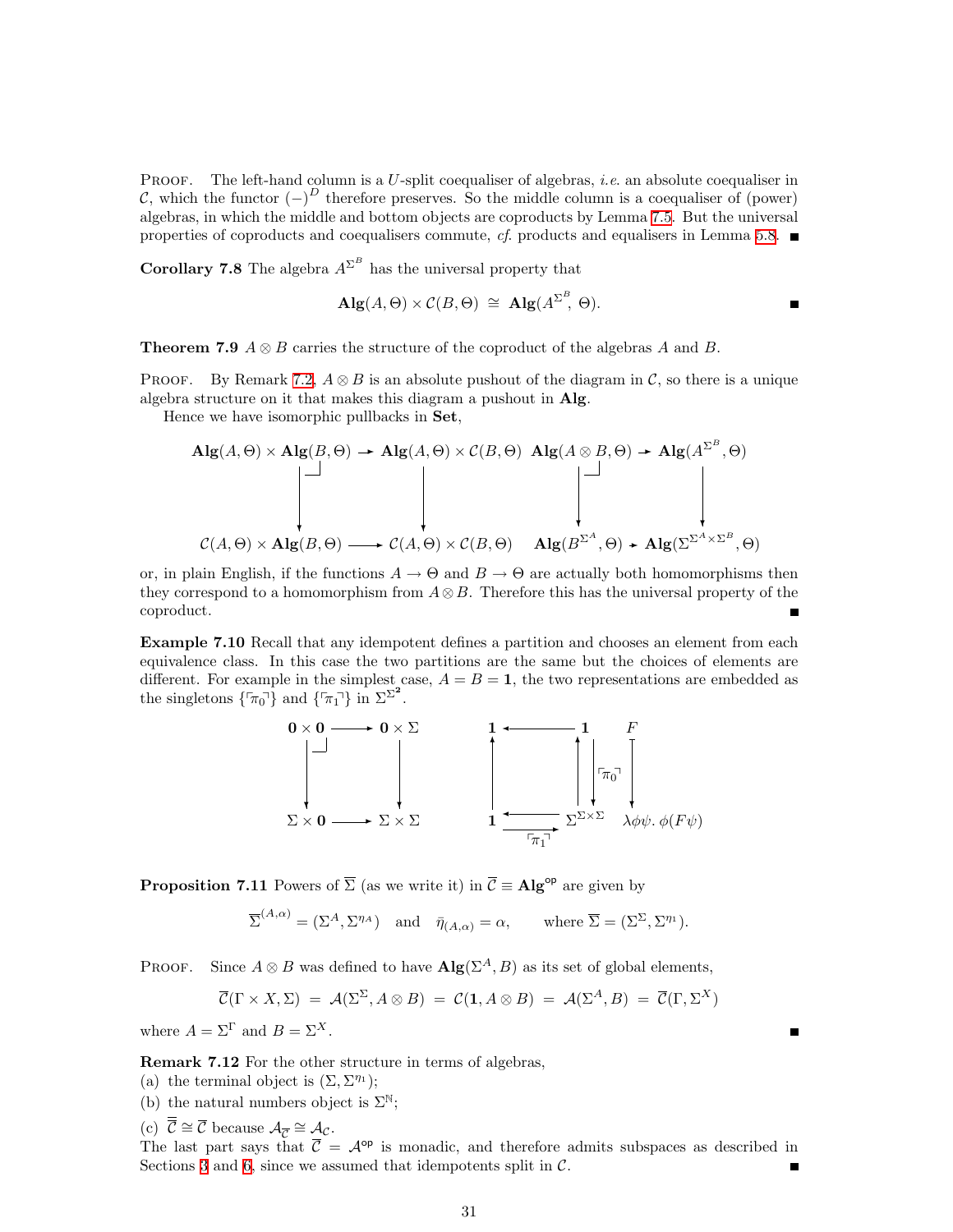### <span id="page-31-1"></span><span id="page-31-0"></span>8 Comprehension

Now we develop a  $\lambda$ -calculus for  $\overline{\mathcal{C}}$ , just as Section A [8](#page-31-1) did for SC.

The new calculus is based on a type-theoretic presentation[[Tay99](#page-53-0), Section 2.2] of Zermelo's original set theory, with  $\Sigma^X$  playing the role of the powerset  $(\mathcal{P}X)$  and the object  $\{X \mid E\}$  from Section [4](#page-14-2) that of comprehension. Whereas comprehension is often presented in a way that allows each term to belong to many types, the new operators admit,  $i$  and  $I$  in our calculus, whilst perhaps being a little bureaucratic, ensure that each term has a unique type.

Writing  $D$  for the category obtained from the new calculus as explained in  $[Tay99,$  Sections 4.3 & 4.7] and more briefly in Remark A [2.7](#page-7-0), we shall show in the following sections that  $\overline{C} \simeq \mathcal{D}$ . This will be done by means of a weak normalisation theorem, thereby showing that we have stated enough equations. It is a categorical *equivalence*, rather than the isomorphism that we had for SC, because we're now manipulating types.

<span id="page-31-2"></span>**Remark 8.1** In the calculus that we have in mind for set theory, the rules for the powerset  $\mathcal{P}X \equiv$  $\Omega^X$  are those of the restricted  $\lambda$ -calculus, where  $\xi[a]$  means  $a \in \{X \mid \xi\}$ . Then comprehension has formation and introduction rules,

| $X$ type              | $\vdash \xi : \mathcal{P}X$                      | $\Gamma \vdash a : X$ | $\Gamma \vdash \xi[a]$ |
|-----------------------|--------------------------------------------------|-----------------------|------------------------|
| $\{X \mid \xi\}$ type | $\Gamma \vdash \text{admit } a : \{X \mid \xi\}$ |                       |                        |

elimination rules,

$$
x: \{X \mid \xi\} ~\vdash~ i_{X,\xi}x: X \qquad \qquad x: \{X \mid \xi\} ~\vdash~ \xi [i_{X,\xi}x]
$$

and  $\beta$  and  $\eta$ -rules

$$
\frac{\Gamma \ \vdash \ a : X \qquad \Gamma \ \vdash \ \xi[a]}{\Gamma \ \vdash \ a = i_{X, \xi}(\mathsf{admit}\, a) : X} \qquad x : \{X \mid \xi\} \ \vdash \ x = \mathsf{admit}(i_{X, \xi} x).
$$

The intent of these rules is to specify when there is a term admit  $a$  that makes the triangle commute:



Notice that we have required  $\xi$ :  $\mathcal{P}X$  to be a *closed* term (defined in the empty context), because we do not want to get involved in dependent types in this paper.

<span id="page-31-3"></span>**Remark 8.2** The rules that we give below for our own monadic situation are not very pretty if seen as a piece of pure  $\lambda$ -calculus. But they are in the spirit of the treatment of comprehension above, so long as we read the the type-formation rule as

$$
\frac{X \text{ type} \qquad \text{subtype data on } X}{\{X \mid \text{subtype data} \} \text{ type}}
$$

where any predicate  $\xi : \mathcal{P}X$  provides subtype data in set theory, and the nucleus E (Definition [4.3](#page-15-0)) does so for our own calculus. Similarly, the introduction rule means

$$
\cfrac{\Gamma\;\vdash\; a:X\qquad \Gamma\;\vdash\; a\;\text{is admissible to the subtype}}{\Gamma\;\vdash\; \mathsf{admit}\, a:\{X\;|\; \text{subtype data}\}}
$$

where our admissibility condition is unfortunately more complicated and less intuitive than that in set theory.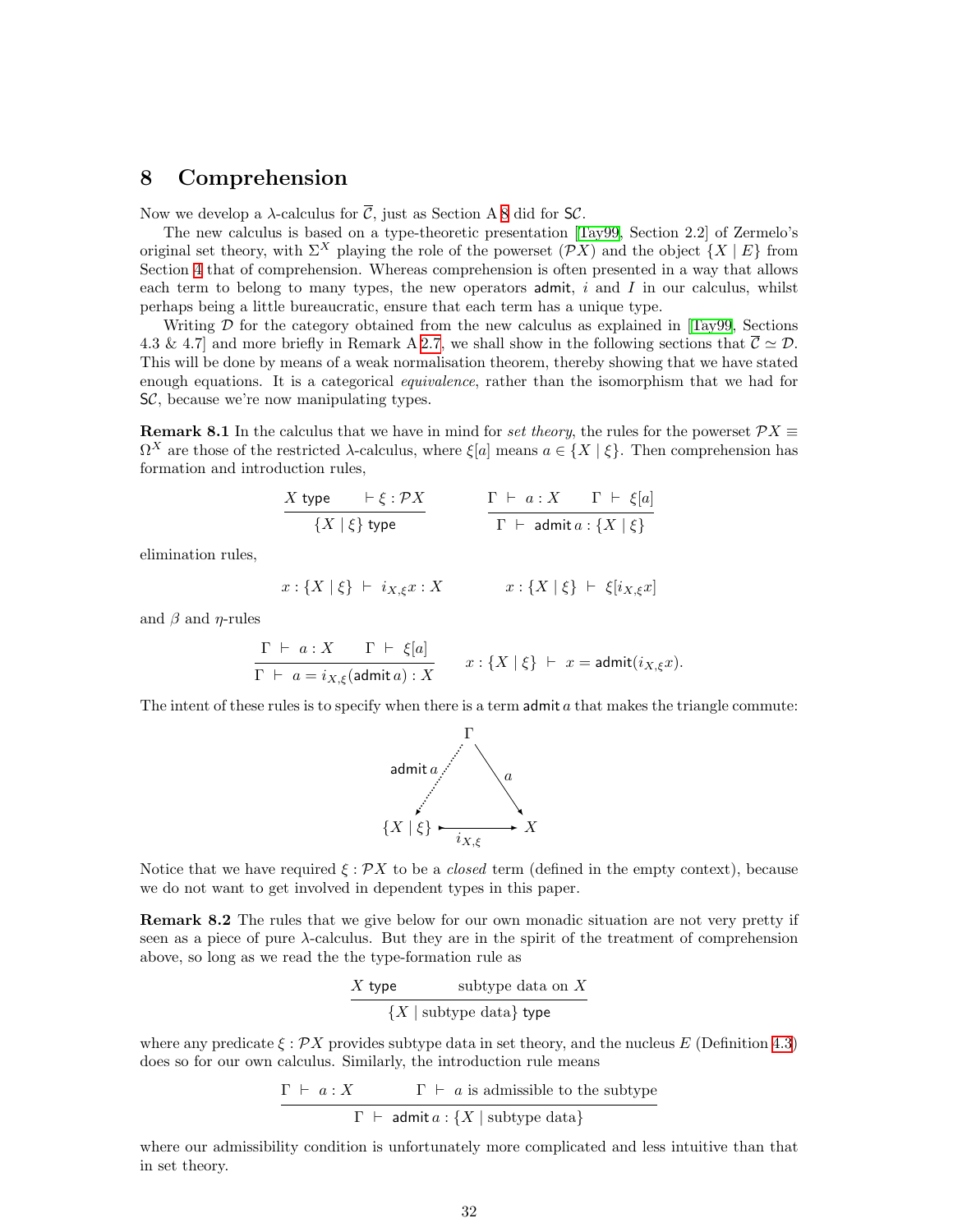You may think of

$$
\{X \mid E\} \quad \text{as} \quad \{x : X \mid \forall \phi : \Sigma^X. E \phi x =_{\Sigma} \phi x\},
$$

but this can only be internalised if  $\Sigma^X$  is compact (so  $\forall \phi : \Sigma^X$  is meaningful) and  $\Sigma$  is discrete (so  $=$ <sub>Σ</sub> is defined). These conditions (along with what is needed in Example [2.6](#page-6-1)(a) to define  $I_{X,E}\theta$  in terms of  $\exists$ ) would make  $\overline{C}$  into a topos (Theorem C 11.12), and thereby bring the comprehension calculus back to that for Zermelo type theory.

Remark 8.3 As we have learned throughout this paper, we need to be explicit about the subspace topology. The elimination rule for elements  $({E_0})$  below provides the restriction of an open subset  $\phi$  of X to the subspace  $\{X \mid E\}$ , which we may re-interpret as the introduction rule for predicates,

$$
\frac{\Gamma \ \vdash \ \phi : \Sigma^{X}}{\Gamma \ \vdash \ \Sigma^{i} \phi \equiv \lambda x. \ \phi(i_{X,E}x) : \Sigma^{\{X|E\}} } \ \Sigma^{\{\}} I
$$

For the corresponding elimination rule, we need a new operator  $I_{X,E}$  to expand an open subset  $\theta$ of the subspace to the whole space.



<span id="page-32-1"></span>For reference, we repeat Definitions A [2.1](#page-4-1), A [8.1,](#page-31-2) A [8.2](#page-31-3) and [4.3](#page-15-0).

**Definition 8.4** The **restricted**  $\lambda$ -calculus has just the type-formation rules

1 type 
$$
\frac{X_1 \text{ type } \dots X_k \text{ type}}{\sum_{X_1 \times \dots \times X_k} \text{ type } \Sigma^{(-)}F}
$$

but with the normal rules for  $\lambda$ -abstraction and application,

$$
\frac{\Gamma, x: X \vdash \sigma : \Sigma^{Y}}{\Gamma \vdash \lambda x: X. \sigma : \Sigma^{X \times Y}} \Sigma^{(-)}I \qquad \frac{\Gamma \vdash \phi : \Sigma^{X \times Y} \Gamma \vdash a: X}{\Gamma \vdash \phi[a] : \Sigma^{Y}} \Sigma^{(-)}E
$$

<span id="page-32-0"></span>together with the usual  $\alpha$ ,  $\beta$  and  $\eta$  rules.

**Definition 8.5**  $\Gamma \vdash P : \Sigma^{\Sigma^X}$  is *prime* if  $\Gamma, \mathcal{F} : \Sigma^3 X \vdash \mathcal{F}P = P(\lambda x. \mathcal{F}(\lambda \phi, \phi x)).$ 

<span id="page-32-2"></span>Definition 8.6 The sober  $\lambda$ -calculus has the additional rules

$$
\frac{\Gamma \vdash P : \Sigma^{\Sigma^{X}} \qquad P \text{ is prime}}{\Gamma \vdash \text{focus } P : X}
$$

$$
\frac{\Gamma \vdash P : \Sigma^{\Sigma^{X}} \qquad P \text{ is prime}}{\Gamma, \phi : \Sigma^{X} \vdash \phi(\text{focus } P) = P\phi : \Sigma} \qquad \text{focus } \beta
$$

$$
\frac{\Gamma \ \vdash \ a, b: X \qquad \Gamma, \ \phi: \Sigma^{X} \ \vdash \ \phi a = \phi b}{\Gamma \ \vdash \ a = b} \qquad \qquad \Gamma_0
$$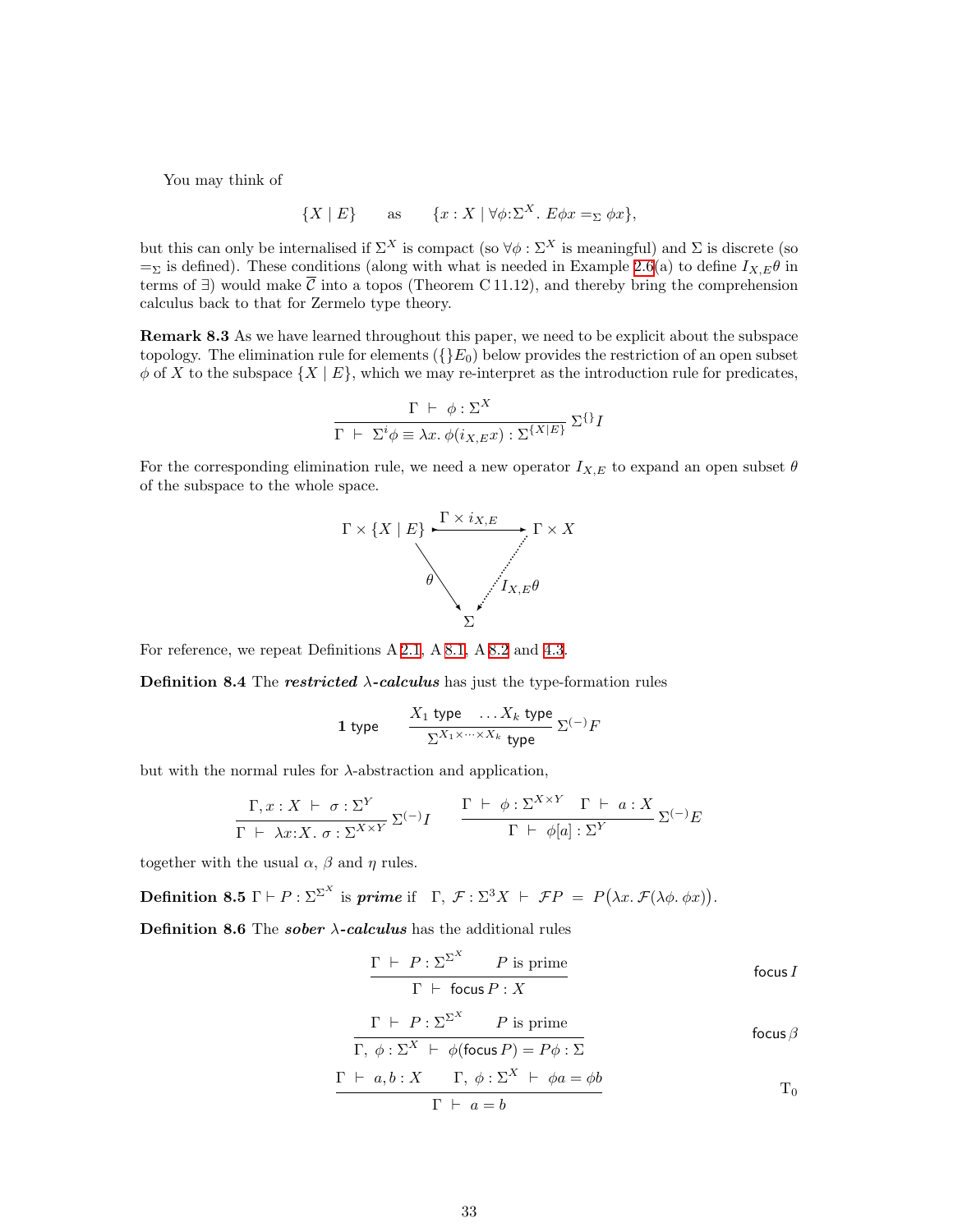**Definition 8.7**  $\phi : \Sigma^{Y} \vdash E\phi : \Sigma^{Y}$  is called a *nucleus* if

$$
\mathcal{F}: \Sigma^3 Y \quad \vdash \quad E(\lambda y. \ \mathcal{F}(\lambda \phi. \ E\phi y)) \ = \ E(\lambda y. \ \mathcal{F}(\lambda \phi. \ \phi y)).
$$

**Definition 8.8** The  $\{\}$ -rules of the *monadic*  $\lambda$ -calculus define the subspace itself.

$$
X \text{ type } x: X, \phi: \Sigma^{X} \vdash E\phi x: \Sigma \qquad E \text{ is a nucleus} \n{X \mid E} \text{ type}
$$
\n
$$
\{ \}F
$$

$$
\frac{\Gamma \vdash a: X \qquad \Gamma, \ \phi: \Sigma^{X} \vdash \phi a = E \phi a}{\Gamma \vdash \ \text{admit}_{X,E} a: \{X \mid E\}} \qquad \{ \}
$$

$$
x: \{X \mid E\} \ \vdash \ i_{X,E} x: X \tag{ }\{E_0\}
$$

$$
x: \{X \mid E\}, \ \phi: \Sigma^{X} \ \vdash \ \phi(i_{X,E}x) = E\phi(i_{X,E}x) \tag{}\E_1
$$

$$
\frac{\Gamma \vdash a: X \qquad \Gamma, \ \phi: \Sigma^{X} \vdash \ \phi a = E \phi a}{\Gamma \vdash a = i_{X,E}(\text{admit}_{X,E} a): X}
$$

$$
x: \{X \mid E\} \ \vdash \ x = \text{admit}_{X,E}(i_{X,E}x) \tag{3}
$$

**Definition 8.9** The  $\Sigma$ <sup>{}</sup>-rules say that it has the subspace topology, where  $I_{X,E}$  expands open subsets of the subspace to the whole space.

$$
\theta : \Sigma^{\{X|E\}} \ \vdash \ I_{X,E} \theta : \Sigma^X \tag{3.1}
$$

The  $\beta$ -rule says that the composite  $\Sigma^X \longrightarrow \Sigma^{\{X|E\}} \longrightarrow \Sigma^X$  is E:

$$
\phi: \Sigma^{X} \vdash I_{X,E}(\lambda x: \{X \mid E\}, \phi(i_{X,E}x)) = E\phi \qquad \Sigma^{\{\}}\beta
$$

Notice that this is the only rule that introduces E into the  $\lambda$ -expressions. The  $\eta$ -rule, which we first saw in Remark [2.8](#page-7-1), says that the other composite  $\Sigma^{\{X|E\}} \longrightarrow \Sigma^X \longrightarrow \Sigma^{\{X|E\}}$  is the identity:

$$
\theta : \Sigma^{\{X|E\}}, x : \{X \mid E\} \vdash \theta x = I_{X,E}\theta(i_{X,E}x) \qquad \Sigma^{\{\}}\eta.
$$

In any type theory where terms are embedded in the definitions of types, we must check that, when two terms are equal according to the rules of the calculus, they give rise to interchangeable types. This result has the flavour of the normalisation proof that follows (Proposition [9.11](#page-39-3)), whilst being a lot simpler, so you may find it helpful to fill in the details of the verifications as a preparatory exercise.

<span id="page-33-0"></span>**Lemma 8.10** If  $E_1 = E_2$  then there is an isomorphism  $\{X \mid E_1\} \cong \{X \mid E_2\}$  that commutes with the structure (admit,  $i$  and  $I$ ).

PROOF. The isomorphism for values is  $x_1 \mapsto \text{admit}_2(i_1x_1)$  and vice versa. This is well formed, *i.e.* the side condition for  $\{I\}$  is satisfied and justifies the use of admit<sub>2</sub>, because of the equation  $E_1 = E_2$ . The isomorphism for properties is  $\theta_1 \mapsto \Sigma^{i_2}(I_1\theta_1)$ . The equations for the isomorphisms and commutativity with the structure follow easily from the  $\beta$ - and  $\eta$ -rules for the two sides.  $\blacksquare$ 

Before embarking on the main normalisation theorem, we investigate some of the interactions between the new admit operation and the underlying sober and recursive structures. The first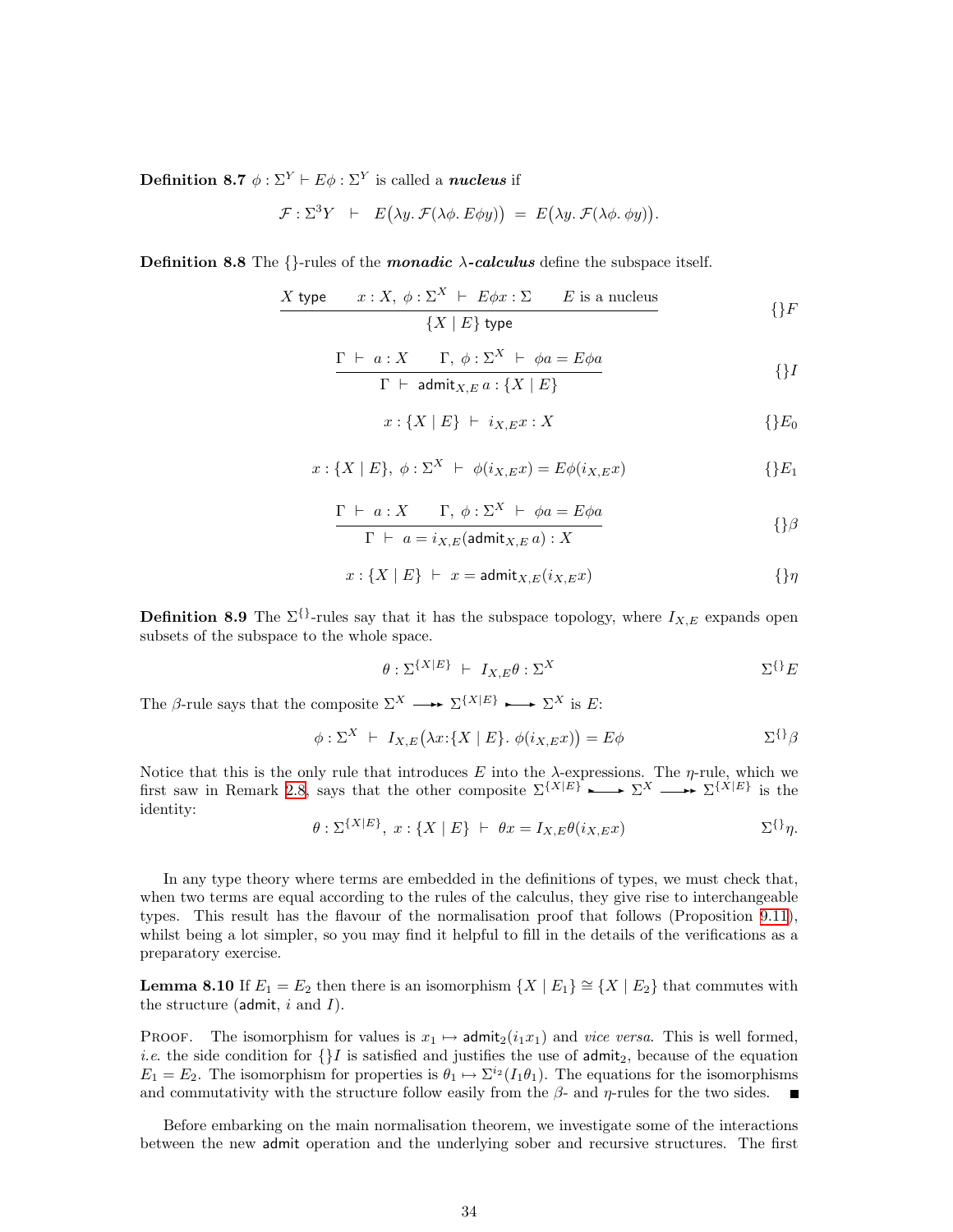result is the symbolic analogue of Remark [4.11](#page-16-1), showing that admit does the same for a general Σ-split inclusion as focus does for  $η$ .

<span id="page-34-1"></span>Lemma 8.11 The standard resolution defines an isomorphism

$$
X \xrightarrow{\text{admit } \cdot \eta_X} \{ \sum_{\text{focus } i} \{ \sum_{i=1}^{2} X \mid E \} \qquad \text{where } E = \eta_{\Sigma} X \cdot \Sigma^{\eta_X}.
$$

PROOF. The term  $x : X \vdash \mathsf{admit}(\lambda \phi, \phi x)$  is well formed because of the unit law. The right hand side of Definition [8.5](#page-32-0) is  $E\mathcal{F}P$ , so the subspace  $\{\Sigma^2 X \mid E\}$  exactly captures the primes and

$$
P: \{\Sigma^2 X \mid E\} \;\vdash\; \mathsf{focus}(iP) : X
$$

is well formed. Then focus  $(i(\text{admit}(\lambda \phi. \phi x)) )$  = focus $(\lambda \phi. \phi x)$  = x by  $\{\} \beta$  and focus  $\eta$ . Conversely, admit  $(\eta_X(\mathsf{focus}(iP))) = \mathsf{admit}(iP) = P$  by focus  $\beta$  and  $\{\eta$ .

The interaction between admit and substitution, *i.e.* cut elimination, is as expected, *cf.* Lemma A [8.4.](#page-32-1)

**Lemma 8.12** Let  $\Gamma \vdash \text{admit}_{X,E} a : \{X \mid E\}$  be a well formed term and  $u : \Delta \to \Gamma$  a substitution [[Tay99](#page-53-0), Section 4.3]. Then  $\Delta \vdash$  admit $_{X,E} u^*a : \{X \mid E\}$  is also well formed, and

$$
\Delta \;\vdash\; u^*(\text{admit}_{X,E} \, a) \; = \; \text{admit}_{X,E}(u^*a).
$$

PROOF. In the context  $[\Delta, \phi : \Sigma^X]$ , since E and  $\phi$  do not depend on  $\Gamma$ ,

$$
\phi(u^*a) \equiv u^*(\phi a) = u^*(E\phi a) \equiv E\phi(u^*a).
$$

This is consistent with the  $\{\}\beta$ - and  $\eta$ -rules when we put  $u^*(i_{X,E}a) = i_{X,E}(u^*a)$ , and with the  $\Sigma^{\{\}}$ -rules since  $u^*(I_{X,E}\theta) = I_{X,E}(u^*\theta)$ .

Much of the business of Section A [8,](#page-31-1) which introduced the focus operation to handle sobriety, was to *eliminate* it. In particular, Proposition A [8.10](#page-33-0) showed that focus is redundant for logical terms (*i.e.* of type  $\Sigma^U$ ), whilst Sections A [9–](#page-35-1)[10](#page-39-1) replaced it with descriptions for numerical terms (*i.e.* of type N). The following result adds a new case to that reduction, for terms of type  $\{Y \mid E\}$ , so focus can still be pushed to the outside of any term of the comprehension calculus, or eliminated altogether.

<span id="page-34-0"></span>**Lemma 8.13** If  $\Gamma \vdash P : \Sigma^2 \{ Y \mid E \}$  is prime then

$$
\mathsf{focus}_{\{Y|E\}} P = \mathsf{admit}_{Y,E} \left( \mathsf{focus}_{Y}(\Sigma^{2} i_{Y,E} P) \right).
$$

So  $\{Y \mid E\}$  is sober, *cf.* Lemma [6.9.](#page-25-1)

PROOF. Since  $\Gamma \vdash \Sigma^2 iP : \Sigma^2 Y$  is also prime (Lemma A [4.6](#page-15-2)), we may form

$$
\Gamma \ \vdash \ a \ \equiv \ \mathsf{focus}_Y(\Sigma^2 iP) : Y,
$$

which satisfies

$$
\phi a = \phi \big( \text{focus}_{Y} (\Sigma^{2} i P) \big)
$$
\n
$$
= \Sigma^{2} i P \phi \qquad \text{focus} \beta
$$
\n
$$
= P(\Sigma^{i} \phi) = P(\lambda y. \phi(iy)) \qquad \text{definition of } \Sigma^{2} i
$$
\n
$$
= P(\lambda y. E \phi(iy)) \qquad \text{{f}} E_{1}
$$
\n
$$
= E \phi a \qquad \text{in the same way,}
$$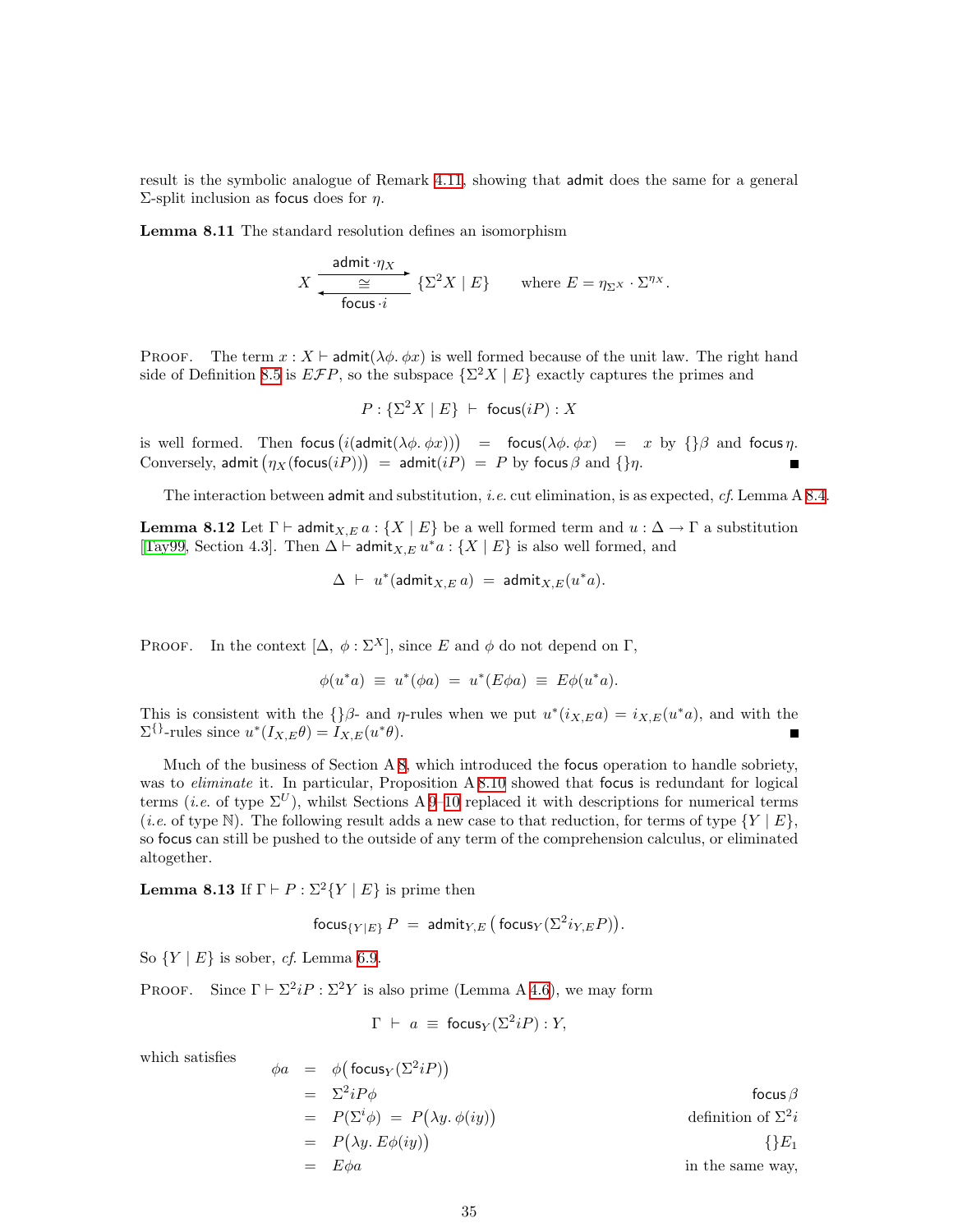<span id="page-35-0"></span>so we may then form  $\Gamma \vdash \mathsf{admit}_{Y,E} \left( \mathsf{focus}_Y(\Sigma^2 iP) \right)$ . Applying  $\theta : \Sigma^{\{X|E\}}$ ,

$$
\theta(\text{admit }(\text{focus}_{Y}(\Sigma^{2}iP)))
$$
\n
$$
= I\theta(\text{focus}_{Y}(\Sigma^{2}iP))
$$
\n
$$
= \Sigma^{2}iP(I\theta)
$$
\n
$$
= P(\Sigma^{i}(I\theta)) = P\theta
$$
\n
$$
= \theta(\text{focus}_{\{Y|E\}}P)
$$
\n
$$
\theta(\text{focus}_{\beta})
$$
\n
$$
\theta(\text{focus}_{\beta})
$$
\n
$$
\theta(\text{focus}_{\beta})
$$

whence the result follows by  $T_0$ .

Finally, admit can also be moved to the outside of the term, although that is in fact the normalisation theorem to which the next two sections are devoted. Here we just consider the interaction with recursion, which is the symbolic analogue of Proposition [6.14](#page-26-0).

<span id="page-35-2"></span>**Lemma 8.14** Let  $X = \{Y | E\}$  with terms

$$
\Gamma \vdash n : \mathbb{N}, \qquad \Gamma \vdash z : Y \qquad \text{and} \qquad \Gamma, m : \mathbb{N}, y : Y \vdash s(m, y) : Y
$$

such that  $\Gamma \vdash \mathsf{admit}\, z : X$  and  $\Gamma, m : \mathbb{N}, x : X \vdash \mathsf{admit}\, s(m, ix) : X$  are well formed. Then

$$
\Gamma
$$
  $\vdash$  rec $(n, \text{ admit } z, \lambda mx, \text{ admit } s(m, ix)) = \text{admit rec}(n, z, \lambda my. s(m, y)) : X,$ 

omitting the subscripts on  $i_{Y,E}$  and admit<sub> $Y,E$ </sub>.

PROOF. Using the  $\{\}$ β- and  $\eta$ -rules, the claim is equivalent to

 $\Gamma \vdash i$  rec $(n, \text{ admit } z, \lambda mx. \text{ admit } s(m, ix)) = \text{rec}(n, z, \lambda my. s(m, y)) : Y$ 

and is valid for  $n = 0$ . In order to use the rec  $\eta$ -rule to prove the claim, we have to check the same equation as for the induction step in an ordinary proof by induction, namely

$$
i \text{ rec}(n+1, \text{ admit } z, \lambda mx. \text{ admit } s(m, ix))
$$
\n
$$
= i \text{ admit } s(n, i \text{ rec}(n, \text{ admit } z, \lambda mx. \text{ admit } s(m, ix)))
$$
\n
$$
= i \text{ admit } s(n, \text{rec}(n, z, \lambda my. s(m, y)))
$$
\n
$$
= s(n, \text{rec}(n, z, \lambda my. s(m, y)))
$$
\n
$$
= s(n, \text{rec}(n, z, \lambda my. s(m, y)))
$$
\n
$$
= \text{rec}(n+1, z, \lambda my. s(m, y)).
$$
\n
$$
f \beta
$$
\n
$$
= \text{recursion step. } \blacksquare
$$

## <span id="page-35-1"></span>9 Normalisation for types

This section shows how each new type (generated arbitrarily from comprehension and powers of products) may be expressed as a subtype (by a single comprehension) of a type in the original calculus. This is like expressing any set in Zermelo set theory as a subset of an iterated powerset, as in the von Neumann hierarchy. It will relate back to the categorical construction in Section [4](#page-14-2), where every new object of  $\overline{C}$  is a formal equaliser in C.

The structure maps in this isomorphism are, of course, terms to be defined, but they behave like the constructors  $i, I$  and admit of the comprehension calculus. That is, the lemmas that we have to prove towards this isomorphism are like the  $\beta$ - and  $\eta$ -rules of the calculus, and will therefore be presented and named as such. This is not a serious overloading of the  $i$  and  $I$  notations, as the old use has two subscripts.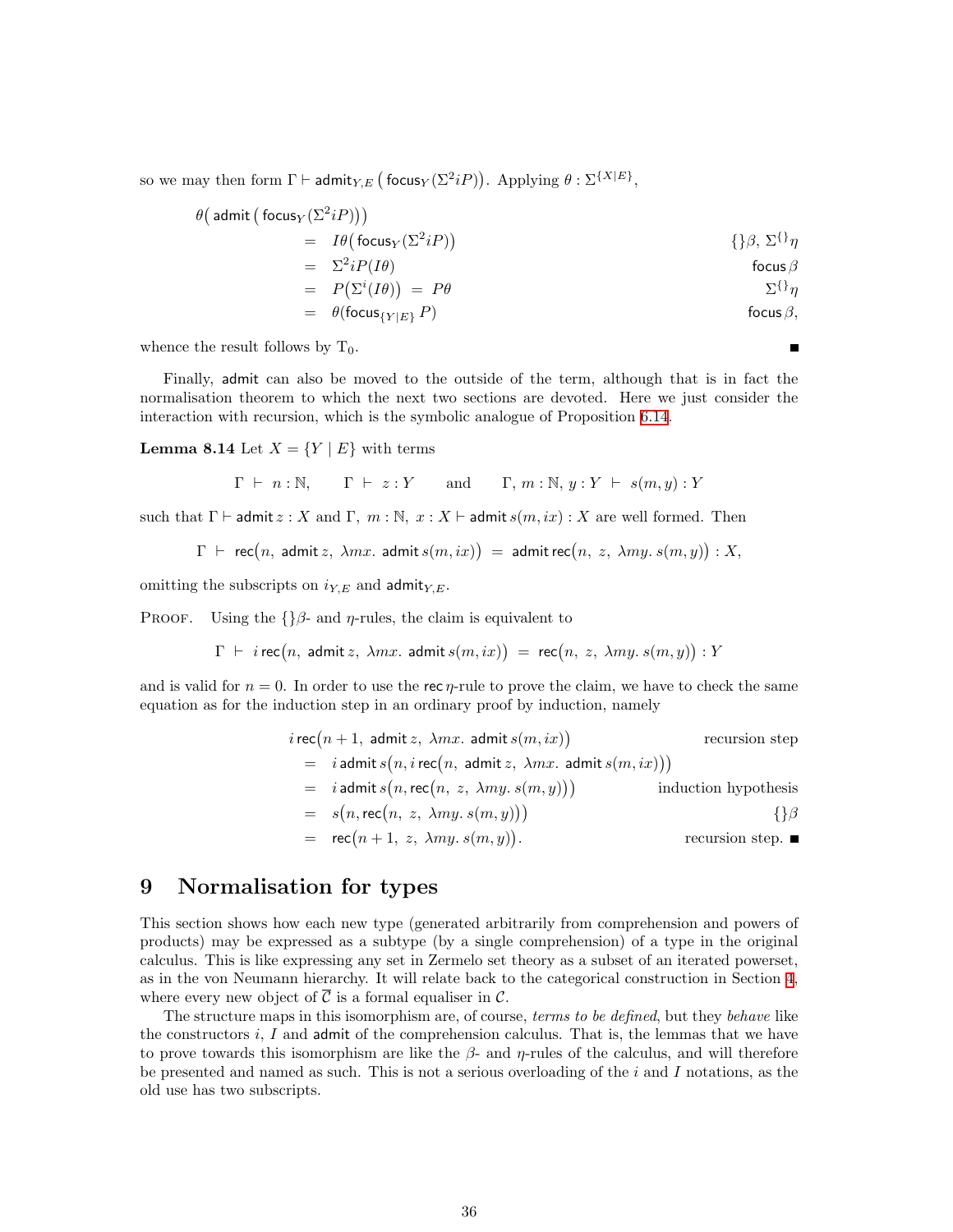**Remark 9.1** Given any  $\lambda$ -calculus (such as ours) with all of the usual structural rules, the corresponding category has products simply because they are concatenations of contexts. The problem with products that was a central concern in the two categorical constructions does not, unfortunately, go away so easily: we have merely pushed it into the exponents.

A power type is  $\Sigma^{(-)}$  applied to (the product of) a *list* of types, and  $\lambda$ -abstraction and application involve the list operations of push and pop (or cons and (head,tail)) on types. The normalisation process for types must therefore also deal with lists. This could be formalised by introducing meta-variables to denote either lists of types, or powers of lists. However, as this complication does not have any impact on the real issues in the argument, we leave the interested reader to carry this through for themselves, and simply consider the case of lists of length two. We take  $\Sigma^{Y \times Z}$  to mean  $(\Sigma^Z)^Y$ , a typical term of which is  $\lambda y$ .  $\phi$ , where  $y : Y$  and  $\phi : \Sigma^Z$ . In this sense,  $\Sigma$  contains the empty list.

The main technical question with products then manifests itself in this situation as the choice between  $I_Z^{\overline{Y}} \cdot I_Y^Z$  and the other term that could serve as  $i_{\Sigma^{Y} \times Z}$ .

#### <span id="page-36-0"></span>Extended notation

Notation 9.2 By structural recursion on the type X, we define a type  $\overline{X}$ , terms

$$
X \xrightarrow{\hspace{1cm} i_X \hspace{1cm}} \overbrace{d \text{unit}_X}^{\hspace{1cm} i_X} \overbrace{X} \qquad \Sigma^X \xrightarrow{\hspace{1cm} I_X \hspace{1cm}} \Sigma^{\overline{X}}
$$

and the idempotent  $E_X$  on  $\Sigma^{\overline{X}}$ . The base cases are 1,  $\Sigma$  and N, for which these maps are identities.

X  
\n
$$
\overline{X}
$$
\n
$$
\overline{Y}
$$
\n
$$
\overline{X}
$$
\n
$$
\sum_{Y \times Z} \frac{I_Y^Z}{\sum_{Y \times Z} I_Y^Z} \sum_{Y \times Z} \frac{I_Z^Y}{\sum_{Y \times Z} I_Z^Y} \sum_{Y \times Z} \frac{I_Y^Y}{\sum_{Y \times Z} I_Z^Y} \sum_{Y \times Z} \frac{I_Y^Y}{\sum_{Y \times Z} I_Y^Y} \sum_{Y \times Z} \frac{I_Y^Y}{\sum_{Y \times Z} I_Y^Y} \sum_{Y \times Z} \frac{I_Y^Y}{\sum_{Y \times Z} I_Y^Y} \sum_{Y \times Z} \frac{I_Y}{\sum_{Y \times Z} I_Y^Y} \sum_{Y \times Z} \frac{I_Y}{\sum_{Y \times Z} I_Y^Y} \sum_{Y \times Z} \sum_{Y \times Z} \frac{I_Y}{\sum_{Y \times Z} I_Y^Y} \sum_{Y \times Z} \sum_{Y \times Z} \frac{I_Y}{\sum_{Y \times Z} I_Y^Y} \sum_{Y \times Z} \sum_{Y \times Z} \frac{I_Y}{\sum_{Y \times Z} I_Y^Y} \sum_{Y \times Z} \sum_{Y \times Z} \frac{I_Y}{\sum_{Y \times Z} I_Y^Y} \sum_{Y \times Z} \frac{I_Y}{\sum_{Y \times Z} I_Y^Y} \sum_{Y \times Z} \frac{I_Y}{\sum_{Y \times Z} I_Y^Y} \sum_{Y \times Z} \frac{I_Y}{\sum_{Y \times Z} I_Y^Y} \sum_{Y \times Z} \frac{I_Y}{\sum_{Y \times Z} I_Y^Y} \sum_{Y \times Z} \frac{I_Y}{\sum_{Y \times Z} I_Y^Y} \sum_{Y \times Z} \frac{I_Y}{\sum_{Y \times Z} I_Y^Y} \sum_{Y \times Z} \frac{I_Y}{\sum_{Y \times Z} I_Y^Y} \sum_{Y \times Z} \frac{I_Y}{\sum_{Y \times Z} I_Y^Y} \sum_{Y \times Z} \frac{I_Y}{\sum_{Y \times Z} I_Y^Y} \sum_{Y \times Z} \sum_{Y \times Z} \frac{I_Y}{\sum_{Y \times Z} I_Y^Y} \sum_{Y \times Z} \sum_{Y \times Z} \frac{I_Y}{\sum_{Y \times Z} I_Y^Y} \sum_{Y \times Z} \sum_{Y \times Z} \frac{I_Y}{\sum_{Y \times Z} I_Y^
$$

So  $\overline{X}$  erases the comprehensions from X, and  $i_X$  embeds X as a subspace of  $\overline{X}$ . This has the subspace topology because of  $I_X$ .

Lemma [10.10](#page-42-0) shows that  $E_{\{Y|E\}} = \overline{E}$ , where the translation  $\overline{E}$  for terms is defined in the next section.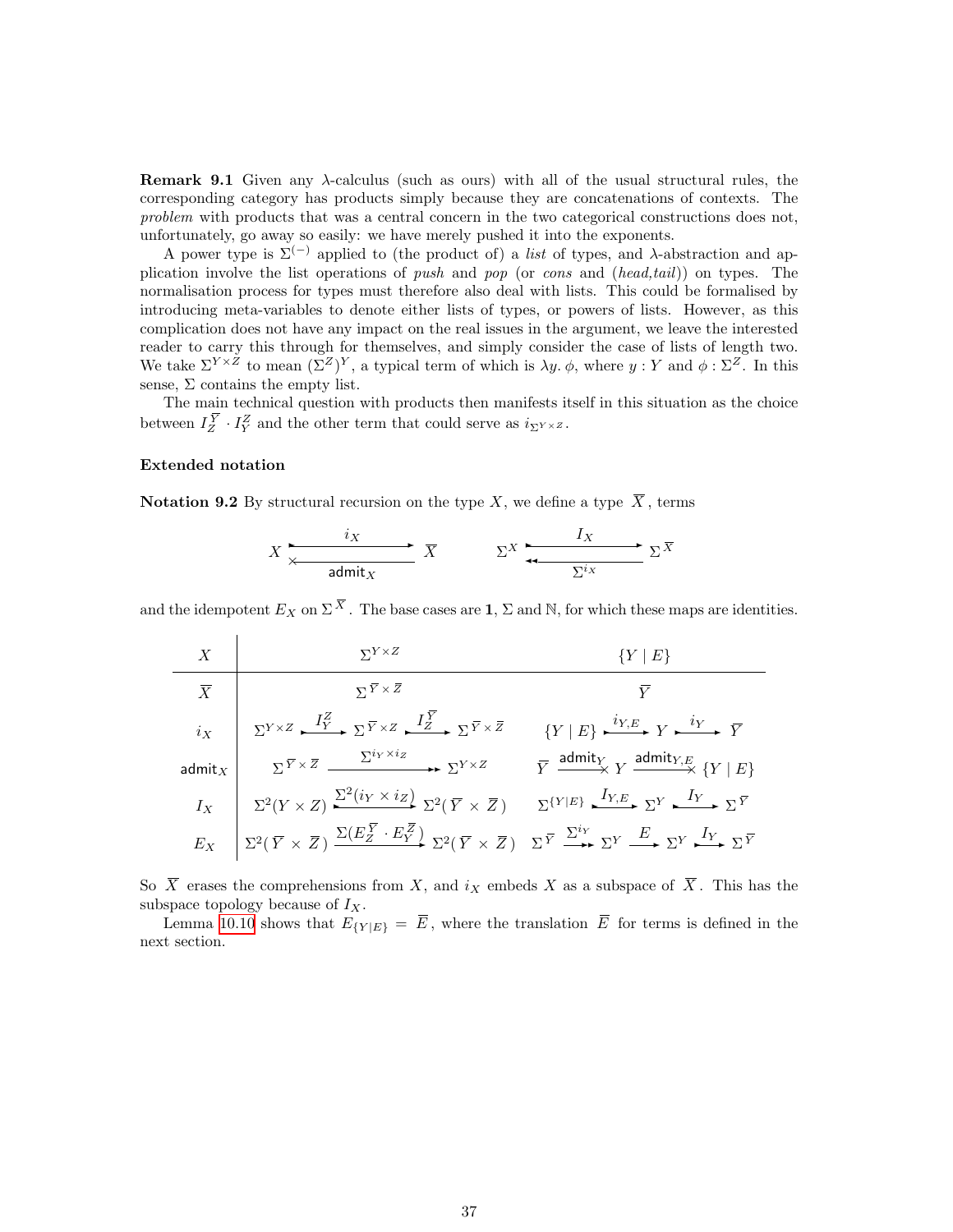#### The normalised type

<span id="page-37-0"></span>**Lemma 9.3** The  $\Sigma^{i}$  *n* rule,  $\Sigma^{i}$  *i*  $I_X = id_{\Sigma^X}$  or  $\phi : \Sigma^X, x : X \vdash (I_X \phi)(i_X x) = \phi x$ , is valid. PROOF. By structural induction on the type X. If  $X = \Sigma^{Y \times Z}$  then

$$
\Sigma^{ix} \cdot I_X = \Sigma (I_Z^{\overline{Y}} \cdot I_Y^Z) \cdot \Sigma^2 (i_Y \times i_Z)
$$
  
\n
$$
= \Sigma (\Sigma^{i_Y \times Z} \cdot (\Sigma^{i_Z} \cdot I_Z)^{\overline{Y}} \cdot I_Y^Z)
$$
  
\n
$$
= \Sigma ((\Sigma^{i_Y} \cdot I_Y)^Z)
$$
  
\n
$$
= id
$$
  
\ninduction hypothesis for *Z*  
\ninduction hypothesis for *Y*.

If  $X = \{Y \mid E\}$  then

$$
\Sigma^{i_X} \cdot I_X = \Sigma^{i_Y, E} \cdot \Sigma^{i_Y} \cdot I_Y \cdot I_{Y, E}
$$
  
=  $\Sigma^{i_Y, E} \cdot I_{Y, E}$   
= id  $\Sigma^{i_Y} \eta$  for  $\{Y \mid E\}$ .

<span id="page-37-1"></span>**Lemma 9.4** The  $\Sigma^{\{\}}\beta$  rule,  $I_X \cdot \Sigma^{i_X} = E_X$ , is valid.

PROOF. By structural induction on the type X. If  $X = \Sigma^{Y \times Z}$  then

$$
I_X \cdot \Sigma^{i_X} = \Sigma^2 (i_Y \times i_Z) \cdot \Sigma (I_Z^{\overline{Y}} \cdot I_Y^Z)
$$
  
\n
$$
= \Sigma (I_Z^{\overline{Y}} \cdot (I_Y \cdot \Sigma^{i_Y})^Z \cdot \Sigma^{\overline{Y} \times i_Z})
$$
  
\n
$$
= \Sigma (I_Z^{\overline{Y}} \cdot E_Y^Z \cdot \Sigma^{\overline{Y} \times i_Z})
$$
 induction hypothesis for  $Y$   
\n
$$
= \Sigma ((I_Z \cdot \Sigma^{i_Z})^{\overline{Y}} \cdot E_Z^{\overline{Z}})
$$
  
\n
$$
= \Sigma (E_Z^{\overline{Y}} \cdot E_Y^{\overline{Z}})
$$
 induction hypothesis for  $Z$ .

If  $X = \{Y \mid E\}$  then

$$
I_X \cdot \Sigma^{i_X} = I_Y \cdot I_{Y,E} \cdot \Sigma^{i_{Y,E}} \cdot \Sigma^{i_Y}
$$
  
=  $I_Y \cdot E \cdot \Sigma^{i_Y}$   $\Sigma^{\{\}} \beta$  for  $\{Y \mid E\}$ .

**Proposition 9.5** { $\overline{X}$  |  $E_X$ } is a well formed type, with structure  $i_X$  and  $I_X$ .

PROOF.  $E_X$  on  $\overline{X}$  is a nucleus (Definition [8.7\)](#page-32-2), by the same argument as we used in Corollary [4.13.](#page-17-1)

#### <span id="page-37-2"></span>The other rules for the extended notation

**Lemma 9.6** The  $\{E_0 \text{ rule is well formed and the } \{E_1 \text{ rule is valid.}\}$ 

**PROOF.** There is no issue of well-formedness, as  $i_X$  at any type is built using  $i_{Y,E}$  and  $I_{Y,E}$  but not admit<sub>Y,E</sub> from the comprehension calculus. Now let  $x : X$  and  $\phi : \Sigma^X$ . From Lemmas [9.3](#page-37-0) and [9.4](#page-37-1) we have

$$
\Sigma^{i_X} \cdot E_X \ = \ \Sigma^{i_X} \cdot I_X \cdot \Sigma^{i_X} \ = \ \Sigma^{i_X},
$$

 $\blacksquare$ 

so  $\phi(i_Xx) = \Sigma^{i_X}\phi x = (\Sigma^{i_X} \cdot E_X)\phi x = E_X\phi(i_Xx)$ .

38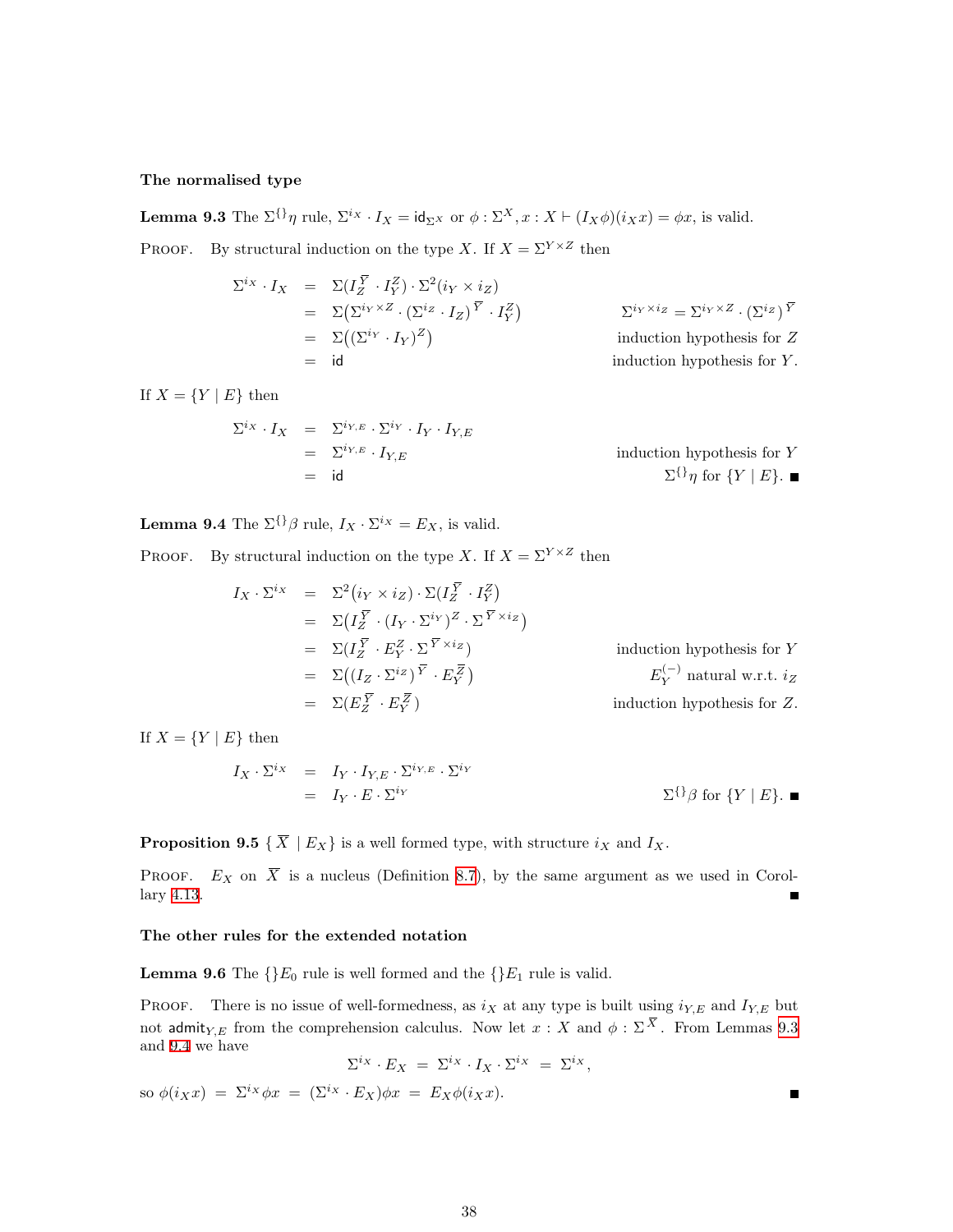**Lemma 9.7** The {}I rule is well formed, and the {} $\beta$  rule is valid, at type  $X = \Sigma^{Y \times Z}$ .

$$
\frac{\Gamma \vdash \phi : \overline{X} \equiv \Sigma^{\overline{Y} \times \overline{Z}} \Gamma, F : \Sigma^{\overline{X}} \equiv \Sigma^2 (\overline{Y} \times \overline{Z}) \vdash F\phi = E_X F\phi}{\Gamma \vdash i_X(\text{admit}_X \phi) = \phi : X \equiv \Sigma^{Y \times Z}}
$$

**PROOF.** In the introduction rule,  $\text{admit}_X \phi = \sum^{i_Y \times i_Z} \phi$  with no issue of well-formedness, as this expression does not use admit from the comprehension calculus. Also,

> $F\phi = E_X F\phi$  given side condition  $= I_X(\Sigma^{i_X} F) \phi$  Lemma [9.4](#page-37-1)  $= \sum^{\text{admit}_X} (\sum^i X F) \phi$  $= F(i_X \text{admit}_X \phi).$

> > Е

 $\blacksquare$ 

So  $\phi = i_X$  admit<sub>X</sub>  $\phi$  by T<sub>0</sub>.

<span id="page-38-2"></span>**Lemma 9.8** If  $X = \{Y | E\}$  then  $\widehat{E_X} \subset_{\overline{Y}} \widehat{E_Y}$  in the sense of Notation [4.4](#page-15-4).

PROOF.  $E_X = E_{\{Y|E\}} = I_Y \cdot E \cdot \Sigma^{i_Y}$ , whilst  $E_Y = I_Y \cdot \Sigma^{i_Y}$  by Lemma [9.4](#page-37-1). Then  $E_Y \cdot E_X = I_Y \cdot \Sigma^{i_Y} \cdot I_Y \cdot E \cdot \Sigma^{i_Y} = I_Y \cdot E \cdot \Sigma^{i_Y} = E_X = I_Y \cdot E \cdot \Sigma^{i_Y} \cdot I_Y \cdot \Sigma^{i_Y} = E_X \cdot E_Y$ 

<span id="page-38-0"></span>by Lemma [9.3](#page-37-0) ( $\Sigma^{\{\}}$ η for Y).

**Lemma 9.9** The  $\{$ I rule is well formed, and the  $\{\}$ β rule is valid, at all types.

PROOF. By structural induction on the type X, with  $Y = N$  or  $\Sigma^Z$  as the base case (even when Z is itself a product or comprehension type), so consider  $X = \{Y \mid E\}.$ 

$$
\frac{\Gamma \vdash a : \overline{X} \qquad \Gamma, \ \phi : \Sigma^{\overline{X}} \vdash \ \phi a = E_X \phi a}{\Gamma \vdash a = i_X(\text{admit}_X a) \equiv i_Y(i_{Y,E}(\text{admit}_{Y,E}(\text{admit}_Y a))) : X}
$$

First,  $\phi a = E_X \phi a = (E_Y \cdot E_X) \phi a = E_Y \phi a$  using the given side-condition twice, and since  $\widehat{E_X} \subset \widehat{E_Y}$ . Hence  $b \equiv \mathsf{admit}_Y a : Y$  is well formed, and  $i_Y b = a$  by the induction hypothesis,  $\{\} \beta$ for  $Y$ .

For the whole expression to be well formed, we need  $\psi : \Sigma^{Y} \vdash \psi b = E \psi b$ . Put  $\phi = I_Y \psi : \Sigma^{Y}$ . Then

$$
\psi b = (I_Y \psi)(i_Y b)
$$
  
\n
$$
= \phi a
$$
  
\n
$$
= E_X \phi a
$$
  
\n
$$
= (I_Y \cdot E \cdot \Sigma^{i_Y}) \phi a
$$
  
\n
$$
= (I_Y \cdot E \cdot \Sigma^{i_Y}) \phi (i_Y b)
$$
  
\n
$$
= (E \cdot \Sigma^{i_Y} \cdot I_Y) \psi b
$$
  
\n
$$
= E \psi b
$$
  
\n
$$
\Sigma^{\{ \}} \eta \text{ for } Y.
$$

<span id="page-38-1"></span>Finally,  $i_X(\mathsf{admit}_X a) = i_{Y,E}(i_Y(\mathsf{admit}_Y(\mathsf{admit}_{Y,E} a))) = i_{Y,E}(\mathsf{admit}_{Y,E} a)$  by the induction hypothesis, but this is a by  $\{\} \beta$  for  $\{Y \mid E\}$ .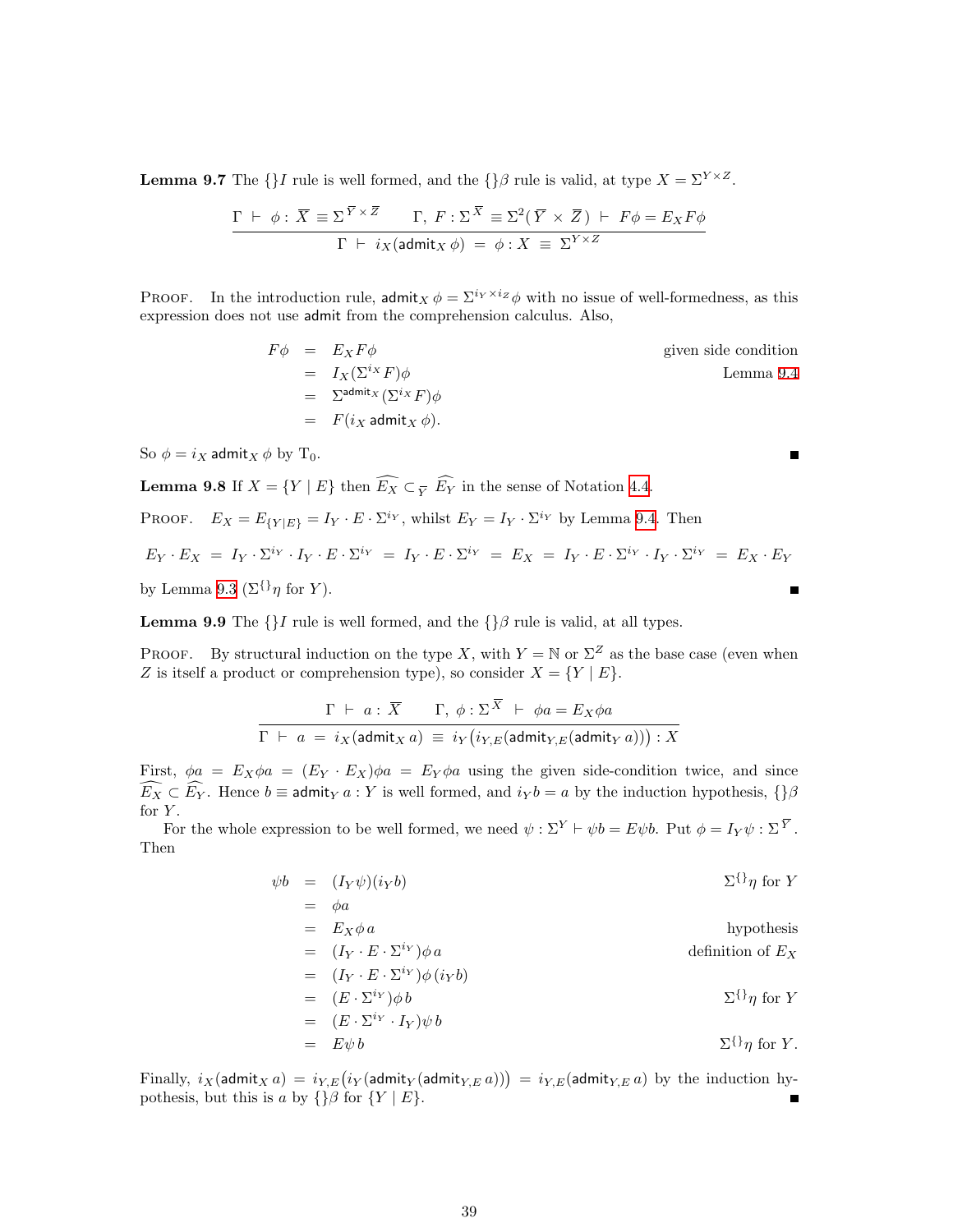<span id="page-39-0"></span>**Lemma 9.10** The  $\{\}\eta$  rule, admit<sub>X</sub>  $i_X = id_X$ , is valid.

PROOF. The expression is well formed by Lemmas [9.6](#page-37-2) and [9.9.](#page-38-0) We prove the equation by structural induction on the type X. If  $X = \Sigma^{Y \times Z}$  then, as in Lemma [9.3](#page-37-0),

$$
admit_X \cdot i_X = \Sigma^{i_Y \times Z} \cdot \Sigma^{\overline{Y} \times i_Z} \cdot I_Z^{\overline{Y}} \cdot I_Y^Z
$$
  
=  $\Sigma^{i_Y \times \overline{Z}} \cdot I_Y^Z$   
= id induction hypothesis for Z  
induction hypothesis for Y.

If  $X = \{Y | E\}$  then admit $_X \cdot i_X = \text{admit}_{Y, E} \cdot \text{admit}_{Y, Y} \cdot i_Y \cdot i_{Y, E}$ , which is admit $_{Y, E} \cdot i_{Y, E}$  by the induction hypothesis, but this is  $\operatorname{id}_{\{Y|E\}}$  by  $\{\}\eta$  for  $\{Y \mid E\}$ .

#### The isomorphism

#### <span id="page-39-3"></span>Proposition 9.11

<span id="page-39-2"></span>Proposit

$$
X \xrightarrow{\begin{subarray}{c} x \mapsto \mathsf{admit}_{\overline{X},E_X}(i_X x) \\ \underline{\cong} \end{subarray}} \{\overline{X} \mid E_X\}
$$
  
 
$$
\begin{subarray}{c} \overline{X} \mid E_X \end{subarray}
$$

PROOF. For the two admit-expressions to be well formed, we need properties of the form  $E_X\phi(ix) =$  $\phi(ix)$ , where *ix* is either  $i_Xx$  or  $i_{\overline{X},E_X}\overline{x}$ , *cf.* Lemma [8.10](#page-33-0).

admit  $_{\overline{X},E_X}(i_Xx)$  is well formed by Lemma [9.6](#page-37-2) ({} E<sub>1</sub> for X) and {} I for { $\overline{X}$  | E<sub>X</sub>}.

admit<sub>X</sub>( $i_{\overline{X},E_X}$   $\overline{x}$ ) is well formed by {}E<sub>1</sub> for { $\overline{X}$  | E<sub>X</sub>} and Lemma [9.9](#page-38-0) ({}I for X).

admit $_X(i_{\overline{X},E_X}(\textsf{admit}_{\overline{X},E_X}(i_Xx))) = \textsf{admit}_X(i_Xx)$  by  $\{\}\beta$  for  $\{\overline{X} \mid E_X\}$ , but this is x by Lemma [9.10](#page-38-1) ( $\{\}\eta$  for X).

admit  $\overline{X}_{,E_X}(i_X(\textsf{admit}_X(i_{\,\overline{X}\,,E_X}\,\bar x))) = \textsf{admit}_{\,\overline{X}\,,E_X}(i_{\,\overline{X}\,,E_X}\,\bar x)$  by Lemma [9.9](#page-38-0)  $(\{\}\beta\text{ for } X),$  but this is  $\bar{x}$  by  $\{\}\eta$  for  $\{\bar{X} \mid E_X\}$ .

**ion 9.12** This induces 
$$
\Sigma^{X} \xrightarrow{\phi \mapsto \lambda \bar{x} \cdot I_{X} \phi(i_{\overline{X},E_{X}} \bar{x})} \Sigma^{\{\overline{X}|E_{X}\}} \Sigma^{\{\overline{X}|E_{X}\}}.
$$

PROOF.  $\phi\big(\mathop{\sf admit}\nolimits_X(i_{\,\overline{X}\,,E_X}\,\overline{x}\,)\big)=I_X\phi\big(i_X(\mathop{\sf admit}\nolimits_X(i_{\,\overline{X}\,,E_X}\,\overline{x}\,)\big)\big)=I_X\phi(i_{\,\overline{X}\,,E_X}\,\overline{x}\,)\text{ because of Lem-}$ mas [9.3](#page-37-0) and [9.9](#page-38-0) ( $\Sigma^{\{\}\eta}$  and  $\{\}\beta$  for X).

 $\theta\big(\mathop{\sf admit}\nolimits_{\overline X,\overline E_X}(i_Xx)\big)=\overline{I}_{\overline X,\overline E_X}\theta\big(i_{\overline X,\overline E_X}(\mathop{\sf admit}\nolimits_{\overline X,\overline E_X}(i_Xx))\big)=I_{\overline X,\overline E_X}\theta(i_Xx)\,\,{\rm by}\,\,\Sigma^{\{\}}\eta\,\,{\rm and}\,\,\{\}\beta\eta$ for  $\{\overline{X} \mid E_X\}.$ 

### <span id="page-39-1"></span>10 Normalisation for terms

In the previous section we defined the translation  $\overline{X}$  of each type X simply by erasing comprehensions. Although the inclusion map  $i_X : X \rightarrow \overline{X}$  was more complicated, we shall now see that the corresponding translation  $\bar{a}$  of terms is equally simple: erase the connectives i and admit,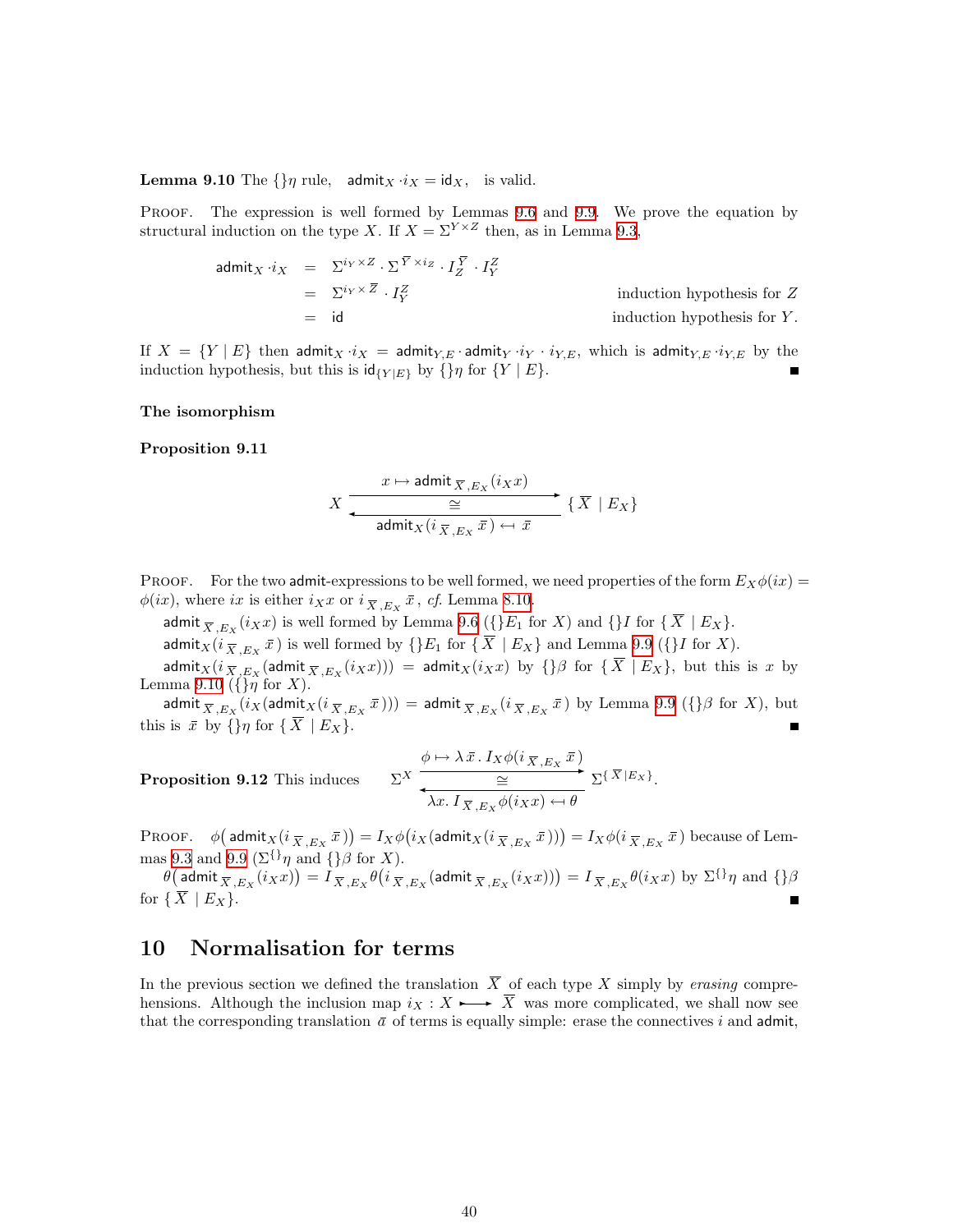<span id="page-40-2"></span>but replace (the in any case unnatural) I with  $\overline{E}$ .

Notation 10.1 By structural recursion on terms, we define the translation

$$
\overline{\top} = \top \qquad \overline{\bot} = \bot
$$
\n
$$
\overline{0} = 0 \qquad \overline{\text{succn}} = \text{succ}\,\overline{n}
$$
\n
$$
\overline{\phi \land \psi} = \overline{\phi} \land \overline{\psi} \qquad \overline{\phi \lor \psi} = \overline{\phi} \lor \overline{\psi}
$$
\n
$$
\overline{\lambda x. \phi} = \lambda \overline{x. \phi} \qquad \overline{\phi a} = \overline{\phi} \overline{a}
$$
\n
$$
\overline{\text{admit}_{X,E} a} = \overline{a} \qquad \overline{i_{X,E} a} = \overline{a}
$$
\n
$$
\overline{I_{X,E} \theta} = \overline{E} \overline{\theta} \qquad \overline{\exists n. \phi[n]} = \exists \overline{n}. \overline{\phi[n]}
$$
\n
$$
\overline{\text{rec}(n, z, \lambda m u. s)} = \text{rec}(\overline{n}, \overline{z}, \lambda m \overline{u}. \overline{s})
$$

For the variable  $x : X$ , the symbol  $\bar{x}$  (either as a term or as a  $\lambda$ -binding) is not a translation as such, but a new variable of type  $\overline{X}$ . We shall also define

$$
\overline{\text{focus }P} = \text{force } \overline{P}.
$$

Notice that focus is not translated into focus, and we shall not allow terms to involve it in the main part of the discussion. The problem is that the translation  $\overline{\Gamma} \vdash \overline{P} : \Sigma^2 \overline{X}$  does not respect the equation that says that  $P$  is prime and so justifies use of the focus operator. However, from Lemma [8.13](#page-34-0) and Proposition A [8.10](#page-33-0), focus is only needed on the *outside* of a term, and then only for type N, so we shall deal with it separately at the end of the section.

<span id="page-40-1"></span>**Notation 10.2** For any context  $\Gamma$ , define  $\overline{\Gamma}$  by replacing each typed variable  $x : X$  in  $\Gamma$  by  $\overline{x} : \overline{X}$ . Similarly, let  $i_{\Gamma} : \Gamma \longrightarrow \overline{\Gamma}$  be the list of  $[i_{X}(x)/\overline{x}] : X \longrightarrow \overline{X}$ . We write  $i_{X}^{*}$  and  $i_{\Gamma}^*$  for the *substitutions* that relate terms involving these *free* variables, whereas  $\Sigma^{i_X}$  relates the corresponding  $\lambda$ -abstractions, cf. Lemma [10.7](#page-41-0) below. Hence

$$
i_{\lceil}^* \bar{a} = \bar{a}
$$
 and  $i_{\lceil \Gamma, x : X \rceil}^* \bar{a} = [i_X(x)/\bar{x}]^* i_{\Gamma}^* \bar{a}$ .

Most of this section is devoted to proving

<span id="page-40-0"></span>**Theorem 10.3** For any term  $\Gamma \vdash a : X$  in the comprehension calculus without focus,  $\overline{\Gamma} \vdash \overline{a} : \overline{X}$ is well formed in the original calculus, whilst

$$
\Gamma \ \vdash \ a \ = \ \mathsf{admit}_X(i_\Gamma^* \bar{a}) : X \qquad \text{and} \qquad \Gamma \ \vdash \ i_X a \ = \ i_\Gamma^* \bar{a} : \ \overline{X}
$$

are provable in the comprehension calculus, i.e. the square

$$
i_{\Gamma} \left\lbrack \begin{array}{c}\n\overline{a} \\
\hline \\
\vdots \\
\vdots \\
\hline \\
a\n\end{array}\right\rbrack \downarrow \text{admit}_X
$$

commutes. The two forms are equivalent by the  $\{\}\beta$  and  $\{\}\eta$  rules, Lemmas [9.9](#page-38-0) and [9.10](#page-38-1).

In particular, if Γ and X don't involve comprehension then  $\Gamma \vdash a = \bar{a} : X$ .

The proof is by structural induction on the term  $\Gamma \vdash a : X$ , and therefore has a case for each connective:  $\lambda$ , *i*, admit, *I*, etc. Each of these cases is a lemma below, whereas the lemmas in the previous section were self-contained. To avoid repetitious language, the enunciation of each lemma is simply the introduction or elimination rule that defines the connective; by this we mean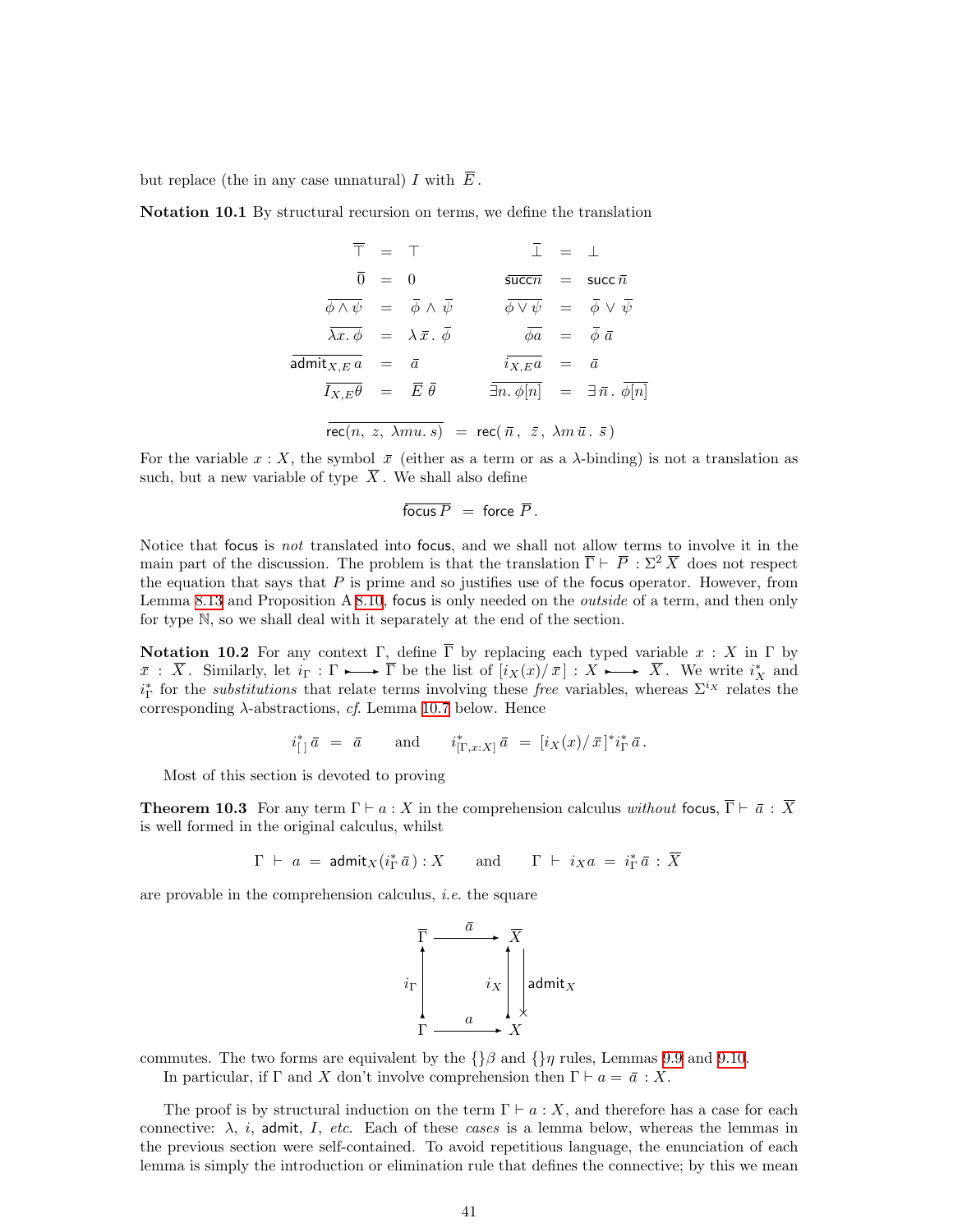to assert that "if the premises (sub-terms) obey the equation  $a = \text{admit}_X(i_\Gamma^*\bar{a})$  then so does the conclusion".

Since the transformation is also applied to nuclei (Lemma [10.10](#page-42-0)), the proof is actually on the history of formation of a, rather than simply on the expression without type annotations.

#### Variables, constants and algebraic operations

**Lemma 10.4** For  $x : X \vdash x : X$ , we have  $\text{admit}_X(i^*_X \bar{x}) = x$ .

PROOF.  $i_X^* \bar{x} = [i_X x/\bar{x}]^* \bar{x} = i_X x$ , and  $\text{admit}_X(i_X x) = x$  by Lemma [9.10](#page-38-1) ({} $\eta$  for X).

There is nothing to prove for the constants  $\top$ ,  $\bot$  and 0, and almost nothing for succ, so we just consider ∧ as (an example of) an algebraic operation.

#### Lemma 10.5

$$
\frac{\Gamma \ \vdash \ \phi : \Sigma^{X} \qquad \Gamma \ \vdash \ \psi : \Sigma^{X}}{\Gamma \ \vdash \ \phi \land \psi : \Sigma^{X}}
$$

Recall from the statement of Theorem [10.3](#page-40-0) that, by displaying this rule, we mean to claim that if  $\phi$  and  $\psi$  satisfy a certain equation then so does  $\phi \wedge \psi$ .

**PROOF.** The general plan is to expand the term in the conclusion of the rule (here  $\phi \wedge \psi$ ), using the induction hypothesis for the sub-terms (here  $\phi$  and  $\psi$ ) and the formulae for admit (Notation [9.2](#page-36-0)) and  $i_{\Gamma}^*$  (Notation [10.2\)](#page-40-1), then apply the extended "rules" from the previous section, followed by the same procedure in reverse to obtain the translation of the term in question.

$$
\phi \wedge \psi = (\text{admit}_{\Sigma^X} i_{\Gamma}^* \overline{\phi}) \wedge (\text{admit}_{\Sigma^X} i_{\Gamma}^* \overline{\psi}) \qquad \text{induction hypothesis for } \phi, \psi
$$
  
\n
$$
= (\Sigma^{i_X} i_{\Gamma}^* \overline{\phi}) \wedge (\Sigma^{i_X} i_{\Gamma}^* \overline{\psi}) \qquad \text{Notation 9.2}
$$
  
\n
$$
= \Sigma^{i_X} (i_{\Gamma}^* \overline{\phi} \wedge i_{\Gamma}^* \overline{\psi}) \qquad \qquad \Sigma^{i_X} \text{ is a homomorphism}
$$
  
\n
$$
= \Sigma^{i_X} i_{\Gamma}^* \overline{\phi} \wedge \overline{\psi} \qquad \qquad \text{Substitution into } \wedge
$$
  
\n
$$
= \Sigma^{i_X} i_{\Gamma}^* \overline{\phi} \wedge \overline{\psi} \qquad \qquad \text{Notation 10.1}
$$
  
\n
$$
= \text{admit}_{\Sigma_X} i_{\Gamma}^* \overline{\phi} \wedge \overline{\psi} \qquad \qquad \text{Notation 9.2.} \blacksquare
$$

Lemma 10.6

$$
\frac{\Gamma, n : \mathbb{N} \vdash \phi[n] : \Sigma^{X}}{\Gamma \vdash \exists n. \phi[n] : \Sigma^{X}}
$$

PROOF.

$$
\exists n. \phi[n] = \exists n. \text{ admit}_{\Sigma^X} i_{\Gamma,n:\mathbb{N}}^* \overline{\phi[n]}
$$
 induction hypothesis for  $\phi[n]$   
\n
$$
= \exists n. \Sigma^{ix} i_{\mathbb{N}}^* i_{\mathbb{N}}^* \overline{\phi[n]}
$$
Notation 9.2 and 10.2  
\n
$$
= \Sigma^{ix} \exists n. i_{\mathbb{N}}^* i_{\Gamma}^* \overline{\phi[n]}
$$
Notation 9.2 and 10.2  
\n
$$
= \Sigma^{ix} i_{\Gamma}^* \exists \overline{n}. \overline{\phi[n]}
$$
Substitution into  $\exists$   
\n
$$
= \text{admit}_{\Sigma^X} i_{\Gamma}^* \overline{\exists n. \phi[n]}
$$
Notation 9.2 and 10.1.

#### The lambda calculus

<span id="page-41-0"></span>The difference between  $\Sigma^{i_Y}$  and  $i_Y^*$  is that  $\Sigma^{i_Y}$  acts on the exponent of the type by  $\lambda$ -reduction, whilst  $i_Y^*$  acts on the context by substitution.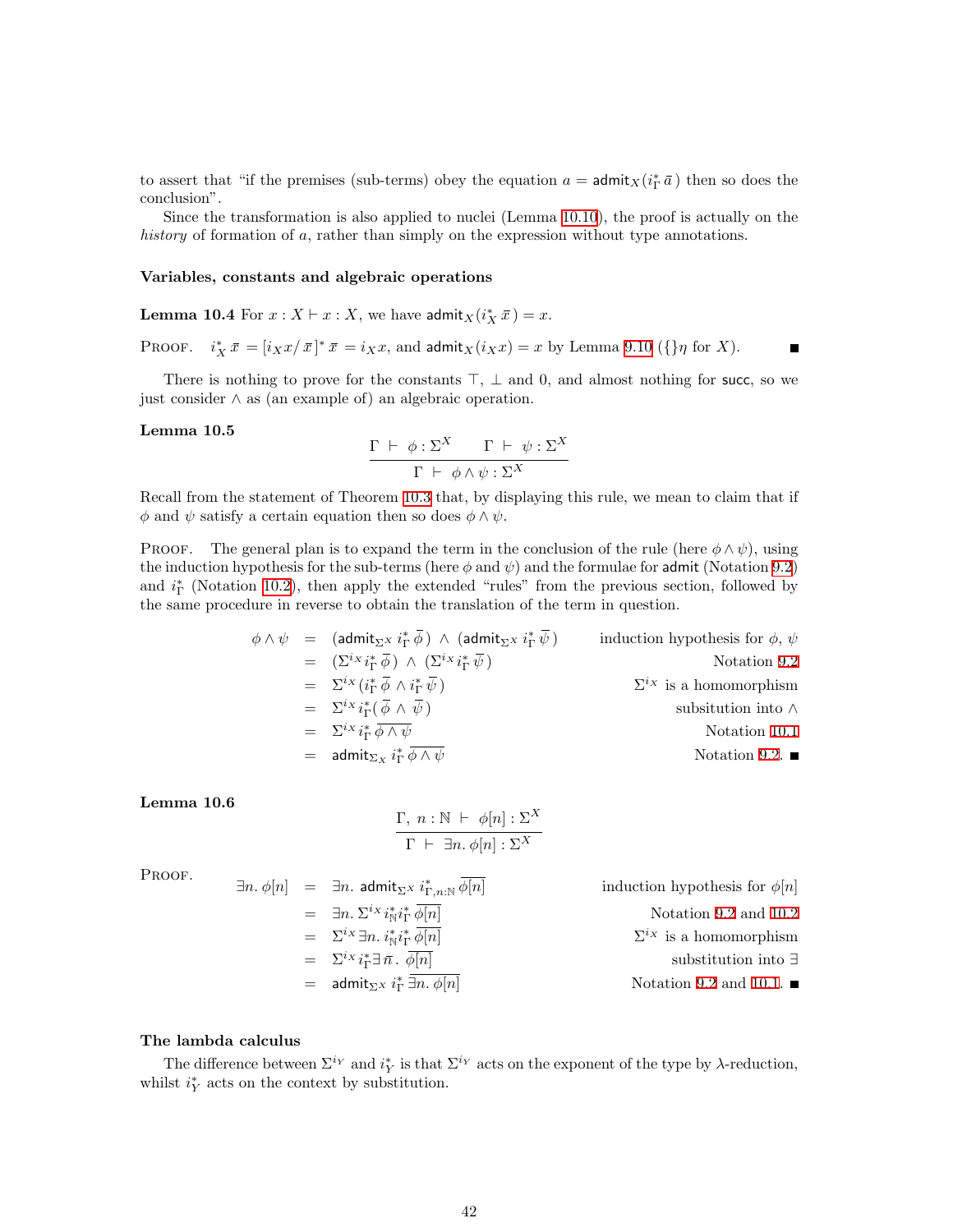**Lemma 10.7** If  $\Gamma$ ,  $\bar{y}$  :  $\overline{Y} \vdash \theta : \Sigma^{\overline{Z}}$  then  $\Gamma \vdash \Sigma^{i_Y \times i_Z} \lambda \bar{y}$ .  $\theta = \lambda y$ .  $\Sigma^{i_Z} i_Y^* \theta : \Sigma^{Y \times Z}$ .

PROOF.

$$
\Sigma^{i_Y \times i_Z} \lambda \bar{y} \cdot \theta = \lambda yz. \ (\lambda \bar{y} \cdot \theta)(i_Y y)(i_Z z)
$$
\n
$$
= \lambda yz. \ ([i_Y(y)/\bar{y}]^* \theta)(i_Z z)
$$
\n
$$
= \lambda yz. \ (i_Y^* \theta)(i_Z z)
$$
\n
$$
= \lambda y. \ \Sigma^{i_Z} i_Y^* \theta
$$
\n
$$
\text{definition of } \Sigma^{i_Z} \cdot \blacksquare
$$
\n
$$
\text{definition of } i_Y^*
$$
\n
$$
\text{definition of } \Sigma^{i_Z} \cdot \blacksquare
$$

#### Lemma 10.8

$$
\frac{\Gamma, y : Y \vdash \phi : \Sigma^{Z}}{\Gamma \vdash \lambda y. \phi : \Sigma^{Y \times Z}}
$$

PROOF. We use Lemma [10.7](#page-41-0) with  $\Gamma$ ,  $\bar{y}$  :  $\overline{Y} \vdash \theta \equiv i_{\Gamma}^* \overline{\phi} : \Sigma^{\overline{Z}}$ .

| induction hypothesis for $\phi$       | $\lambda y.\phi$ = $\lambda y.$ admit <sub><math>\Sigma^z i_{\Gamma,w,Y}^* \phi</math></sub> |  |
|---------------------------------------|----------------------------------------------------------------------------------------------|--|
| Notation 9.2 and 10.2                 | $= \lambda y \cdot \sum^{iz} i_V^* i_V^* \overline{\phi}$                                    |  |
| Lemma $10.7$                          | $= \sum^{i_Y \times i_Z} \lambda \bar{y} \cdot i_{\Gamma}^* \bar{\phi}$                      |  |
| substitution into $\lambda$           | $= \sum^{i_Y \times i_Z} (i_{\Gamma}^* \lambda \bar{y} \cdot \bar{\phi})$                    |  |
| Notation 9.2 and 10.1. $\blacksquare$ | = admit <sub><math>\Sigma^{Y \times Z}</math></sub> $i_{\Gamma}^* \lambda y$ . $\phi$        |  |

<span id="page-42-1"></span>Lemma 10.9

$$
\frac{\Gamma \ \vdash \ \phi : \Sigma^{Y \times Z} \qquad \Gamma \ \vdash \ a : Y}{\Gamma \ \vdash \ \phi[a] : \Sigma^{Z}}
$$

PROOF.

$$
\phi a = (\text{admit}_{\Sigma^{Y} \times \mathbb{Z}} i_{\Gamma}^{*} \overline{\phi}) (\text{admit}_{Y} i_{\Gamma}^{*} \overline{a}) \qquad \text{induction hypothesis for } \phi \text{ and } a
$$
\n
$$
= (\Sigma^{Y \times i_{Z}} \Sigma^{i_{Y} \times \overline{Z}} i_{\Gamma}^{*} \overline{\phi}) (\text{admit}_{Y} i_{\Gamma}^{*} \overline{a}) \qquad \text{Notation 9.2}
$$
\n
$$
= \Sigma^{i_{Z}} (i_{\Gamma}^{*} \overline{\phi} (i_{Y} \text{admit}_{Y} i_{\Gamma}^{*} \overline{a})) \qquad \{\}\beta \text{ for } Y
$$
\n
$$
= \Sigma^{i_{Z}} (i_{\Gamma}^{*} \overline{\phi} (i_{\Gamma}^{*} \overline{a})) \qquad \{\}\beta \text{ for } Y
$$
\n
$$
= \Sigma^{i_{Z}} i_{\Gamma}^{*} (\overline{\phi} \overline{a}) \qquad \text{substitution into } \overline{\phi} \overline{a}
$$
\n
$$
= \text{admit}_{\Sigma^{Z}} i_{\Gamma}^{*} \overline{\phi a} \qquad \text{Notation 9.2 and 10.1. } \blacksquare
$$

#### Subtypes

Here is where we use the main induction hypothesis in Theorem [10.3](#page-40-0) for the nucleus  $E$  that defines the subtype  $\{X \mid E\}$ . The prohibition on focus is not a problem: it can be eliminated, as the type of E is  $\Sigma^X$  (Proposition A [8.10\)](#page-33-0).

<span id="page-42-0"></span>**Lemma 10.10**  $\Sigma^{i_X} \cdot \overline{E} = E \cdot \Sigma^{i_X}$  and  $E_{\{X|E\}} = I_X \cdot E \cdot \Sigma^{i_X} = \overline{E}$ .

PROOF. The induction hypothesis for  $E\phi$  and  $\phi$  yields

$$
E\phi\ =\ \mathsf{admit}_{\Sigma^X}(\,\overline{E}\ \overline{\phi}\,)\ =\ \Sigma^{i_X}(\,\overline{E}\ \overline{\phi}\,)\quad\text{and}\quad \phi\ =\ \mathsf{admit}_{\Sigma^X}\ \overline{\phi}\ =\ \Sigma^{i_X}\ \overline{\phi}\,,
$$

so  $E(\Sigma^{i_X} \overline{\phi}) = \Sigma^{i_X} (\overline{E} \overline{\phi})$ , which is the first equation. The induction hypothesis also says that  $E_X = \overline{E_X}$ , since the type of  $E_X$  doesn't involve comprehension. Then

$$
E_{\{X|E\}} = I_X \cdot E \cdot \Sigma^{i_X} = I_X \cdot \Sigma^{i_X} \cdot \overline{E} = E_X \cdot \overline{E} = \overline{E_X \cdot E} = E
$$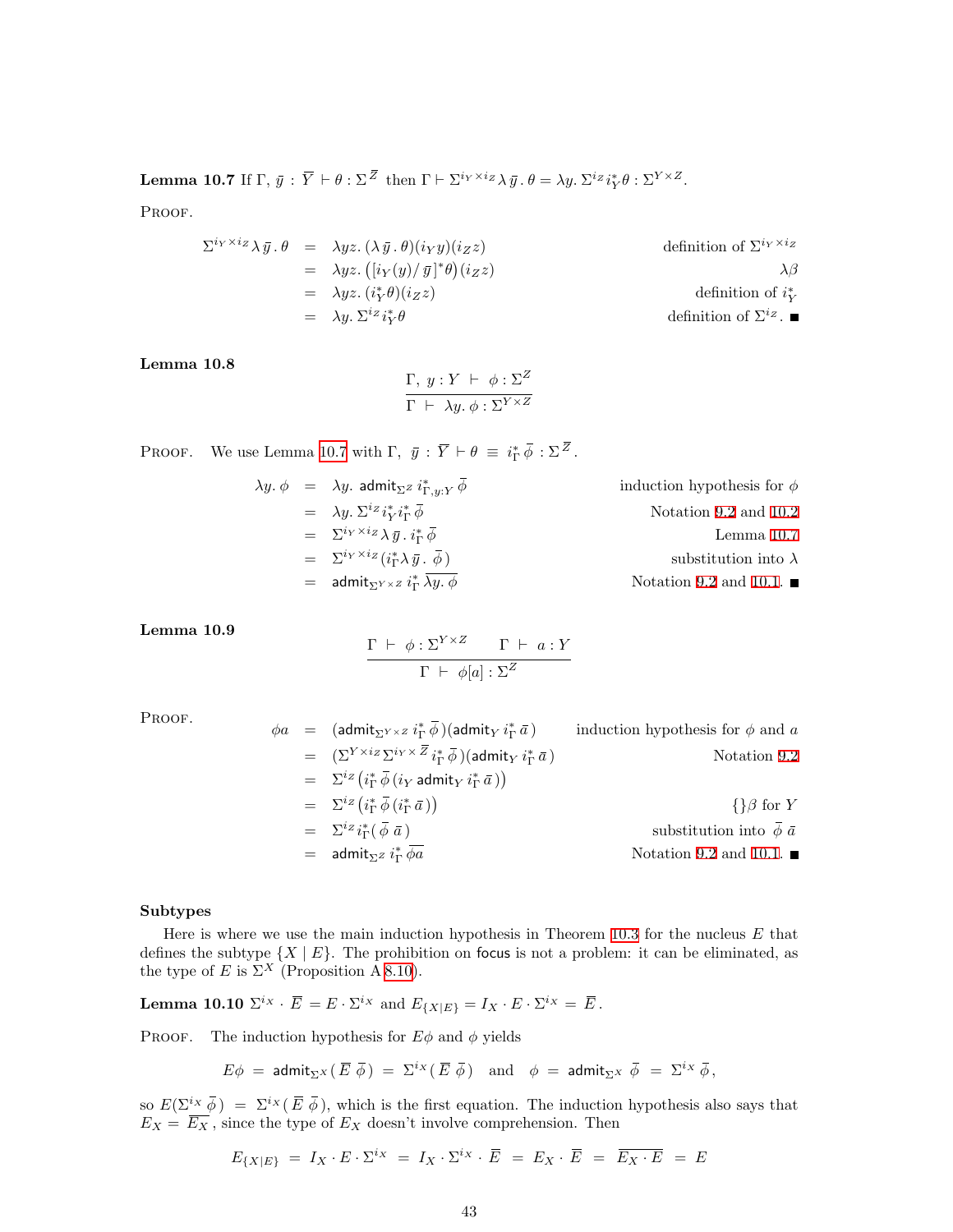by Notation [10.2](#page-40-1) and Lemmas [9.4](#page-37-1), [10.9](#page-42-1) and [9.8](#page-38-2).

Lemma 10.11

$$
\frac{\Gamma \vdash a: X \qquad \Gamma, \ \phi: \Sigma^{X} \vdash \ \phi a = E \phi a}{\Gamma \vdash \ \text{admit}_{X, E} a: \{X \mid E\}}
$$

PROOF.

$$
\text{admit}_{X,E} a = \text{admit}_{X,E} \text{admit}_{X,E} \text{atmit}_{X} i_{\Gamma}^* \bar{a} \qquad \text{induction hypothesis for } a
$$
\n
$$
= \text{admit}_{\{X|E\}} i_{\Gamma}^* \bar{a} \qquad \text{Notation 9.2}
$$
\n
$$
= \text{admit}_{\{X|E\}} i_{\Gamma}^* \text{admit}_{X,E} a \qquad \text{Notation 10.2.}
$$

 $\blacksquare$ 

Lemma 10.12

$$
\frac{\Gamma \vdash a: \{X \mid E\}}{\Gamma \vdash i_{X,E}a: X}
$$

PROOF.

| $i_{X,E}a = i_{X,E}$ admit $\iota_{X E}$ $i_{\Gamma}^*a$   | induction hypothesis for $a$  |
|------------------------------------------------------------|-------------------------------|
| $= i_{X,E}$ admit $_{X,E}$ admit $_X i_{\Gamma}^* \bar{a}$ | Notation 9.2                  |
| $=$ admit $\chi i_{\Gamma}^* a$                            | $\{\}\eta$ for X, E           |
| $=$ admit <sub>X</sub> $i_{\Gamma}^*$ $i_{X,E}$ a.         | Notation 10.2. $\blacksquare$ |

Lemma 10.13

$$
\frac{\Gamma \ \vdash \ \theta : \Sigma^{\{X|E\}}}{\Gamma \ \vdash \ I_{X,E}\theta : \Sigma^X}
$$

PROOF.

$$
I_{X,E}\theta = I_{X,E} \text{admit}_{\Sigma^{\{X|E\}}} i_{\Gamma}^{*} \bar{\theta}
$$
 induction hypothesis for  $\theta$   
\n
$$
= I_{X,E} \Sigma^{i_{X,E}} \Sigma^{i_{X,E}} i_{\Gamma}^{*} \bar{\theta}
$$
Notation 9.2  
\n
$$
= \Sigma^{i_{X}} \bar{E} i_{\Gamma}^{*} \bar{\theta}
$$
  
\n
$$
= \Sigma^{i_{X}} \bar{E} i_{\Gamma}^{*} \bar{E} \bar{\theta}
$$
  
\n
$$
= \Sigma^{i_{X}} i_{\Gamma}^{*} \bar{E} \bar{\theta}
$$
 substitution into  $\bar{E} \bar{\theta}$   
\n
$$
= \text{admit}_{\Sigma^{X}} i_{\Gamma}^{*} \bar{I}_{X,E}\theta
$$
  
\nNotation 9.2 and 10.2.

### Recursion

Lemma 10.14

$$
\dfrac{\Gamma\;\vdash\; n:\mathbb{N}\qquad \Gamma\;\vdash\; z:X\qquad \Gamma,\; m:\mathbb{N},\; x:X\;\vdash\; s(m,x):X}{\Gamma\;\vdash\; \mathsf{rec}(n,\; z,\;\lambda m x.\, s):X}
$$

PROOF. Let  $\Gamma \vdash z' = i_{\Gamma}^* \bar{z} : \bar{X} \text{ and } \Gamma, m : \mathbb{N}, \bar{x} : \bar{X} \vdash s'(m, \bar{x}) = i_{\Gamma}^* \bar{s}(m, \bar{x}) : \bar{X}$ . So the induction hypotheses say that  $\Gamma \vdash n = i_{\Gamma}^* \bar{n} : \mathbb{N}, \Gamma \vdash z = \mathsf{admit}_X z' : X$  and

$$
\Gamma, m: \mathbb{N}, x: X \ \vdash \ s(m, x) = \text{admit}_X \ s'(m, i_X x): X.
$$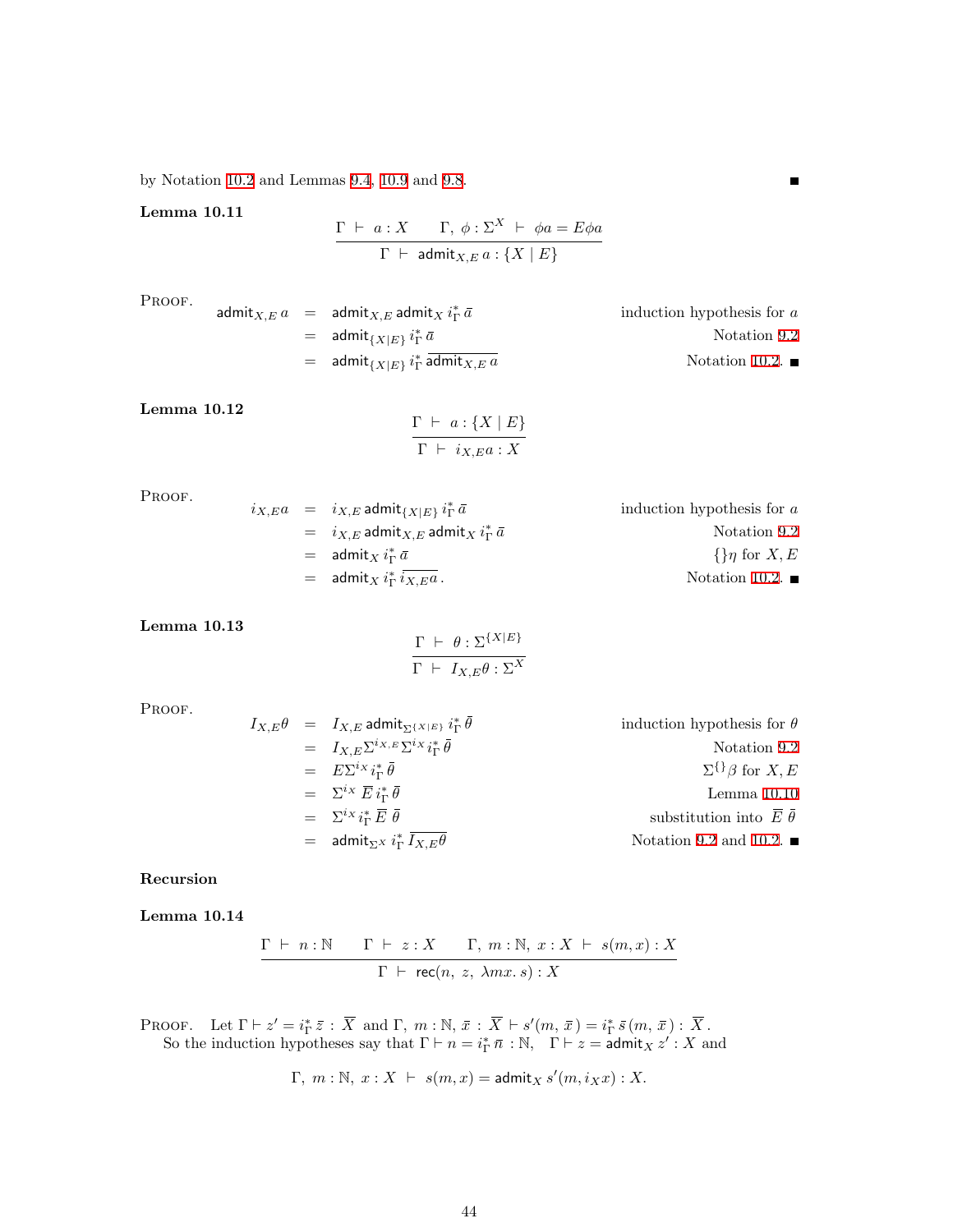We use Lemma [8.14](#page-35-2), or rather its analogue with the extended rules of Section [9](#page-35-1) in place of the {} $\beta$ - and  $\eta$ -rules; the symbols  $\bar{x}$ , z' and s' here correspond to y, z and s there.

$$
\begin{aligned}\n\text{rec}(n, z, \lambda mx. s) &= \text{rec}(n, \text{admit}_X z', \lambda mx. \text{admit}_X s'(m, i_X x)) & \text{induction hypothesis} \\
&= \text{admit}_X \text{ rec}(n, z', \lambda m \bar{x}. s'(m, \bar{x})) & \text{Lemma 8.14} \\
&= \text{admit}_X \text{ rec}\left(i_{\Gamma}^* \bar{n}, i_{\Gamma}^* \bar{z}, \lambda m \bar{x}. i_{\Gamma}^* \bar{s}(m, \bar{x})\right) & \text{definition into rec} \\
&= \text{admit}_X i_{\Gamma}^* \text{rec}(\bar{n}, z, \lambda m \bar{x}. s(m, \bar{x})) & \text{substitution into rec} \\
&= \text{admit}_X i_{\Gamma}^* \text{rec}(n, z, \lambda mx. s) : X & \text{Notation 10.2.} \blacksquare\n\end{aligned}
$$

#### Sobriety

We have now completed the proof of Theorem [10.3,](#page-40-0) that, for any term  $\Gamma \vdash a : X$  in the comprehension calculus without focus,

$$
\Gamma \;\vdash\; a = \mathsf{admit}_X(i_\Gamma^*\,\bar{a}): X \qquad \text{and} \qquad \Gamma \;\vdash\; i_Xa = i_\Gamma^*\,\bar{a}\,:\, \overline{X}\,.
$$

There are two ways of handling a term focus  $P : \mathbb{N}$ .

**Remark 10.15** Lemma [8.11](#page-34-1) says that  $N \cong {\Sigma^2 N | E_N}$ , where  $E_N$  characterises primes. This makes use of admit instead of focus. More generally,  $\{N | E\} \cong \{\Sigma^2 N | E'\}$ , where E' encodes the composite inclusion. Another way of saying this is that, in Notation [9.2](#page-36-0), we define the base case  $\overline{\mathbb{N}}$  as  $\Sigma^2\mathbb{N}$  instead of N. This way we only ever deal with subspaces of injectives (*cf.* Corollary [5.3](#page-19-2)), and never need to use focus.

**Remark 10.16** Alternatively, if  $\Gamma \vdash P : \Sigma^2 X$  is a prime not involving focus,

| \n $focus_{X} P = \text{admit}_{X} (\text{focus}_{\overline{X}} (\Sigma^{2} i_{X} P))$ \n | \n $Lemma 8.13$ \n              |
|-------------------------------------------------------------------------------------------|---------------------------------|
| \n $= \text{admit}_{X} (\text{focus}_{\overline{X}} (i_{\Sigma^{2} X} P))$ \n             | \n $Notation 9.2$ \n            |
| \n $= \text{admit}_{X} (\text{focus}_{\overline{X}} (i_{\Gamma}^{*} \overline{P}))$ \n    | \n $r \text{horem 10.3}$ \n     |
| \n $= \text{admit}_{X} (i_{\Gamma}^{*} \text{ force}_{\overline{X}} \overline{P})$ \n     | \n $cf. \text{ Lemma A 8.4}$ \n |
| \n $= \text{admit}_{X} (i_{\Gamma}^{*} \text{ focus}_{X} P)$ \n                           | \n $Notation 10.2$ \n           |

Lemma A [8.4](#page-32-1) actually said

$$
u: \Delta \to \Gamma \qquad \Gamma \vdash P: \Sigma^2 X \quad \text{prime}
$$

$$
\Delta \vdash u^* P: \Sigma^2 X \quad \text{prime}
$$

$$
\Delta \vdash u^* (\text{focus } P) = \text{focus}(u^* P): X
$$

and we're trying to use its converse, which is not valid. Although  $\Gamma \vdash i_{\Gamma}^* \overline{P} : \Sigma^2 \overline{X}$  is prime,  $\overline{\Gamma} \vdash \overline{P} : \Sigma^2 \overline{X}$  need not be. This is why we write force instead of focus here.

Semantically,  $\Gamma \rightarrow \overline{\Gamma}$  is a subspace, on which the relevant equation holds, but it need not hold on the ambient space  $\overline{\Gamma}$ . That such a situation arises is more obvious for descriptions (Remark A 9.13): any predicate  $\overline{\Gamma} \vdash \phi : \Sigma^{\mathbb{N}}$  becomes a description when restricted to the locally closed subspace  $\Gamma \rightarrow \overline{\Gamma}$  defined by

$$
(\exists n. \phi[n]) = \top
$$
 and  $(\exists nm. \phi[n] \land \phi[m] \land n \neq m) = \bot$ .

In the terms of this paper, the equation in Definition [4.5](#page-15-1) defining a (prime or) homomorphism on a subspace  $\{Y_1 \mid E_1\}$  involves  $\widehat{E_1}$ , and does not imply the form without it.

Nevertheless, it is a legitimate alternative way of treating focus P to translate it into force  $\overline{P}$ . For, if  $\Gamma \vdash \psi : \Sigma^X$  then

$$
\psi[\text{focus }P] \ = \ P\psi \ = \ (\text{admit}_{\Sigma^2 X} \ i_{\Gamma}^* \ \overline{P}\,) (\text{admit}_{\Sigma^X} \ i_{\Gamma}^* \ \overline{\psi} \,) \ = \ i_{\Gamma}^* \ \overline{P\psi} \ = \ i_{\Gamma}^* \ \overline{\psi} \ [\text{force } \overline{P}\,]
$$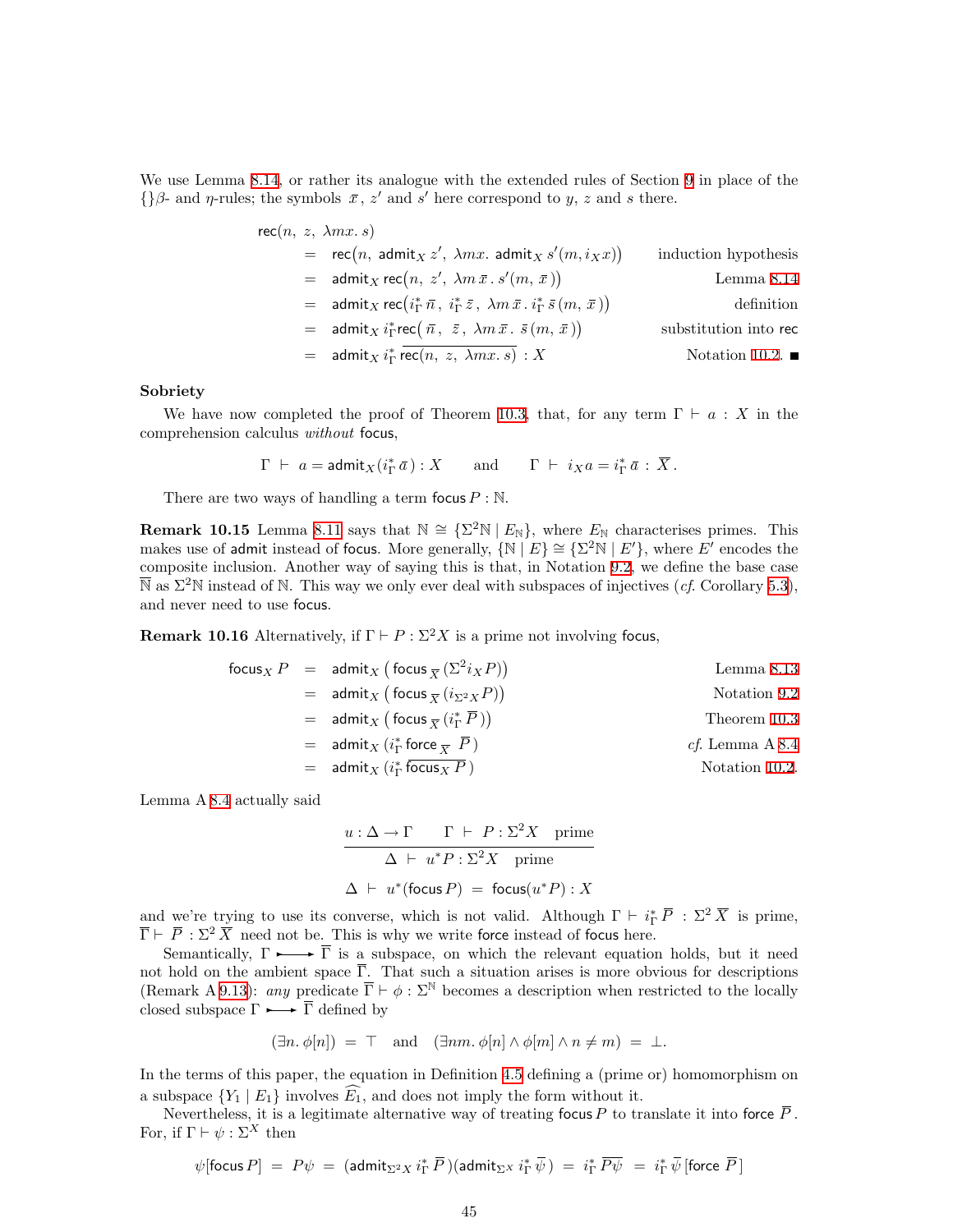using the unrestricted  $\beta$ -rule for force.

As we know from Sections A [8](#page-31-1) and [11,](#page-46-1) and the work on computational effects cited there, we may obtain different terms  $\overline{\Gamma} \vdash \overline{a}$ :  $\overline{X}$  by applying or reversing the  $\beta$ - and  $\eta$ -rules of the λ-calculus with force. So, for such a calculus to be defined consistently, an order of evaluation must be specified.

However, these computational terms with possibly different denotations on  $\overline{\Gamma}$  become *equal* when we apply  $i_{\Gamma}^*$  to restrict them to the required context  $\Gamma$ . In other words, as we know very well from experience, there are different programs  $\overline{\Gamma} \vdash \overline{a} : \overline{X}$ , possibly involving computational effects, to compute the same denotational value  $\Gamma \vdash a : X$ .

#### Categorical equivalence

**Theorem 10.17** Let C and D be the categories generated by the restricted  $\lambda$ -calculus (possibly with the extra structure) and the comprehension calculus. Then there is an equivalence of categories  $\overline{\mathcal{C}} \simeq \mathcal{D}$  whose effect on types is

$$
\{X \mid E\} \longmapsto \{X \mid E\}
$$

$$
\overline{\mathcal{C}} \xrightarrow{\simeq} \mathcal{D}
$$

$$
\{\overline{X} \mid \overline{E_X}\} \longleftarrow X,
$$

where the notation  $\{X \mid E\}$  in  $\overline{C}$  is the categorical one in Section [4](#page-14-2), whilst in  $\mathcal D$  it is understood as the comprehension calculus in Section [8](#page-31-1).

PROOF. The previous section defined the transformation  $\mathcal{D} \to \overline{\mathcal{C}}$  on types, and showed that the composite  $\mathcal{D} \to \overline{\mathcal{C}} \to \mathcal{D}$  is isomorphic to the identity: Proposition [9.11](#page-39-3) provided mutually inverse terms in the comprehension calculus that relate any type X to  $\{X \mid E_X\}$ . The other composite is the identity on types, so we just have to show that  $\overline{C} \to \mathcal{D}$  is full and faithful.

Let  $X_1$  and  $X_2$  be types that are defined without comprehension, and  $E_1$  and  $E_2$  nuclei on them. We shall show that there is a bijection between the  $\overline{\mathcal{C}}$ -morphisms

$$
\widehat{J}: \{X_1 \mid E_1\} \longrightarrow \{X_2 \mid E_2\}
$$

defined in Section [4](#page-14-2) and the terms

$$
x: \{X_1 \mid E_1\} \ \vdash \ \mathsf{focus}\ P: \{X_2 \mid E_2\}
$$

that we have just expressed in normal form. Of course  $\overline{\{X_1 \mid E_1\}} = X_1$ , and we write  $i_1 = i_{X_1}$ , etc.

In each of the categories, these morphisms correspond bijectively to homomorphisms

$$
\Sigma^{\{X_2|E_2\}} \longrightarrow \Sigma^{\{X_1|E_1\}},
$$

but first we consider ordinary maps, without the homomorphism requirement.

By Proposition [6.2](#page-23-4) for  $\overline{C}$ ,  $\Sigma^{\{X|E\}} \cong {\{\Sigma^X \mid \Sigma^E\}}$ , which is simply a retract of the power type  $\Sigma^X$  in C (the restricted  $\lambda$ -calculus), so a  $\overline{\mathcal{C}}$ -morphism  $J : \Sigma^{\{X_2 | E_2\}} \to \Sigma^{\{X_1 | E_1\}}$  is a  $\overline{\mathcal{C}}$ -morphism  $J: \Sigma^{X_2} \to \Sigma^{X_1}$  such that  $E_2$ ;  $J = J = J$ ;  $E_1$ .

$$
E_2\begin{bmatrix} \sum_{i=1}^{X_2} & J & \sum_{i=1}^{X_1} \\ \sum_{i=1}^{X_2} & E_1 \\ \sum_{i=1}^{X_2} & E_2 \end{bmatrix} E_1 \quad i_{\Sigma}x_2 = I_2 \begin{bmatrix} \sum_{i=1}^{X_2} & \overline{H} & \sum_{i=1}^{X_1} \\ \sum_{i=1}^{X_2} & I_1 \\ \sum_{i=1}^{X_2} & E_2 \end{bmatrix} \sum_{i=1}^{X_1} = \text{admit}_{\Sigma}x_1
$$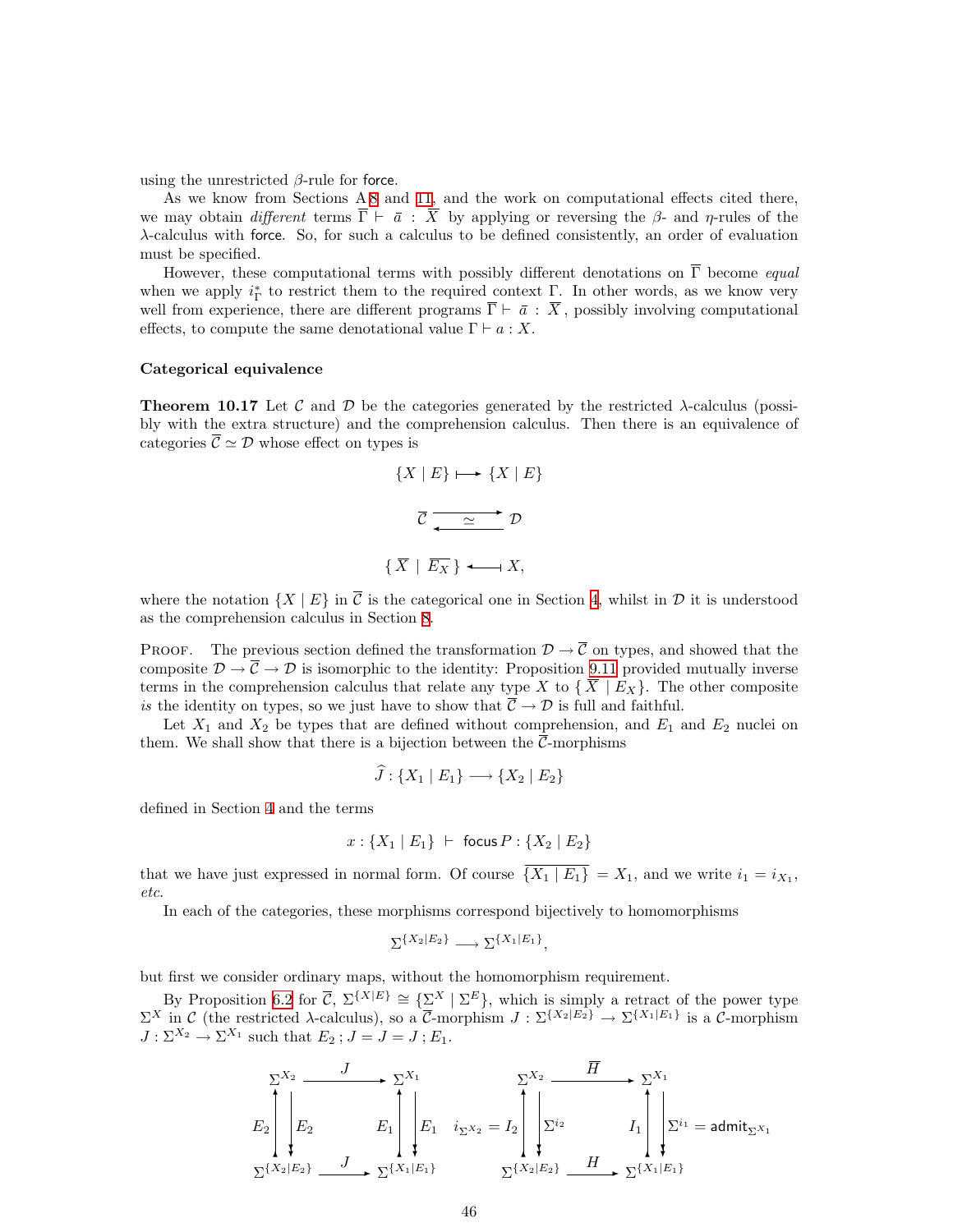<span id="page-46-0"></span>The corresponding power type in  $\mathcal D$  is also a retract, and Theorem [10.3](#page-40-0) characterised its morphisms H in the same fashion. Hence  $H\overline{C} \simeq H\mathcal{D}$ .

Now, homomorphisms are characterised equationally amongst all maps, and we have already shown that the functor is full and faithful for them, *i.e.* that maps and their equations agree, so the homomorphisms also agree.

In  $\overline{C}$ , the equation that defines homomorphisms is more clearly understood by means of Lemma [6.6](#page-24-3), *i.e.* with reference to the subtypes  $\{X_i \mid E_i\}$ , rather than using Definition [4.5,](#page-15-1) which transfers the condition to the ambient types  $X_i$ . We have seen the same phenomenon in  $\mathcal{D}$ , where the translation  $\bar{P}$  of a prime P relative to the sub-types need not be prime with respect to the translated types.

That deals with single-type contexts, but that is enough as products may be encoded as comprehension types in each category.

Therefore our first construction, adjoining formal Σ-split equalisers to the category in Sec-tions [4](#page-14-2)[–6](#page-23-1), is equivalent to the third, the extension of the  $\lambda$ -calculus in Sections [8–](#page-31-1)[10.](#page-39-1)

### <span id="page-46-1"></span>11 Sums and quotients

Paré's theorem, that any elementary topos has the monadic property [\[Par74\]](#page-52-10), which originally inspired abstract Stone duality, was itself motivated by the simple way that it affords for constructing colimits. So we conclude this paper with applications of the comprehension calculus to coproducts and coequalisers.

<span id="page-46-3"></span>Example 11.1 The idea of Stone duality is to consider spaces in terms of the corresponding algebras. For any algebra  $(A, \alpha)$ , we have

$$
\mathsf{pts}(A,\alpha) = \{\Sigma^A \mid \eta_A \cdot \alpha \equiv \lambda F \phi. \ \phi(\alpha F)\},
$$

in which  $\eta_A \cdot \alpha$  is a nucleus (Definition [8.7\)](#page-32-2) because of the Eilenberg–Moore equations for  $\alpha$ . The homomorphism  $H : B \to A$  corresponds to the function

$$
x : \text{pts}(A, \alpha) \vdash \text{ admit } (\lambda \psi. H\psi(ix)) : \text{pts}(B, \beta),
$$

in which  $H$  is behaving as a continuation-transformer. (We saw in the previous section that the operators i and admit merely serve as compile-time type-annotation.) In particular, if  $H = \Sigma^f$ , where  $f: X \to Y$ , this is just focus  $(\lambda \psi \cdot \psi(fx)) = fx$  by Lemma [8.11.](#page-34-1)

The continuation-passing style is more clearly visible in a more complicated example.

<span id="page-46-2"></span>**Example 11.2** The coproduct  $X + Y$  of spaces corresponds to the product  $A = \Sigma^X \times \Sigma^Y$  of algebras, whose structure map  $\alpha = \langle P_0, P_1 \rangle$  was given in Lemma [5.5:](#page-19-1)

$$
P_0: \Sigma^2(\Sigma^X \times \Sigma^Y) \to \Sigma^X
$$
 by  $\mathcal{H} \mapsto \lambda x. \mathcal{H}(\lambda \phi \psi, \phi x).$ 

Then  $X + Y = \mathsf{pts}(A, \alpha) = \{ \Sigma^{\Sigma^X \times \Sigma^Y} \mid E_{X+Y} \}$ , where

$$
E_{X+Y} = \eta_{\Sigma^X \times \Sigma^Y} \cdot \alpha : \mathcal{H} \mapsto \lambda H \cdot H \langle P_0 \mathcal{H}, P_1 \mathcal{H} \rangle.
$$

The inclusion  $\nu_0: X \to X + Y$  satisfies  $\Sigma^{\nu_0} = \pi_0$ , so

 $\nu_0(x) = \text{admit}(\lambda \phi \psi \ldotp \phi x)$  and  $\nu_1(y) = \text{admit}(\lambda \phi \psi \ldotp \psi y)$ .

Then, for  $f: X \to Z$  and  $g: Y \to Z$ , the mediator  $X + Y \to Z$  is

$$
[f, g] : u \mapsto \text{focus} \left( \lambda \theta. (iu) (\lambda x. \theta (fx)) (\lambda y. \theta (gy)) \right),
$$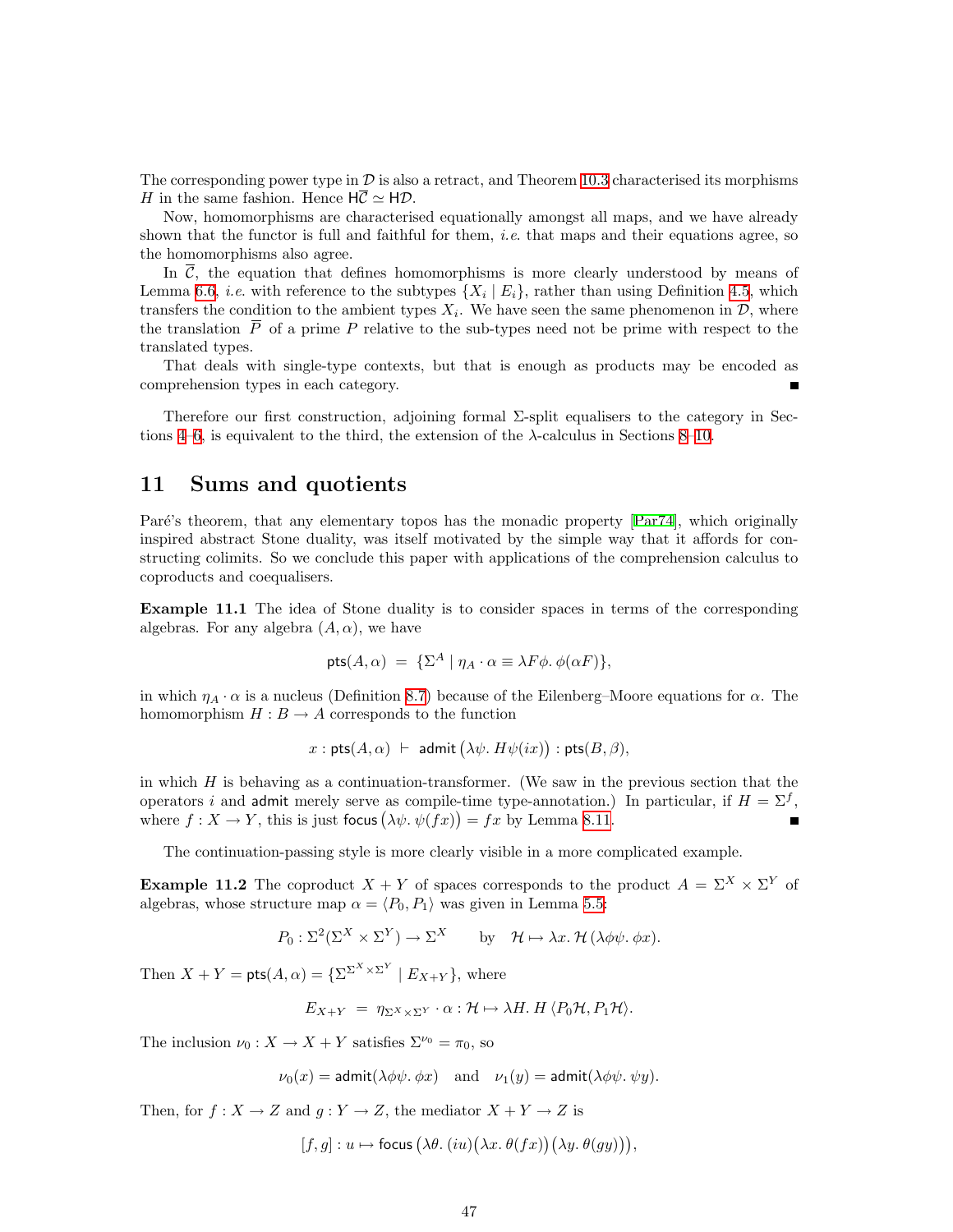in which the continuation  $\theta$  from Z is passed either as  $\theta \cdot f$  to X or as  $\theta \cdot g$  to Y. When  $u = \nu_0(x)$ or  $\nu_1(y)$ , one of the two branches is selected and that continuation is applied to x or y.

We already know that *products* distribute over coproducts (Proposition A [7.11](#page-30-0)), and coproducts are disjoint and stable under *pullback* on the assumption that  $\Sigma$  is a distributive lattice and satisfies the Euclidean principle (Section C 9). In fact this extra structure is unnecessary: if  $(C, \Sigma)$ is monadic then  $\mathcal C$  is extensive on a very much weaker assumption.

**Lemma 11.3** The map  $0 \to 1$  is a  $\Sigma$ -split mono iff  $\Sigma$  has a constant.

PROOF.  $I : \Sigma^0 = \mathbf{1} \to \Sigma = \Sigma^1$ .

If  $I = \top$ , this makes 0 a *closed* subspace; if  $I = \bot$  then it's open (Examples [2.5](#page-6-2)). However, we shall call the constant  $\star$  here to emphasise that we are not using any lattice structure. Then coproduct inclusions are also  $\Sigma$ -split monos:

<span id="page-47-0"></span>Lemma 11.4  $X \cong \{X + Y | \langle \pi_0, \star \rangle\}$  and  $Y \cong \{X + Y | \langle \star, \pi_1 \rangle\}.$ 

PROOF. These idempotents arise from the diagram

$$
\Sigma^{X} \xrightarrow{\pi_{0} \equiv \Sigma^{\nu_{0}}} \Sigma^{X} \times \Sigma^{Y} \xrightarrow{\pi_{1} \equiv \Sigma^{\nu_{1}}} \Sigma^{Y}
$$

П

We want to show that every map  $U \rightarrow 2$  arises in this way from a unique coproduct. Because of the continuation-passing behaviour, it is convenient to treat 2 as a subspace of  $\Sigma^{\Sigma \times \Sigma}$ . Then the definable elements are  $\pi_0 \equiv \lambda xy$ . x and  $\pi_1 \equiv \lambda xy$ . y, which simply select the appropriate continuation from the pair.

Lemma 11.5 2  $\cong \{ \Sigma^{\Sigma \times \Sigma} \mid \lambda \mathcal{F} F.\ F(\mathcal{F} \pi_0, \mathcal{F} \pi_1) \}.$ 

PROOF. This is the primality equation,  $\mathcal{F}P = P(\lambda x.\mathcal{F}(\lambda \phi, \phi x))$ , with  $\lambda x$  replaced by the two values  $0, 1 : 2$ , and  $\phi : \Sigma^2$  by a pair.

We shall abuse our language by calling the two-argument functions  $P : \Sigma^{\Sigma \times \Sigma}$  that belong to this subspace "prime". However, we need yet another characterisation of them.

**Lemma 11.6**  $\Gamma \vdash P : \Sigma^{\Sigma \times \Sigma}$  is prime iff, for  $x, y, z : \Sigma$  and  $\mathcal{G} : \Sigma^{\Sigma^{\Sigma}}$ ,

$$
P(x,x) = x \qquad P(P(x,y),z) = P(x,z) = P(x,P(y,z))
$$

$$
\mathcal{G}(\lambda z.P(z,\star)) = P(\mathcal{G}id, \mathcal{G}(\lambda z.\star)) \qquad \mathcal{G}(\lambda z.P(\star,z)) = P(\mathcal{G}(\lambda z.\star), \mathcal{G}id).
$$

PROOF. If P is prime, so  $\Gamma$ ,  $\mathcal{F} : \Sigma^2(\Sigma \times \Sigma) \vdash \mathcal{F}P = P(\mathcal{F}\pi_0, \mathcal{F}\pi_1)$ , then

- put  $\mathcal{F} \equiv \lambda Q$ . x, so  $\mathcal{F}P = \mathcal{F}\pi_0 = \mathcal{F}\pi_1 = x$  and primality says that  $x = P(x, x)$ ;
- put  $\mathcal{F} \equiv \lambda Q. Q(Q(x, y), z)$ , so  $\mathcal{F}\pi_0 = x$ ,  $\mathcal{F}\pi_1 = z$  and  $P(P(x, y), z) \equiv \mathcal{F}P = P(x, z)$ ;
- put  $\mathcal{F} \equiv \lambda F$ .  $\mathcal{G}(\lambda z. F(z, \star))$ , so  $\mathcal{F}\pi_0 = \mathcal{G}$ id,  $\mathcal{F}\pi_1 = \mathcal{G}(\lambda z. \star)$  and primality says that  $\mathcal{G}(\lambda z. P(z, \star)) \equiv$  $\mathcal{F}P = P(\mathcal{G}id, \mathcal{G}(\lambda z. \star)).$

Conversely, we first put  $\mathcal{G} \equiv \lambda \theta$ .  $\mathcal{F}(\lambda xy. \theta P(x, y))$ , so  $\mathcal{G}(\lambda z. \star) = \mathcal{F}(\lambda xy. \star)$ ,  $\mathcal{G}(\mathbf{d} = \mathcal{F}P)$ ,

$$
G(\lambda z. P(z, \star)) = \mathcal{F}(\lambda xy. P(P(x, y), \star)) = \mathcal{F}(\lambda xy. P(x, \star)),
$$
  

$$
G(\lambda z. P(\star, z)) = \mathcal{F}(\lambda xy. P(\star, P(x, y))) = \mathcal{F}(\lambda xy. P(\star, y)),
$$

with which the equations involving  $\mathcal G$  give

$$
\mathcal{F}(\lambda xy. P(x, \star)) = P(\mathcal{F}P, \mathcal{F}(\lambda xy. \star)) \qquad \mathcal{F}(\lambda xy. P(\star, y)) = P(\mathcal{F}(\lambda xy. \star), \mathcal{F}P).
$$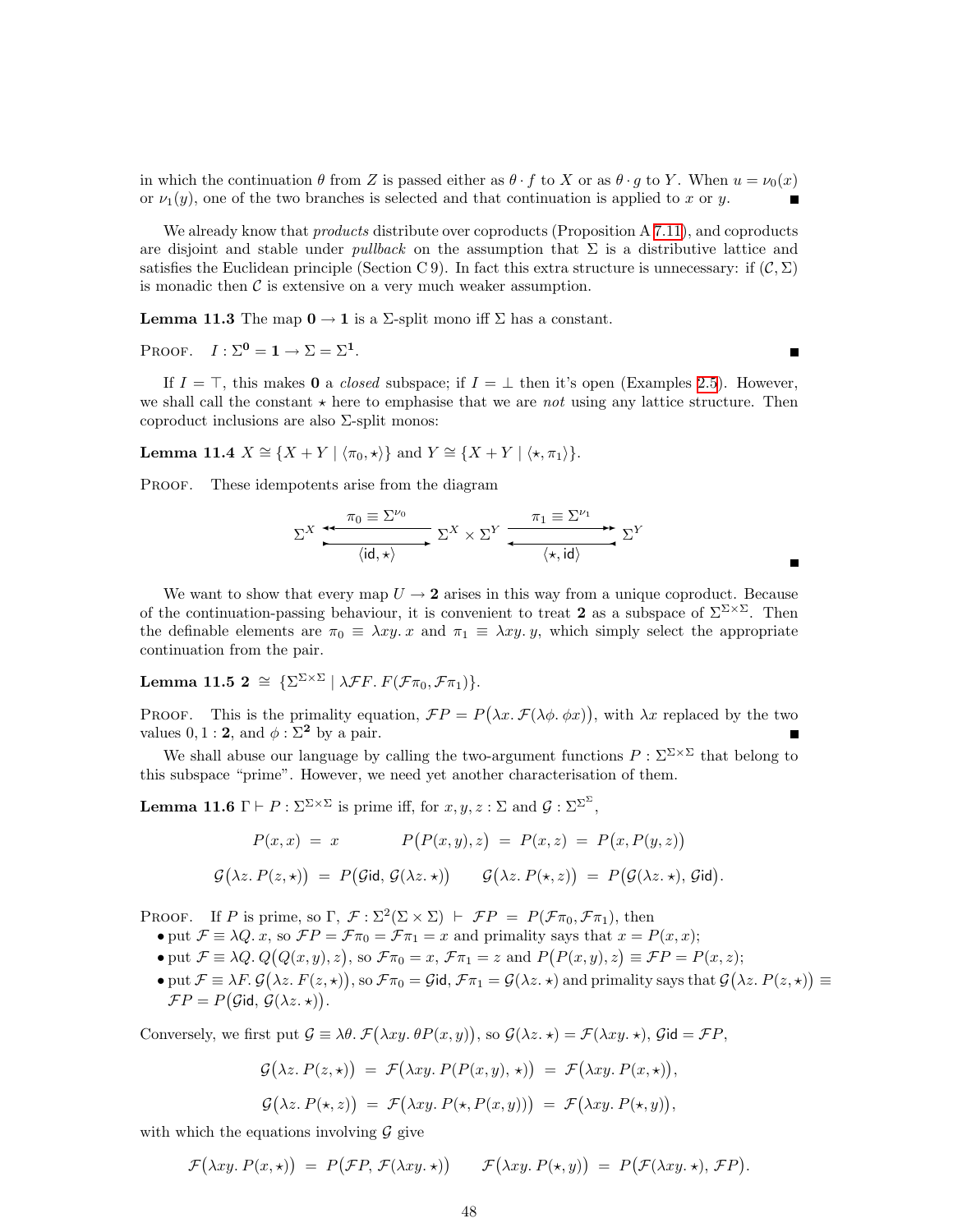Next put  $\mathcal{G} \equiv \lambda \theta$ .  $\mathcal{F}(\lambda xy, \theta x)$ , so

$$
\mathcal{G}(\lambda z.\star) = \mathcal{F}(\lambda xy.\star), \qquad \mathcal{G}(\lambda z.P(z,\star)) = \mathcal{F}(\lambda xy.P(x,\star)) \quad \text{and} \quad \mathcal{G}\text{id} = \mathcal{F}\pi_0,
$$

with which the first  $G$ -equation gives

$$
\mathcal{F}(\lambda xy. P(x, \star)) = P(\mathcal{F}\pi_0, \mathcal{F}(\lambda xy. \star)),
$$

and similarly  $\mathcal{G} \equiv \lambda \theta$ .  $\mathcal{F}(\lambda xy. \theta y)$  yields  $\mathcal{F}(\lambda xy. P(\star, y)) = P(\mathcal{F}(\lambda xy. \star), F \pi_1)$ .

From these four consequences of the higher-type G-equations, together with the ones of base type, we deduce that  $P$  is prime:

$$
\mathcal{F}P = P(P(\mathcal{F}P, \mathcal{F}(\lambda xy. \star)), P(\mathcal{F}(\lambda xy. \star), \mathcal{F}P))
$$
  
\n
$$
= P(\mathcal{F}(\lambda xy. P(x, \star)), \mathcal{F}(\lambda xy. P(\star, y)))
$$
  
\n
$$
= P(P(\mathcal{F}\pi_0, \mathcal{F}(\lambda xy. \star)), P(\mathcal{F}(\lambda xy. \star), \mathcal{F}\pi_1))
$$
  
\n
$$
= P(\mathcal{F}\pi_0, \mathcal{F}\pi_1).
$$

 $\blacksquare$ 

<span id="page-48-0"></span>**Proposition 11.7** Let  $u : U \vdash Pu : \Sigma^{\Sigma \times \Sigma}$  be prime. Then the following subspaces are well defined, their coproduct is  $U$  and the squares are pullbacks.



PROOF. To show that  $E_0$  is a nucleus, we must show for  $u:U$  and  $\mathcal{F}: \Sigma^3 U$  that

$$
E_0(\lambda v.\ \mathcal{F}(\lambda \phi.\ E_0 \phi v))u = Pu(\mathcal{F}(\lambda \phi.\ Pu(\phi u,\star)),\star) \equiv Pu(y,\star)
$$

is equal to

$$
E_0(\lambda v.\ \mathcal{F}(\lambda \phi.\ \phi v))u = Pu(\mathcal{F}(\lambda \phi.\ \phi u), \star) \equiv Pu(x, \star).
$$

Put  $\mathcal{G} \equiv \lambda \theta$ .  $\mathcal{F}(\lambda \phi, \theta(\phi u))$  in the Lemma. Then

$$
y = \mathcal{F}(\lambda \phi. Pu(\phi u, \star))
$$
  
=  $\mathcal{G}(\lambda z. Pu(z, \star))$   
=  $Pu(\mathcal{G}id, \mathcal{G}(\lambda z. \star))$   
=  $Pu(\mathcal{F}(\lambda \phi. \phi u), \mathcal{F}(\lambda \phi. \star))$   
=  $Pu(x, t),$ 

so  $Pu(y, \star) = Pu(Pu(x, t), \star) = Pu(x, \star)$  as required.

To test that the left hand square is a pullback, we are given  $\Gamma \vdash v : U$  such that  $\Gamma \vdash Pv = \pi_0$ . Then

$$
\Gamma, \theta : \Sigma^U \vdash E_0 \theta v = Pv(\theta v, \star) = \pi_0(\theta v, \star) = \theta v,
$$

as is required to form the mediator  $\Gamma \vdash \mathsf{admit}\, v : \{U \mid E_0\}.$ 

To show that U is the coproduct, we must show that  $\Sigma^U$  is the associated product, *i.e.* that  $\theta$ :  $\Sigma^U$  corresponds bijectively to  $\langle \phi, \psi \rangle$  where  $\phi = E_0 \phi$  and  $\psi = E_1 \psi$ . In fact, P serves for the pairing operation as well as for the projections:  $\theta = \lambda u$ .  $Pu(\phi u, \psi u)$ .

$$
\theta \mapsto \langle \lambda u. Pu(\theta u, \star), \lambda u. Pu(\star, \theta u) \rangle \mapsto \lambda u. Pu(Pu(\theta u, \star), Pu(\star, \theta u)) = \lambda u. \theta u
$$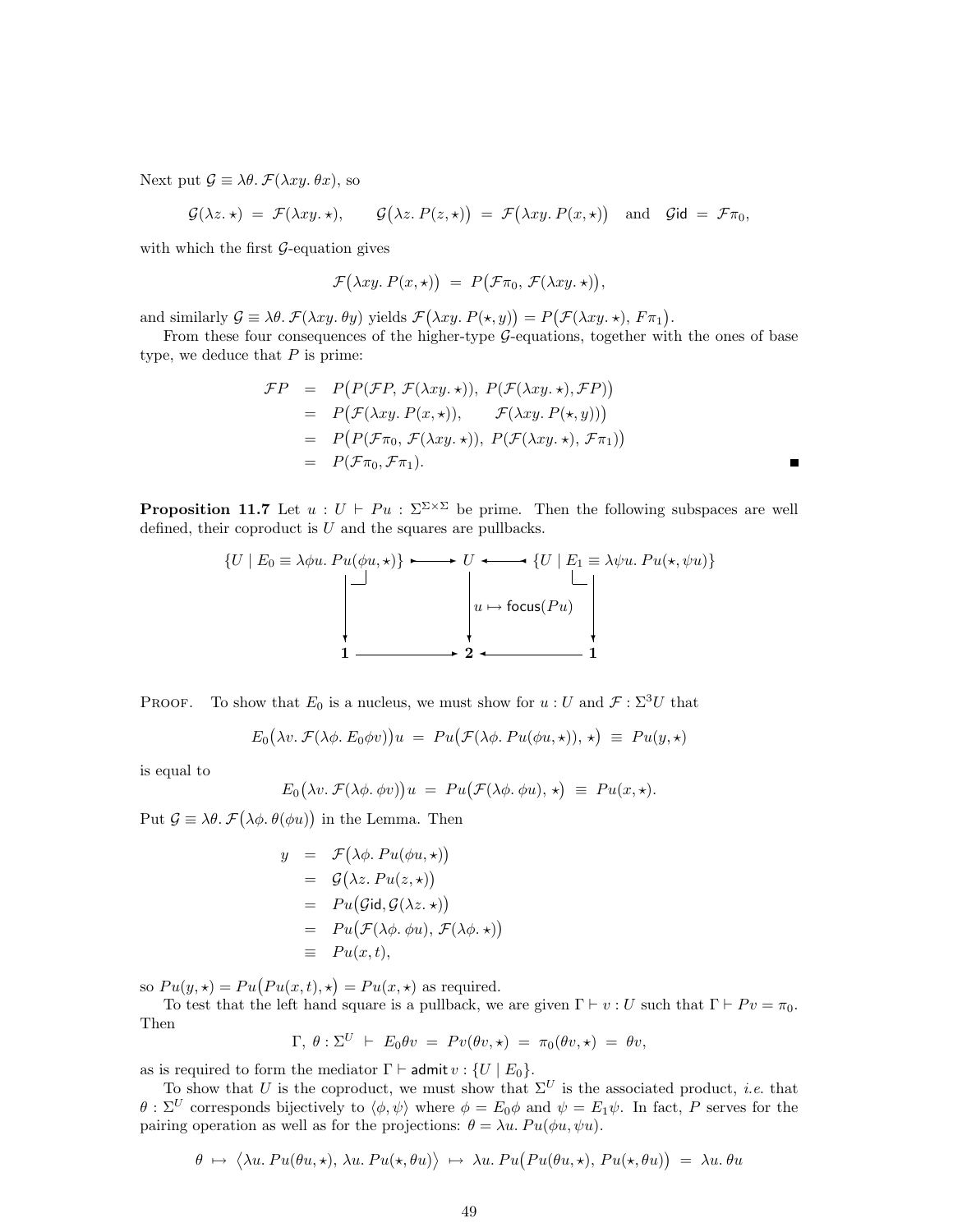$$
(\phi, \psi) \mapsto \lambda u. \, Pu(\phi u, \psi u) \xrightarrow{\pi_0} \lambda u. \, Pu(Pu(\phi u, \psi u), \star) = \lambda u. \, Pu(\phi u, \star) = E_0 \phi.
$$

<span id="page-49-0"></span>**Theorem 11.8** If  $(C, \Sigma)$  is monadic and  $\Sigma$  has a constant then C is extensive, *i.e.* it has stable disjoint coproducts[[Tay99](#page-53-0), Section 5.5].



PROOF. We have to show that the commutative diagram is a pair of pullbacks iff its top row is a coproduct. The map  $U \to 2$  must arise from a prime  $u : U \vdash Pu : \Sigma^{\Sigma \times \Sigma}$ , from which Proposition [11.7](#page-48-0) constructs subspaces forming pullbacks and a coproduct. Since pullbacks are unique up to isomorphism, if the given diagram is a pair of pullbacks then it is isomorphic to that in the Proposition.

Conversely, if we are given a coproduct  $U = X + Y$  then  $u : U \vdash Pu : \Sigma^{\Sigma \times \Sigma}$  is defined by  $x : X \vdash Px \equiv \pi_0$  and  $y : Y \vdash Py \equiv \pi_1$ . Then  $E_0$  in the Proposition becomes

$$
E_0 \theta = E_0 \langle \phi, \psi \rangle = \langle \lambda x. \pi_0 \langle \phi, \psi \rangle x, \lambda y. \star \rangle = \langle \phi, \star \rangle,
$$

which agrees with Lemma [11.4](#page-47-0).

Corollary 11.9 Let  $x : X \vdash fx, gx : Z$  and  $x : X \vdash Px : \Sigma^{\Sigma \times \Sigma}$  with P prime. Then

if (focus P) then 
$$
fx
$$
 else  $gx =$  focus  $(\lambda \theta. Px(\theta(fx))(\theta(gx)))$ .

 $\blacksquare$ 

Turning from coproducts to coequalisers, of course we can only construct those that are  $\Sigma$ -split. We leave the reader to formulate Beck-style equations as in Section [3](#page-9-1), concentrating instead on the analogue for quotients of the comprehension calculus for subspaces in Section [8.](#page-31-1) Beware also that the class of  $\Sigma$ -epis is stable under products but not necessarily pullbacks. For the topological motivation, recall that the *quotient topology* on a set Y induced by the function  $q: X \to Y$ from a topological space has  $V \subset Y$  open iff  $q^{-1}V$  is open in X.

<span id="page-49-1"></span>**Lemma 11.10** Let 
$$
X \xrightarrow{\overline{q}} Y
$$
 be a  $\Sigma$ -split epi, and put  $\widehat{R} = \widehat{Q} \cdot q$ . Then  
\n
$$
Y \cong {\Sigma^2 X \mid E}, \text{ where } E \mathcal{F} F = F(\lambda x. \mathcal{F}(\lambda \phi. R \phi x)),
$$
\n
$$
qx = \text{admit}(\lambda \phi. R \phi x) \text{ and } Q\phi = \lambda y. iy\phi.
$$

PROOF. Three of the four squares

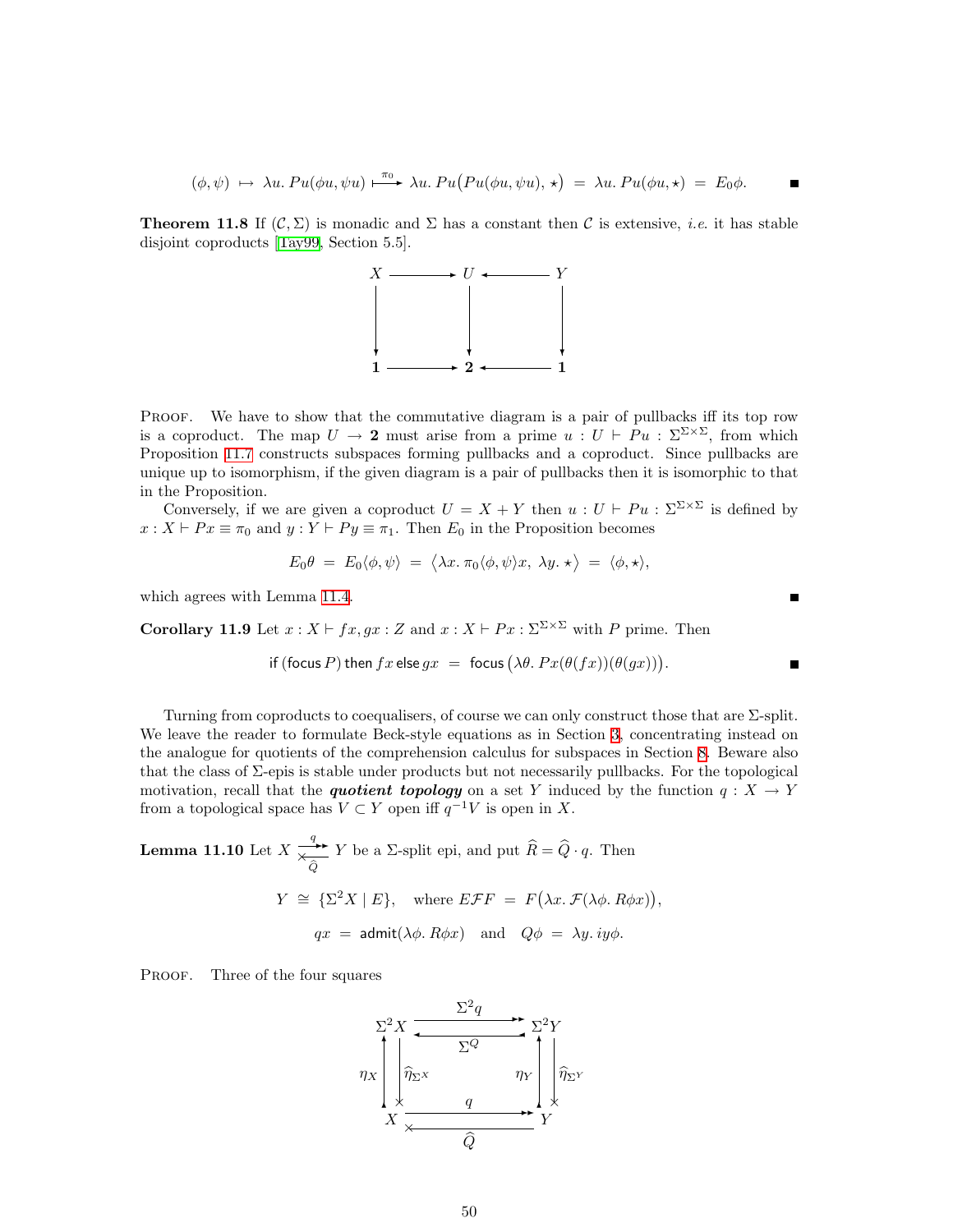commute by naturality, but that from Y to  $\Sigma^2 X$  need not. So  $\widehat{E}$  is the composite from  $\Sigma^2 X$ anticlockwise back to itself:

$$
\widehat{E} = \Sigma^2 q \, ; \widehat{\eta}_{\Sigma^Y} \, ; \eta_Y \, ; \Sigma^Q = \widehat{\eta}_{\Sigma^X} \, ; q \, ; \eta_Y \, ; \Sigma^Q = \widehat{\eta}_{\Sigma^X} \, ; \eta_X \, ; \Sigma^{\Sigma^q} \, ; \Sigma^Q,
$$

so  $E\mathcal{F}F = \eta_{\Sigma^X}(\Sigma^{\eta_X}(\Sigma^2 R\mathcal{F}))F = F(\lambda x.\mathcal{F}(\lambda \phi. R\phi x)).$  Next,

$$
i(qx) = \Sigma^Q(\eta_Y(qx)) = \Sigma^Q(\Sigma^2 q(\eta_X x)) = \Sigma^R(\eta_X) = \lambda \phi. R\phi x,
$$

whence  $qx = \text{admit}(\lambda \phi, R\phi x)$ . Finally,  $iy\phi = \Sigma^Q(\eta_Y y)\phi = (\lambda \phi, \phi y)(Q\phi) = Q\phi y$ .

<span id="page-50-0"></span>**Proposition 11.11**  $Y \equiv X/R$ ,  $qx \equiv [x]$  and

$$
\bigl(\text{let } y = [x] \text{ in } fx\bigr) \equiv \text{ focus } \bigl(\lambda \theta.\ Q(\theta \cdot f)y\bigr) \equiv \text{ focus } \bigl(\lambda \theta.\ (iy)(\theta \cdot f)\bigr)
$$

satisfy the rules

$$
x: X \ \vdash \ [x] : X/R \tag{1}
$$

 $\blacksquare$ 

$$
\frac{\Gamma, x : X \vdash fx : Z \qquad \Gamma, \theta : \Sigma^{Z} \vdash (\theta \cdot f) = R(\theta \cdot f) : \Sigma}{\Gamma, y : X/R \vdash (\text{let } y = [x] \text{ in } fx) : Z}
$$
 /E

$$
\Gamma, x : X \vdash fx : Z \qquad \Gamma, \theta : \Sigma^{Z} \vdash (\theta \cdot f) = R(\theta \cdot f) : \Sigma
$$

$$
\Gamma, x : X \vdash (\text{let } [x] = [x'] \text{ in } fx') = fx \qquad \qquad / \beta
$$

$$
y: X/R \ \vdash \ \bigl(\text{let } y = [x] \text{ in } [x]\bigr) = y \qquad \qquad / \eta,
$$

together with those for the quotient topology  $(\Sigma' I, \Sigma' E, \Sigma' \beta \text{ and } \Sigma' \eta),$ 

$$
\begin{array}{rcl}\n\phi : \Sigma^{X} & \vdash & Q\phi : \Sigma^{X/R} \\
\psi : \Sigma^{X/R} & \vdash & \Sigma^{q}\psi : \Sigma^{X}\n\end{array}\n\qquad\n\begin{array}{rcl}\n\phi : \Sigma^{X}, x : X & \vdash & (Q\phi)(qx) = R\phi x \\
\psi : \Sigma^{X/R} & \vdash & Q(\Sigma^{q}\psi) = \psi.\n\end{array}
$$

PROOF. We verify the  $/\beta$  and  $/\eta$  rules:

let 
$$
[x] = [x'] \text{ in } fx' = \text{focus } (\lambda \theta. i(qx)(\lambda x'. \theta(fx')))
$$
 definition  
\n
$$
= \text{focus } (\lambda \theta. (\lambda \phi. R\phi x)(\lambda x'. \theta(fx')))
$$
 Lemma 11.10  
\n
$$
= \text{focus } (\lambda \theta. R(\theta \cdot f)x)
$$
  
\n
$$
= \text{focus } (\lambda \theta. (\theta \cdot f)x) = fx
$$
  
\nlet  $y = [x] \text{ in } [x] = \text{focus } (\lambda \psi. (iy)(\psi \cdot q))$   
\n
$$
= \text{focus } (\lambda \psi. Q(\psi \cdot q)y)
$$
  
\n
$$
= \text{focus } (\lambda \psi. (Q \cdot \Sigma^q)\psi y)
$$
  
\n
$$
= \text{focus } (\lambda \psi. (\psi \cdot \psi y)) = y
$$
  
\n
$$
Q \cdot \Sigma^q = \text{id. } \blacksquare
$$

**Remark 11.12** Notice that the  $\beta$ -rule is not a computational reduction, but a denotational equation that is a consequence of the equation  $R(\theta \cdot f) = (\theta \cdot f)$  in its hypothesis. A compiler equipped with a proof assistant might perhaps be able know this, but otherwise we can only hope that the implementation will somehow find its way from one side of the  $\beta$ -rule to the other.

<span id="page-50-1"></span>Let us specialise this to sets and (discrete) topological spaces, now making use of the lattice structure.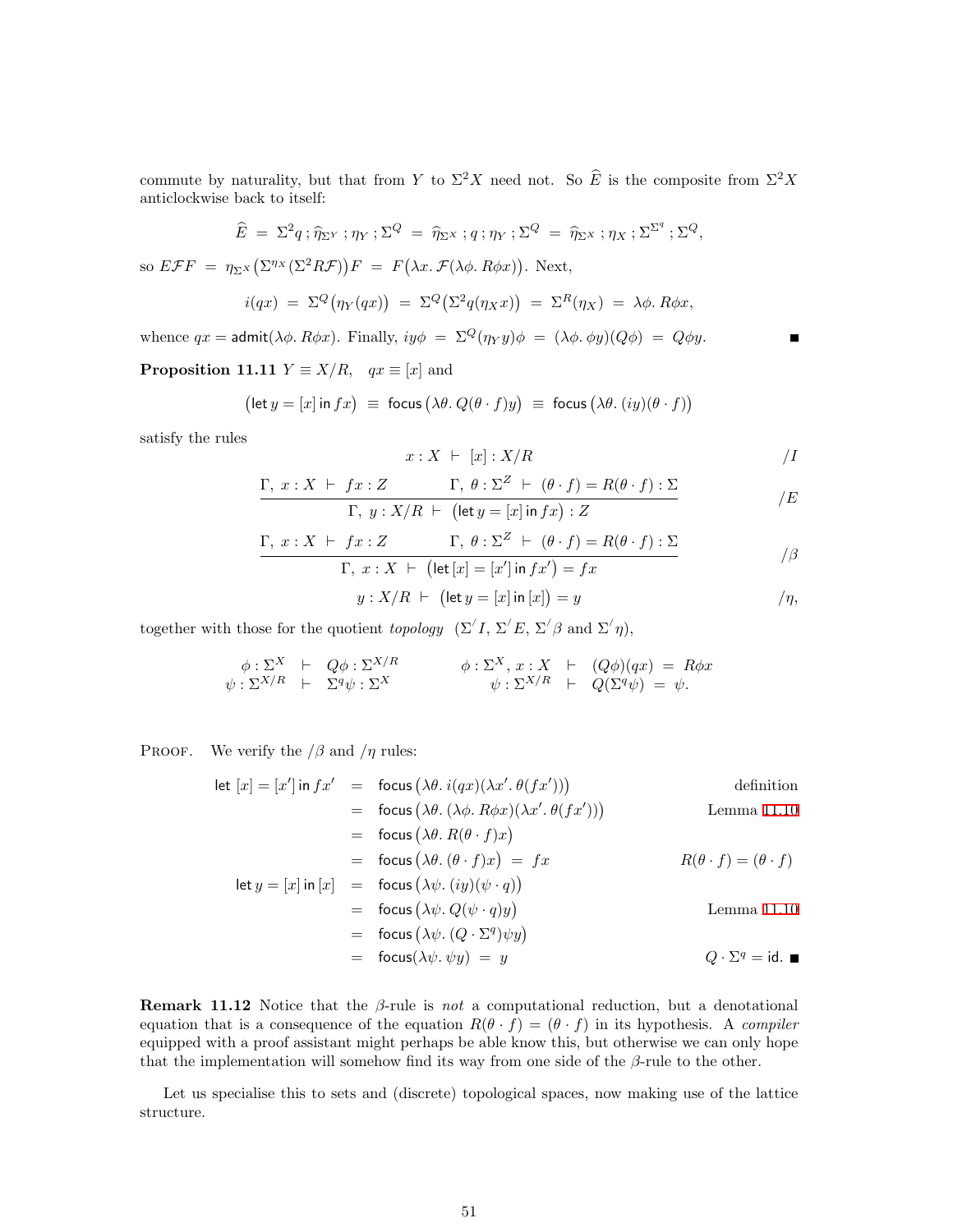**Example 11.13** Section C 10 constructs the quotient  $X/\delta$  of an overt discrete object X by the open equivalence relation classified by  $\delta: X \times X \to \Sigma$ . Overt discrete means that X is equipped with predicates  $\exists_X : \Sigma^X \to \Sigma$  and  $(=_X) : X \times X \to \Sigma$  satisfying the usual properties.

The construction in Lemma C 10.8 obtains  $\Sigma^{X/\delta}$  (which is unfortunately called  $\Sigma^Q = E$  there, for "quotient" and "equaliser") as a retract of  $\Sigma^X$ , namely as the image of the closure operation

$$
R \equiv \Sigma^{q} \cdot \exists_{q} \equiv \lambda \phi x. \exists y. \delta(x, y) \wedge \phi(y).
$$

The quotient space is therefore  $X/\delta = X/R = {\Sigma^2 X \mid E}$ , where

$$
E\mathcal{F}F \equiv F(\lambda x.\ \mathcal{F}(\lambda \phi.\ \exists y.\ \delta(x,y) \land \phi y))
$$
  
 
$$
q(x) \equiv \text{admit }(\lambda \phi.\ \exists y.\ \delta(x,y) \land \phi(y)).
$$

If  $f: X \to Z$  respects the equivalence relation  $\delta$  then the  $\beta$ -rule is

$$
\text{focus} \left( \lambda \theta. \exists y. \delta(x, y) \land \theta(fy) \right) = fx.
$$

In principle this computation involves a search of the equivalence class, which makes sense, given the connection between coequalisers and while programs[[Tay99](#page-53-0), Section 6.4].

**Example 11.14** As explained in Remark C 10.12, there is another representation of  $X/\delta$  that is more like the familiar one with equivalence classes. It arises from the factorisation

$$
X \xrightarrow{\quad q \quad} X/\delta \xrightarrow{\quad \{\} \quad} \Sigma^{X/\delta} \xrightarrow{\quad \Sigma^q \quad} \Sigma^X
$$

of the transpose  $\tilde{\delta}$  of the equivalence relation. This generalises

$$
\mathbb{N} \cong {\{\Sigma^{\mathbb{N}} \mid E\}} \text{ by } n \mapsto {n}, \text{ where } E = \lambda F \phi. \exists n. F(\lambda m. m = n) \wedge \phi n,
$$

cf. Section A [10](#page-39-1). The quotient is now given by  $\{\Sigma^X \mid E\}$ , where

$$
E = \lambda F \phi. \exists x. F(\lambda y. \delta(x, y)) \wedge \phi x,
$$

with  $qx = \mathsf{admit}\left(\lambda y. \delta(x, y)\right)$ .

If  $f: X \to Z$  respects the equivalence relation then the mediator  $X/\delta \to Z$  is

$$
y \mapsto \text{focus}(\lambda \theta. \exists x'.\,iyx' \land \theta(fx')).
$$

This selects an element x' from the equivalence class  $y \in X/\delta$  (classified by a predicate  $iy \in X/\delta$ )  $\Sigma^X$ ) and applies f to it, as we would expect. Substitution of  $y = qx$  yields the same formula focus  $(\lambda \theta, \exists x'. \delta(x, x') \wedge \theta(fx'))$  as before.

Remark 11.15 Here is a summary of the comprehension types that we have used.

$$
X \cong \{\Sigma^2 X \mid \lambda \mathcal{F}F. F(\lambda x. \mathcal{F}(\lambda \phi. \phi x))\}
$$
 Remark 4.11

$$
\{X \mid E_0\} \times \{Y \mid E_1\} = \{X \times Y \mid E_1^X \cdot E_0^Y\}
$$
Proposition 5.12  

$$
\{X \mid E_0\} + \{Y \mid E_1\} = \{\Sigma^{\Sigma^X \times \Sigma^Y} \mid E\}
$$
Example 11.2

where 
$$
EHH = H\langle \lambda x. \mathcal{H}(\lambda \phi \psi, E_0 \phi x), \lambda y. \mathcal{H}(\lambda \phi \psi, E_1 \phi y) \rangle
$$
  
\n $\Sigma^{\{X|E\}} = \{\Sigma^X \mid \Sigma^E\}$  Proposition 6.2  
\n $\{ \{X \mid E_1\} \mid E_2 \} = \{X \mid E_2 \}$  Proposition 6.10  
\npts(A, \alpha) =  $\{\Sigma^A \mid \lambda F \phi. \phi(\alpha F) \}$  Example 11.1  
\n $X/R = \{\Sigma^2 X \mid \lambda \mathcal{F} F. F(\lambda x. \mathcal{F}(\lambda \phi, R \phi x)) \}$  Proposition 11.11  
\n $U \cap (X \setminus V) = \{X \mid \lambda \phi. U \land \phi \lor V \}$  Examples 2.5  
\n $X/\delta = \{\Sigma^2 X \mid \lambda \mathcal{F} F. F(\lambda x. \mathcal{F}(\lambda \phi, \exists y. \delta(x, y) \land \phi y)) \}$   
\n $\cong \{\Sigma^X \mid \lambda F \phi. \exists x. F(\lambda y. \delta(x, y)) \land \phi x \}$  Examples 11.13f.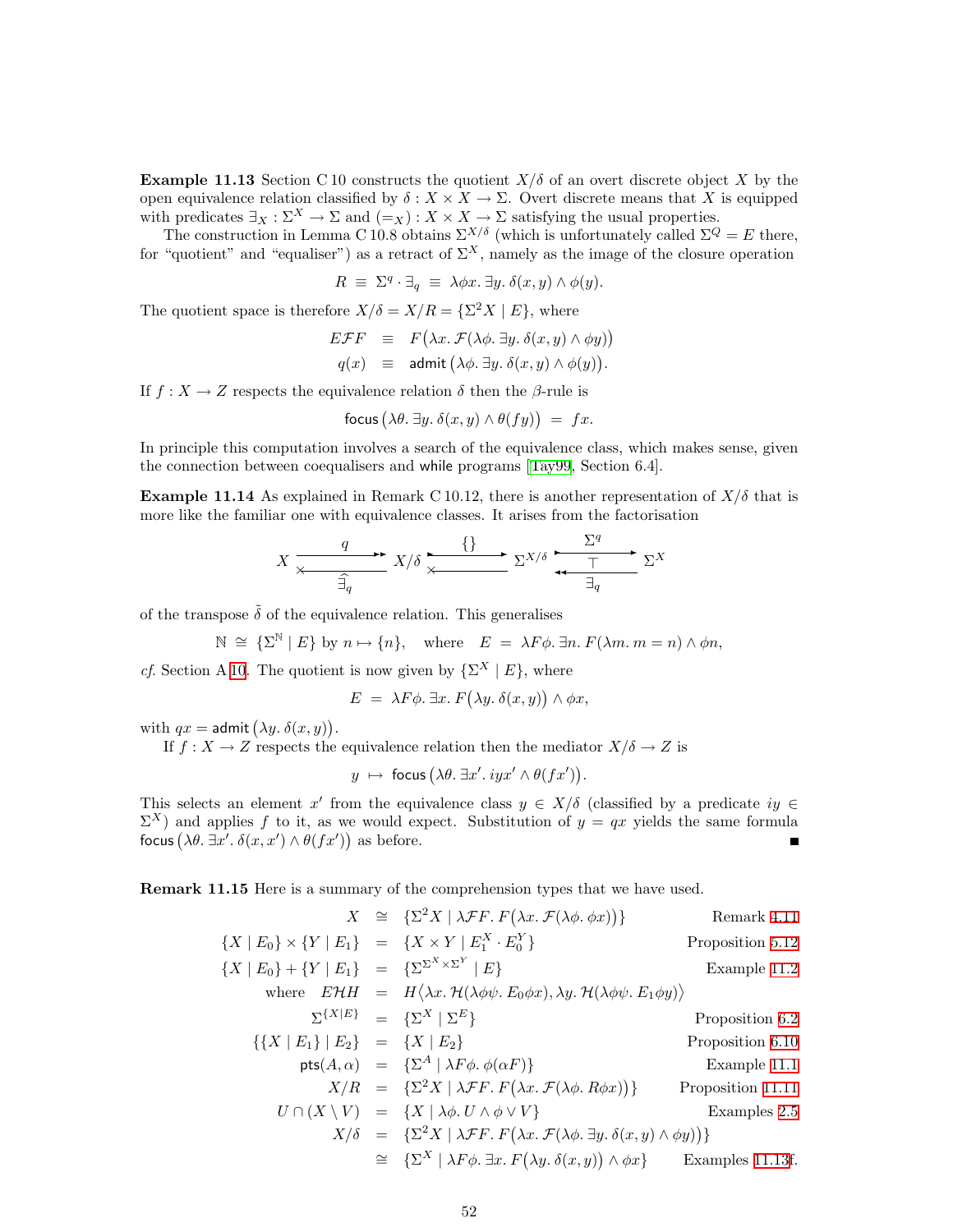## References

- <span id="page-52-9"></span>[Bou66] Nicolas Bourbaki. Topologie Générale. Hermann, 1966. Chapter I, "Structures" Topologiques". English translation, "General Topology", distrubuted by Springer-Verlag, 1989.
- <span id="page-52-15"></span>[BR98] Anna Bucalo and Giuseppe Rosolini. Repleteness and the associated sheaf. Journal of Pure and Applied Algebra, 127:147–151, 1998.
- <span id="page-52-6"></span>[BW85] Michael Barr and Charles Wells. Toposes, Triples, and Theories. Number 278 in Grundlehren der mathematischen Wissenschaften. Springer-Verlag, 1985.
- <span id="page-52-5"></span>[Eck69] Beno Eckmann, editor. Seminar on Triples and Categorical Homology Theory, number 80 in Lecture Notes in Mathematics. Springer-Verlag, 1969.
- <span id="page-52-13"></span>[Fak70] Sabah Fakir. Monade idempotente associée à une monade. Comptes Rendues de l'Academie des Sciences de Paris, Série A–B, 270:A99–101, 1970.
- <span id="page-52-8"></span>[Fef77] Solomon Feferman. Categorical foundations and foundations of category theory. In Robert Butts and Jaakko Hintikka, editors, Logic, Foundations of Mathematics and Computability Theory, pages 149–169. Reidel, 1977.
- <span id="page-52-3"></span>[FS90] Peter Freyd and Andre Scedrov. Categories, Allegories. Number 39 in Mathematical Library. North-Holland, 1990.
- <span id="page-52-18"></span>[FW90] Barry Fawcett and Richard Wood. Completely distributive lattices I. Mathematical Proceedings of the Cambridge Philosophical Society, 107:81–9, 1990.
- <span id="page-52-17"></span>[GHK<sup>+</sup>80] Gerhard Gierz, Karl Heinrich Hoffmann, Klaus Keimel, Jimmie Lawson, Michael Mislove, and Dana Scott. A Compendium of Continuous Lattices. Springer-Verlag, 1980.
- <span id="page-52-11"></span>[HM81] Karl Hofmann and Michael Mislove. Local compactness and continuous lattices. In Bernhard Banaschewski and Rudolf-Eberhard Hoffmann, editors, Continuous Lattices, number 871 in Springer Lecture Notes in Mathematics, pages 209–248, 1981.
- <span id="page-52-0"></span>[Joh82] Peter Johnstone. Stone Spaces. Number 3 in Cambridge Studies in Advanced Mathematics. Cambridge University Press, 1982.
- <span id="page-52-4"></span>[Law70] Bill Lawvere. Equality in hyperdoctrines and the comprehension schema as an adjoint functor. In Alex Heller, editor, Applications of Categorical Algebra, number 17 in Proceedings of Symposia in Pure Mathematics, pages 1–14. American Mathematical Society, 1970.
- [LR73] Joachim Lambek and Basil Rattray. Localizations at injective objects in complete categories. Proceedings of the American Mathematical Society, 41:1–9, 1973.
- <span id="page-52-14"></span>[LR75] Joachim Lambek and Basil Rattray. Localizations and sheaf reflectors. Transactions of the American Mathematical Society, 210:279–293, 1975.
- <span id="page-52-12"></span>[ML71] Saunders Mac Lane. Categories for the Working Mathematician. Number 5 in Graduate Texts in Mathematics. Springer-Verlag, 1971.
- [ML84] Per Martin-Löf. *Intuitionistic Type Theory*. Bibliopolis, Naples, 1984.
- <span id="page-52-7"></span><span id="page-52-1"></span>[Mog91] Eugenio Moggi. Notions of computation and monads. Information and Computation, 93:55–92, 1991.
- <span id="page-52-19"></span>[MRW01] Francisco Marmolejo, Robert Rosebrugh, and Richard Wood. A basic distributive law. Journal of Pure and Applied Algebra, 168:209–226, 2001.
- [Par71] Robert Paré. On absolute colimits. Journal of Algebra, 19:80–95, 1971.
- <span id="page-52-16"></span><span id="page-52-10"></span>[Par74] Robert Paré. Colimits in topoi. Bulletin of the American Mathematical Society, 80(3):556–561, 1974.
- <span id="page-52-2"></span>[RR88] Edmund Robinson and Giuseppe Rosolini. Categories of partial maps. Information and Computation, 79:95–130, 1988.